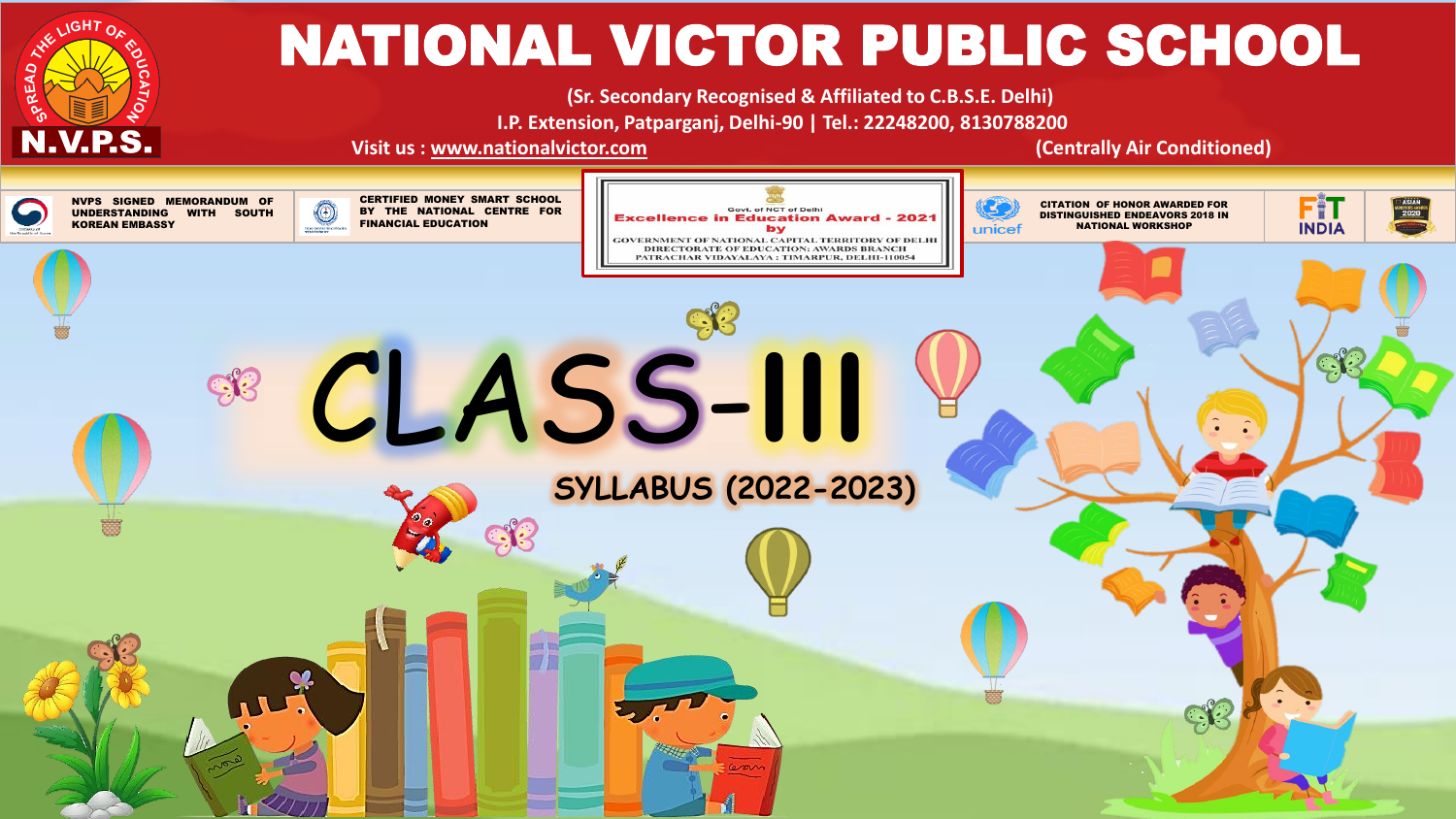#### **SESSION 2022- 2023 PREFACE**

**Education is a discovery of journey and growth. The vision of National Victor Public School is to lay the basic foundation and thereafter allow the latest talent to fully develop, also to provide value-based education with new innovations and ideas.**

Students here are made to learn, absorb information and demonstrate the knowledge grasped in different ways and teachers at National Victor Public School often use an array of techniques which cater to multiple learning styles to help students retain information and strengthen the understanding of concepts. A variety of strategies and methods are used to ensure that all students have equal opportunities to learn. A lesson plan is carried out in several ways such as: questioning, explaining, discussing, debating, collaborating, demonstrating and co-relating the concepts to real life situations.

As per the guidelines of the Central Board of Secondary Education, we follow Continuous and Comprehensive Evaluation System. It is in the classrooms that learners can analyze and evaluate their experiences, learn to doubt, question to investigate, and think independently. Continuous and Comprehensive System covers all aspects of students' development. The objective is to bring continuous improvement in the performance of the learners through regular assignments and evaluations. In Primary classes the assessment is based on regular Ongoing Evaluations and Internal Assessments.

The curriculum allows the flexibility of choosing a child centric methodology in which emphasis is laid on learning by experimenting. The curriculum in Primary classes follows an integrated approach by providing hands on activities to strengthen the academics. The usage of Interactive Board & Power point presentations makes the teaching-learning process more interactive & livelier.

1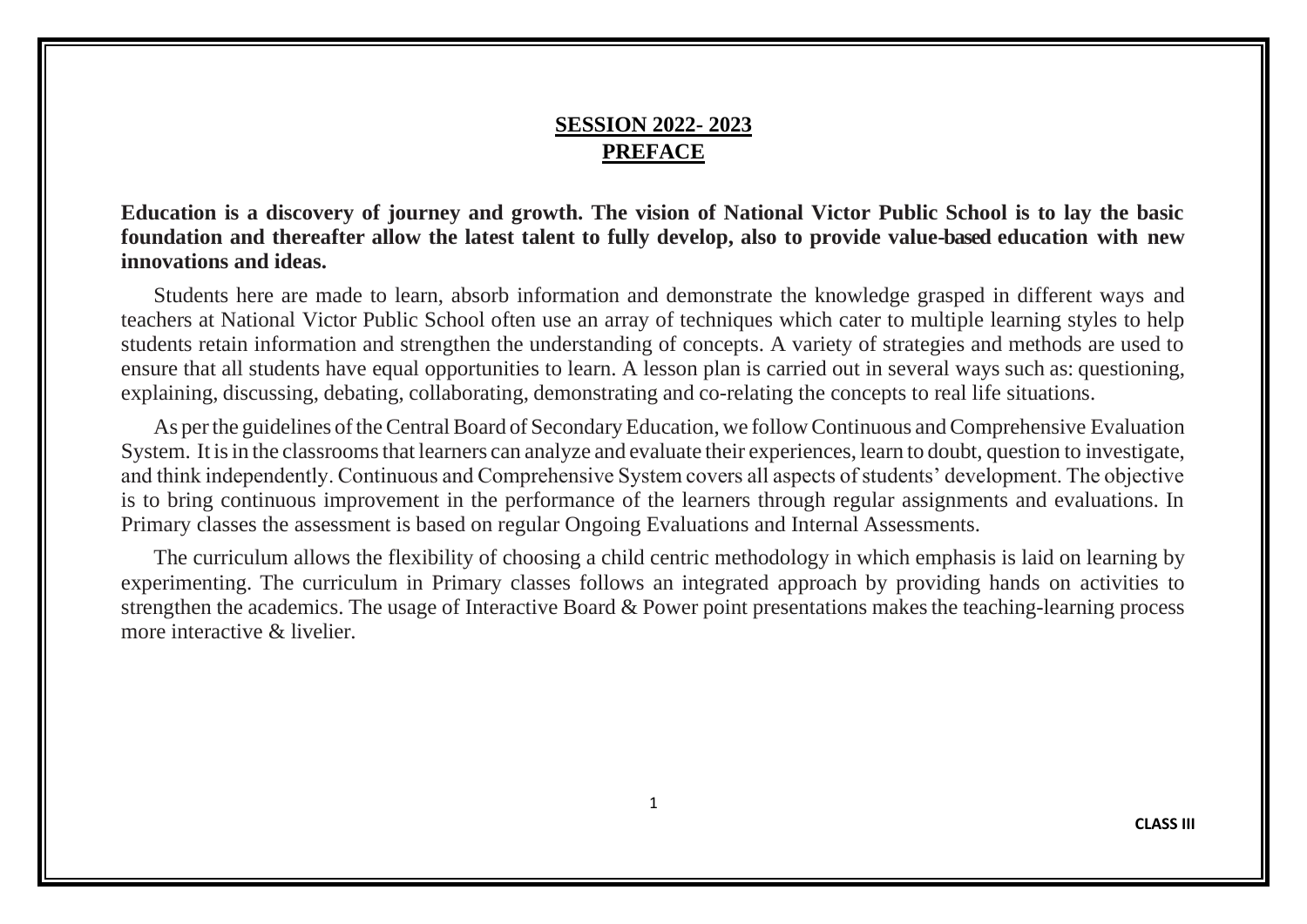## **ENGLISH**

Objectives of teaching English

- 1. To enable the child to build the four language skills i.e. Listening, Speaking, Reading and Writing.
- 2. To make the child familiar with the basics of the English language i.e. basic grammar and vocabulary.
- 3. To acquire the linguistic competence required in different professions.
- 4. To develop positive attitude towards learning English.
- 5. To offer a balanced mix of kinesthetics, visual and auditory activities.

Names of the Textbooks

- 1. Prime English 3
- 2. Supplementary Reader Fitzroy Phonics Readers Stories 21x-30x

| <b>Month</b> | <b>Literature</b>                                                                     | <b>Grammar</b>                                       | <b>Writing Skills</b>                      | <b>Supplementary</b><br><b>Reader</b>                                                    | <b>Activity</b>                                              |
|--------------|---------------------------------------------------------------------------------------|------------------------------------------------------|--------------------------------------------|------------------------------------------------------------------------------------------|--------------------------------------------------------------|
| <b>April</b> | $Chapter - 1$<br>The Attic                                                            | Regular and<br>$\bullet$<br><b>Irregular Plurals</b> | • Writing a paragraph using concept<br>map | <b>Fitzroy Readers Story</b><br>Number $21x$                                             | Talk-Time (About)<br>their likes and<br>dislikes)            |
| <b>May</b>   | Chapter - 2<br>The Little Ted (Poem)                                                  | Degree of<br>$\bullet$<br>comparison                 | $\bullet$ Creative word webs               | <b>Fitzroy Readers Story</b><br>Number 22x                                               | Children will<br>perform an<br>action and speak<br>about it. |
| July         | Chapter $-3$<br>Alice and the White<br>Rabbit<br>Chapter - 4<br>The Magic Wand (Poem) | Conjunctions<br>Articles<br>$\bullet$                | • Writing a paragraph using word web       | <b>Fitzroy Readers Story</b><br>Number 23x<br><b>Fitzroy Readers Story</b><br>Number 24x | Listening Activity:<br>Spell it right                        |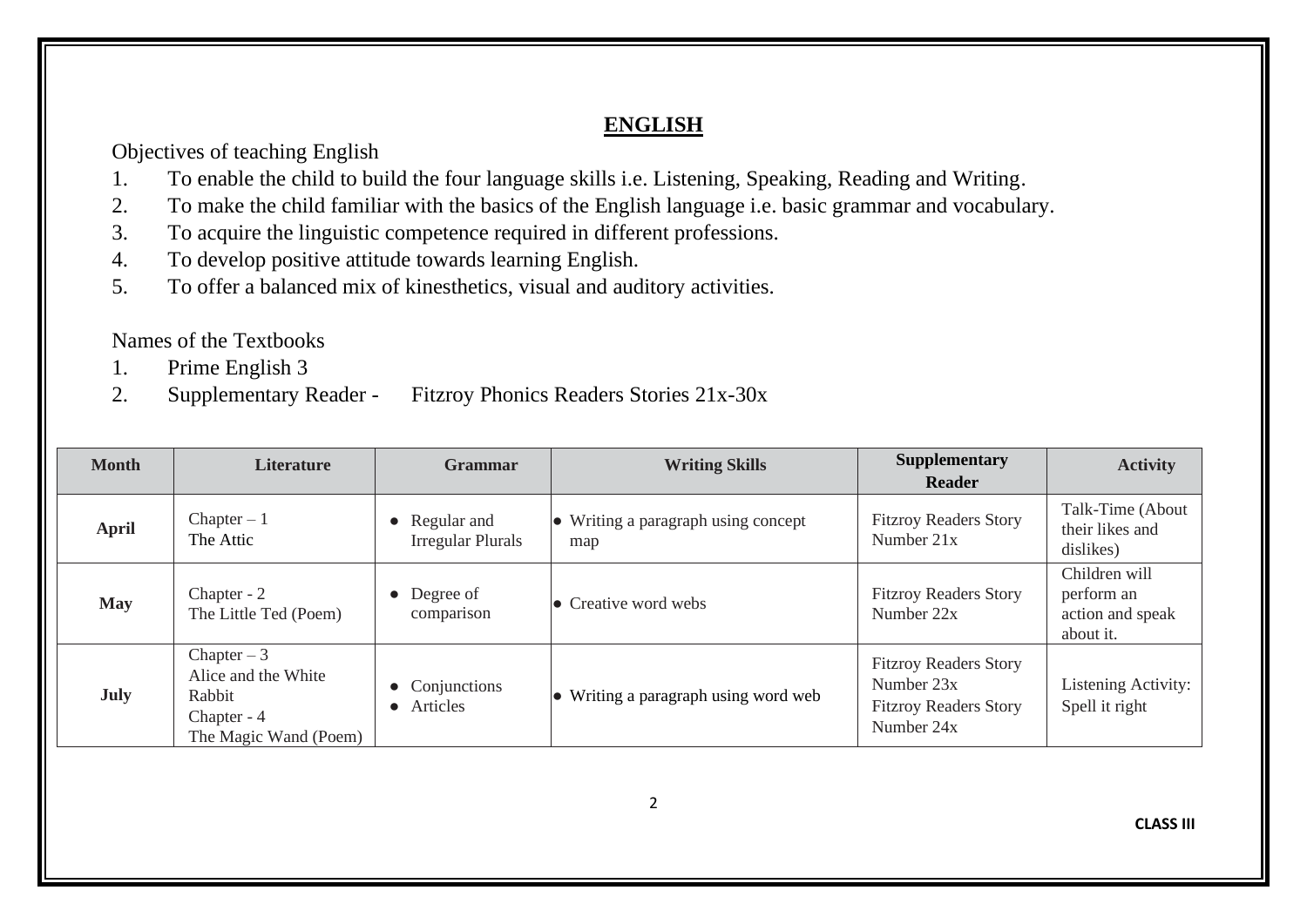|                                                            |                                                                                       | <b>TERM-II</b>                                                                            | 3                                                     |                                                                                                        |                                                                                                                      |
|------------------------------------------------------------|---------------------------------------------------------------------------------------|-------------------------------------------------------------------------------------------|-------------------------------------------------------|--------------------------------------------------------------------------------------------------------|----------------------------------------------------------------------------------------------------------------------|
| <b>Syllabus</b> completion and revision<br><b>February</b> |                                                                                       |                                                                                           |                                                       |                                                                                                        |                                                                                                                      |
| <b>January</b>                                             | Chapter -12<br><b>Christmas Cookies</b><br>(Poem)                                     | • Adverbs of Time                                                                         | Wring a story using story map<br>$\bullet$            | <b>Fitzroy Readers</b><br><b>Story Number 30x</b>                                                      | Speak Well<br>Game-Pick up a<br>chit and frame a<br>sentence.                                                        |
| <b>December</b>                                            | Chapter -10 The<br>Habitat Song (Poem)<br>Chapter - 11 The<br><b>Roasted Beans</b>    | Punctuation<br>$\bullet$ Types of<br>Sentences                                            | • Writing a descriptive paragraph<br>using adjectives | <b>Fitzroy Readers</b><br><b>Story Number 28x</b><br><b>Fitzroy Readers</b><br><b>Story Number 29x</b> | <b>Poster Making</b>                                                                                                 |
| <b>November</b>                                            | Chapter - 8 Little<br>Raindrops (Poem)<br>Chapter - 9 Tortoises<br>and Turtles        | Continuous<br>Tense<br>$Subject - Verb$<br>$\bullet$<br>Agreement                         | Paragraph Writing<br>$\bullet$                        | <b>Fitzroy Readers</b><br><b>Story Number 27x</b>                                                      | Cut out a<br>picture from an<br>old story book<br>and describe the<br>picture. Narrate<br>small story on<br>animals. |
| <b>October</b>                                             | Chapter - 7<br>Nona and the Rain                                                      | Simple Tense<br>$\bullet$                                                                 | • Writing a paragraph using<br>simple tense           | <b>Fitzroy Readers</b><br><b>Story Number 26x</b>                                                      | Describe what<br>you did<br>yesterday.                                                                               |
|                                                            |                                                                                       |                                                                                           | <b>TERM-I</b>                                         |                                                                                                        |                                                                                                                      |
| <b>September</b>                                           |                                                                                       |                                                                                           | <b>Syllabus completion and revision</b>               |                                                                                                        |                                                                                                                      |
| <b>August</b>                                              | Chapter - 5<br><b>Gulliver's Travels</b><br>Chapter - 6<br>The Ant Explorer<br>(Poem) | • Possessive<br>Pronouns and<br>Possessive<br>Adjectives<br>• Prepositions<br>of movement | Writing a paragraph on favourite<br>adventure sport   | <b>Fitzroy Readers Story</b><br>Number 25x                                                             | Paste pictures:<br>Places you want<br>to travel                                                                      |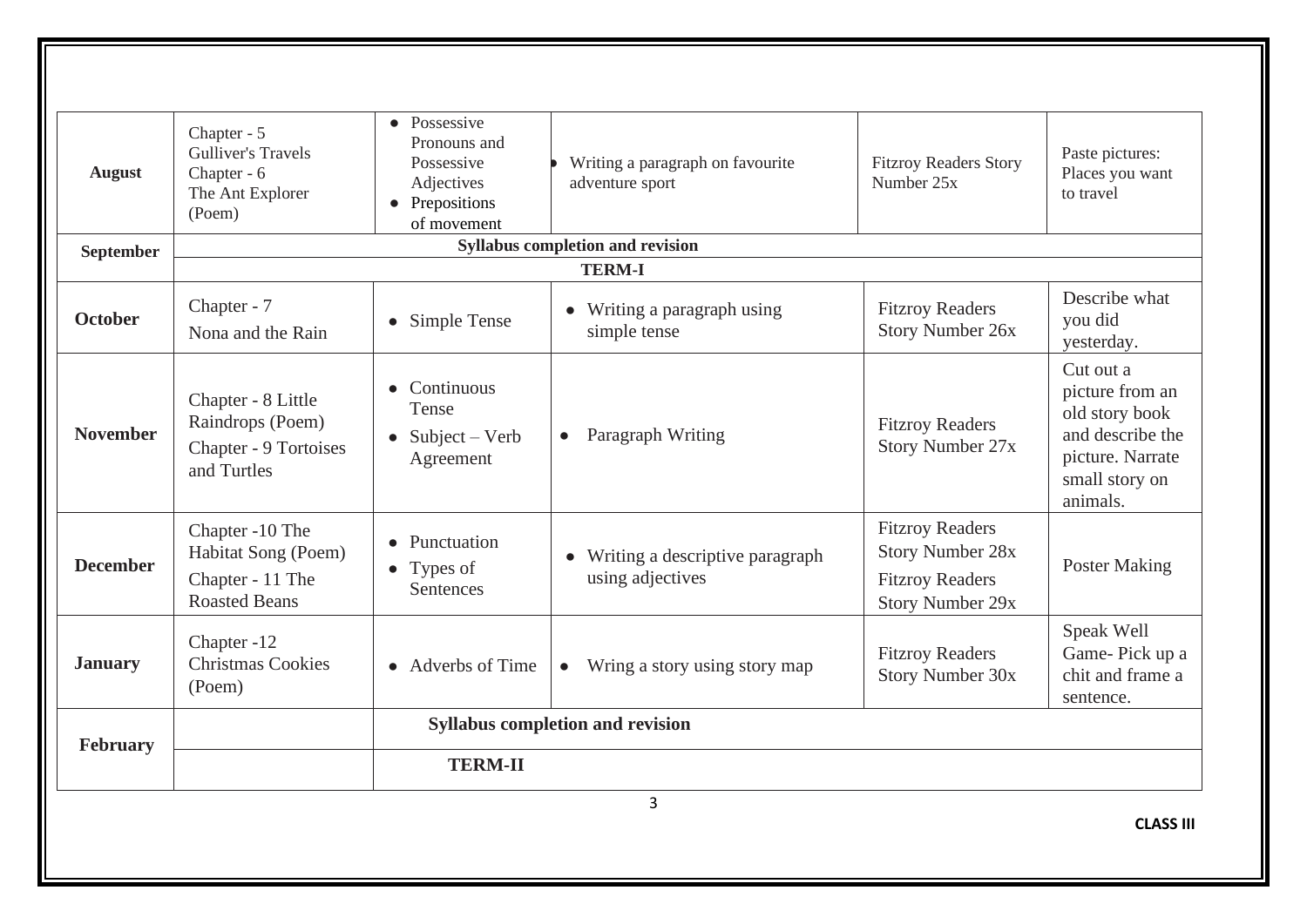#### **EVALUATION SYSTEM**

- **1.** There is a continuous assessment of each child on the basis of the following aspects of the English language –Oral, Reading, Recitation, Listening, and Speaking Skills.
- **2.** Comprehending text
- **3.** Development of oral communication skills
- **4.** Listening and recall
- **5.** Reading and writing skills
- **6.** Phonological awareness
- **7.** Dictation will be given every month.
- **8.** Regular class tests will be conducted.

#### **EVALUATION PATTERN**

#### ASSESSMENT-I

Chapter - 1: The Attic Chapter- 2 : The Little Ted (Poem)

#### ASSESSMENT-II

Chapter - 3 : Alice and the White Rabbit Chapter - 4 : My Magic Wand (Poem)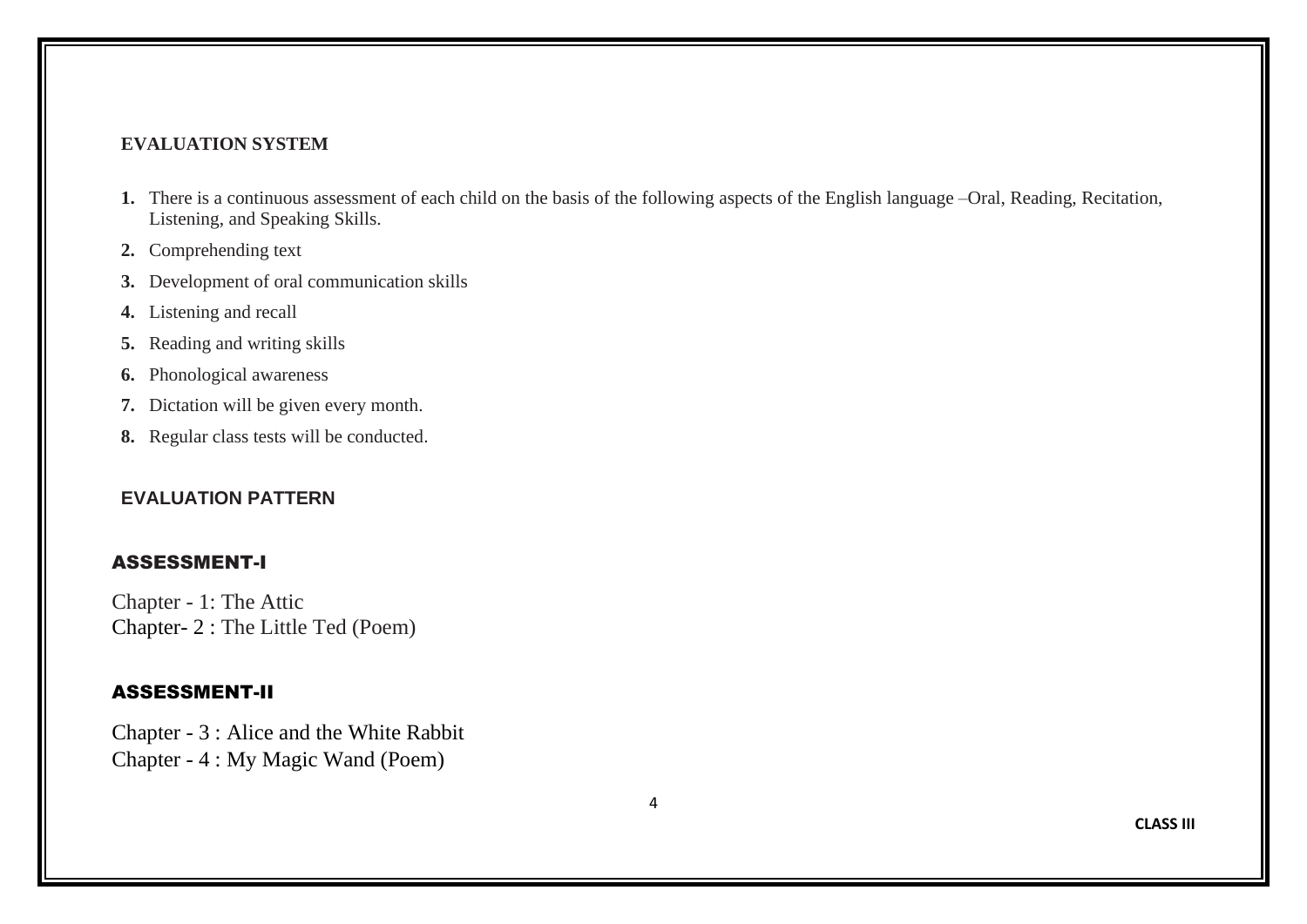Chapter - 5 : Gulliver's Travels Chapter - 6 : The Ant Explorer (Poem) ASSESSMENT-III

Chapter - 7 : Nona and the Rain Chapter - 8 : Little Raindrops(Poem)

#### ASSESSMENT- IV

Chapter - 9 : Tortoises and Turtles Chapter -10 : The Habitat Song (Poem) Chapter - 11: The Roasted Beans Chapter - 12 : Christmas Cookies (Poem)

#### **EVALUATION SYSTEM**

1. There is a continuous assessment of each child on the basis of the following aspects of the English language –Oral, Reading, Recitation, Listening, and Speaking Skills.

- 2. Comprehending text
- 3. Development of oral communication skills
- 4. Listening and recall
- 5. Reading and writing skills
- 6. Phonological awareness
- 7. Dictation will be given every month.
- 8. Regular class tests will be conducted.

5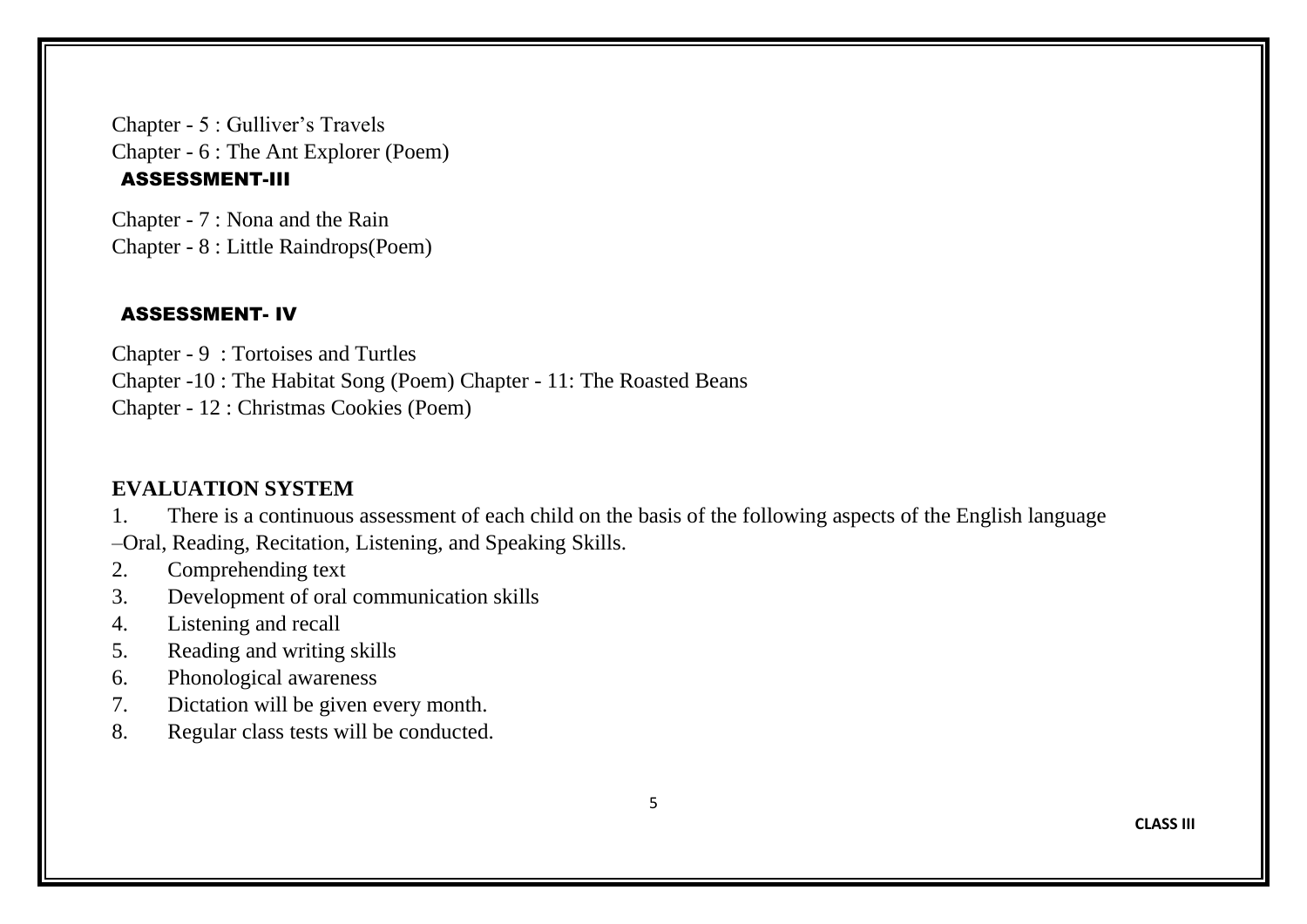#### **EVALUATION PATTERN**

## **ASSESSMENT-I**

Chapter - 1: The Attic Chapter - 2: My Little Ted (Poem)

## ASSESSMENT-II

Chapter - 3 : Alice and the White Rabbit Chapter - 4 : My Magic Wand (Poem) Chapter - 5 : Gulliver's Travels Chapter - 6 : The Ant Explorer (Poem)

#### ASSESSMENT-III

Chapter - 7 : Nona and the Rain Chapter - 8 : Little Raindrops(Poem)

## ASSESSMENT- IV

Chapter - 9 : Tortoises and Turtles Chapter -10 : The Habitat Song (Poem) Chapter - 11: The Roasted Beans Chapter - 12 : Christmas Cookies (Poem)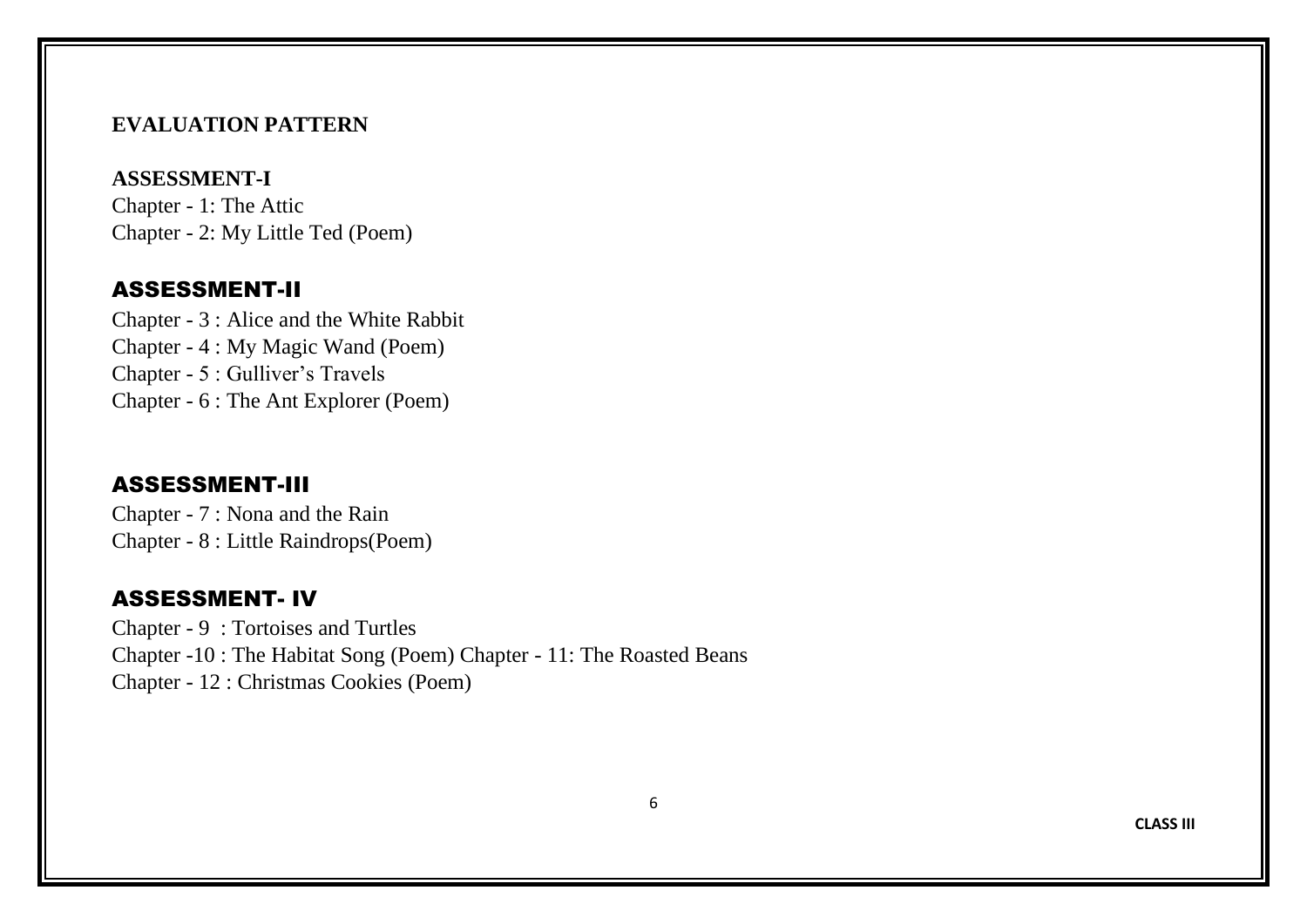- 1. Encourage the child to converse in English fluently.
- 2. Encourage the child to participate in debates, recitation and special assembly for acquiring confidence in public speaking.
- 3. Encourage the child to read bed time stories and maintain daily diary.
- 4. Encourage the child to watch informative programmes on the media to increase listening skill.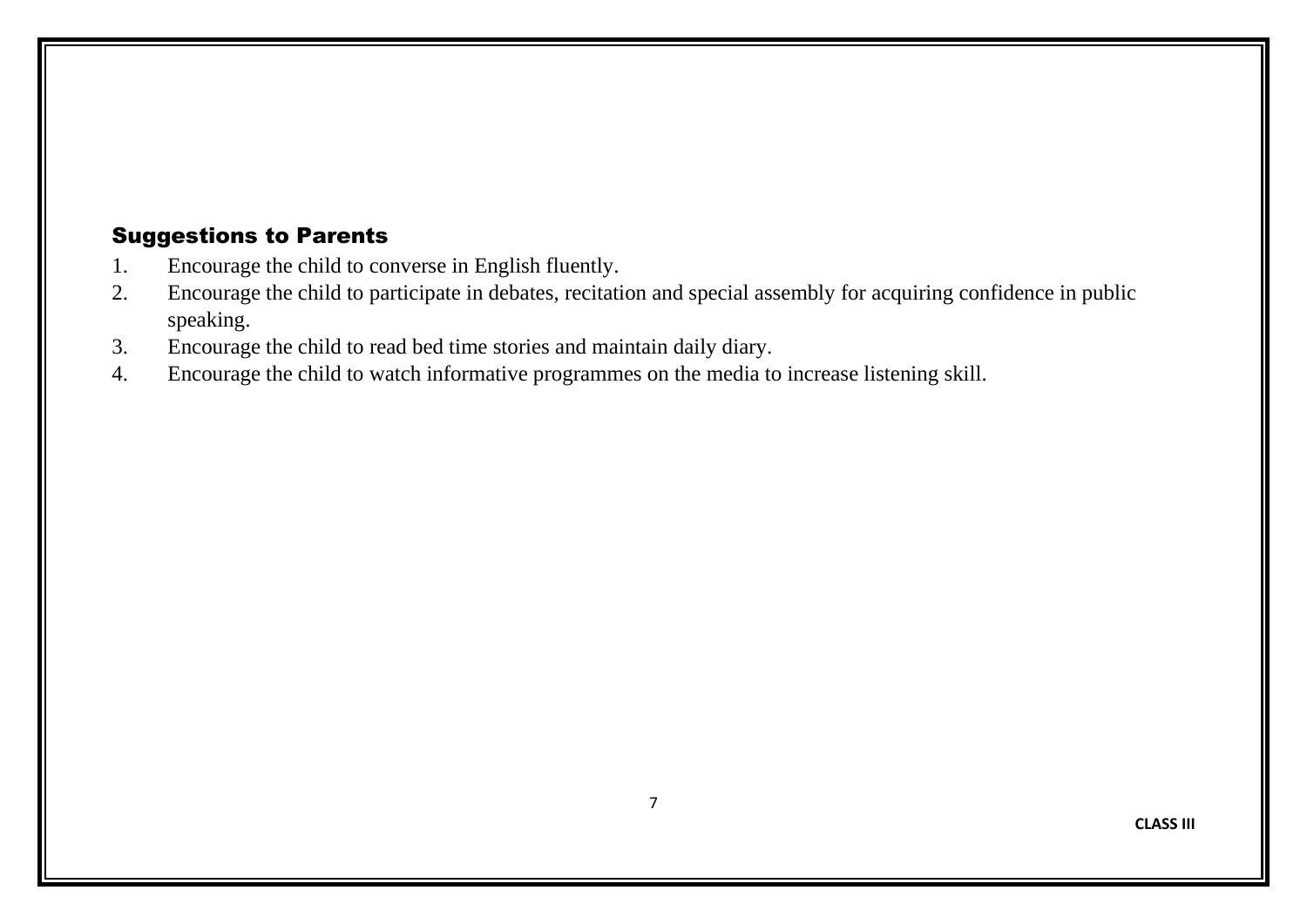# <u>हिंदी</u>

# ह िंदी शिक्षण के सामान्य उद्देश्य **:-**

1.छात्रों में श्रवण, वाचन, लेखन एवं पाठन - कौशल का विकास करना एवं रचनात्मक कौशल का विकास करना। 2.पठन - पाठन में गति, लय, आरोह - अवरोह का ज्ञान कराना। 3.वर्णित या पठित सामग्री को सुनकर अर्थ ग्रहण करना। 4.अभिव्यक्ति के माध्यमों ( नाटक, कहानी, आदि ) से परिचित कराना। 5.छात्रों को व्याकरण के मौलिक सिद्धांतों एवं नियमों की जानकारी देना। **6**.स्माटिबोर्िकेमाध्यम सेव्याकरर्णक ववषयों को रोचक बनाना। 7. अपनी राष्ट्रभाषा के प्रति प्रेम एवं सम्मान जागृत करना।

# <u>पाठ्य पुस्तक</u>ें

1.Next. हिंदी पुस्तक 'ए' 2.Next. हिंदी पुस्तक 'बी'

**CLASS III**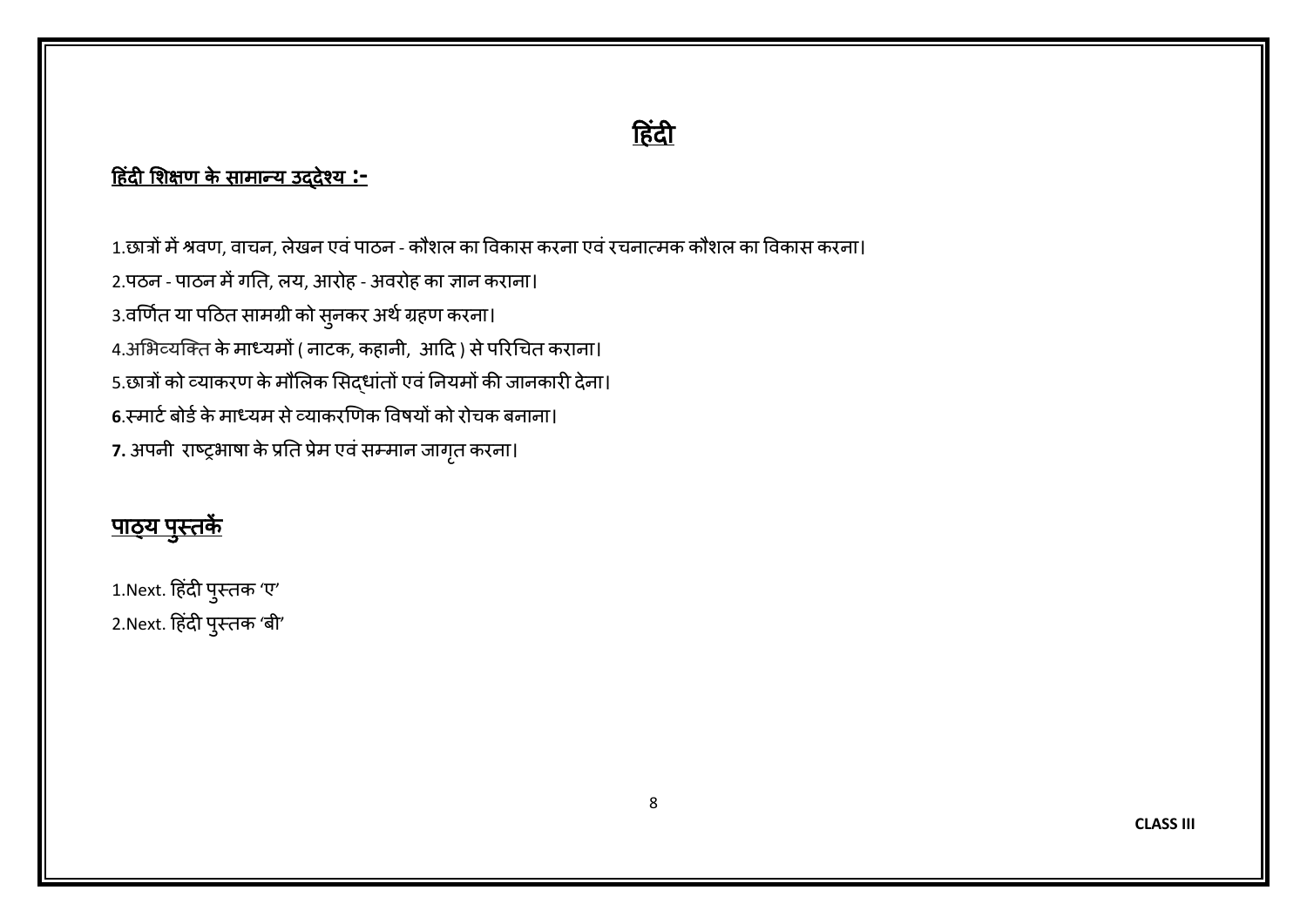| माह    |                                                                    | विषय: - हिंदी                            |                           |                                    |
|--------|--------------------------------------------------------------------|------------------------------------------|---------------------------|------------------------------------|
|        |                                                                    |                                          |                           |                                    |
|        | साहित्य                                                            | व्याकरण                                  | लेखन कौशल                 | रचनात्मक गतिविधि                   |
| मार्च  | न्यूनतम अधिगम स्तर                                                 |                                          |                           |                                    |
| अप्रैल | पाठ -१) चंदा गिनती भूल गया<br>पाठ -२) नील गगन पर चमके तारे (कविता) | $*$ संज्ञा<br>*वचन<br>*लिंग              | •कहानी लेखन               | हिंदी गिनती (१ से २० तक)           |
| मई     | पाठ -३) मधुमक्खियाँ गईं हड़ताल पर                                  | *सर्वनाम                                 | •नारा लेखन                | परछाई का खेल                       |
| जुलाई  | पाठ-४) जंगल सफ़ारी (मौखिक)<br>पाठ - ५) जादुई संदूक                 | *संज्ञा<br>*सर्वनाम<br>$*$ विशेषण        | •चरित्र चित्रण            | आइसक्रीम की डंडियों से संदूक बनाना |
| अगस्त  | पाठ -६) काश! कर सकूँ मैं जादू(कविता)<br>पाठ -७) चुनमुन का सवाल     | * वचन<br>*विलोम शब्द<br>*पर्यायवाची शब्द | •परिस्थिती में अभिव्यक्ति | हवा के विभिन्न प्रयोग              |
| सितंबर |                                                                    | पाठ्यक्रम पूर्ति और पुनरावृति            |                           |                                    |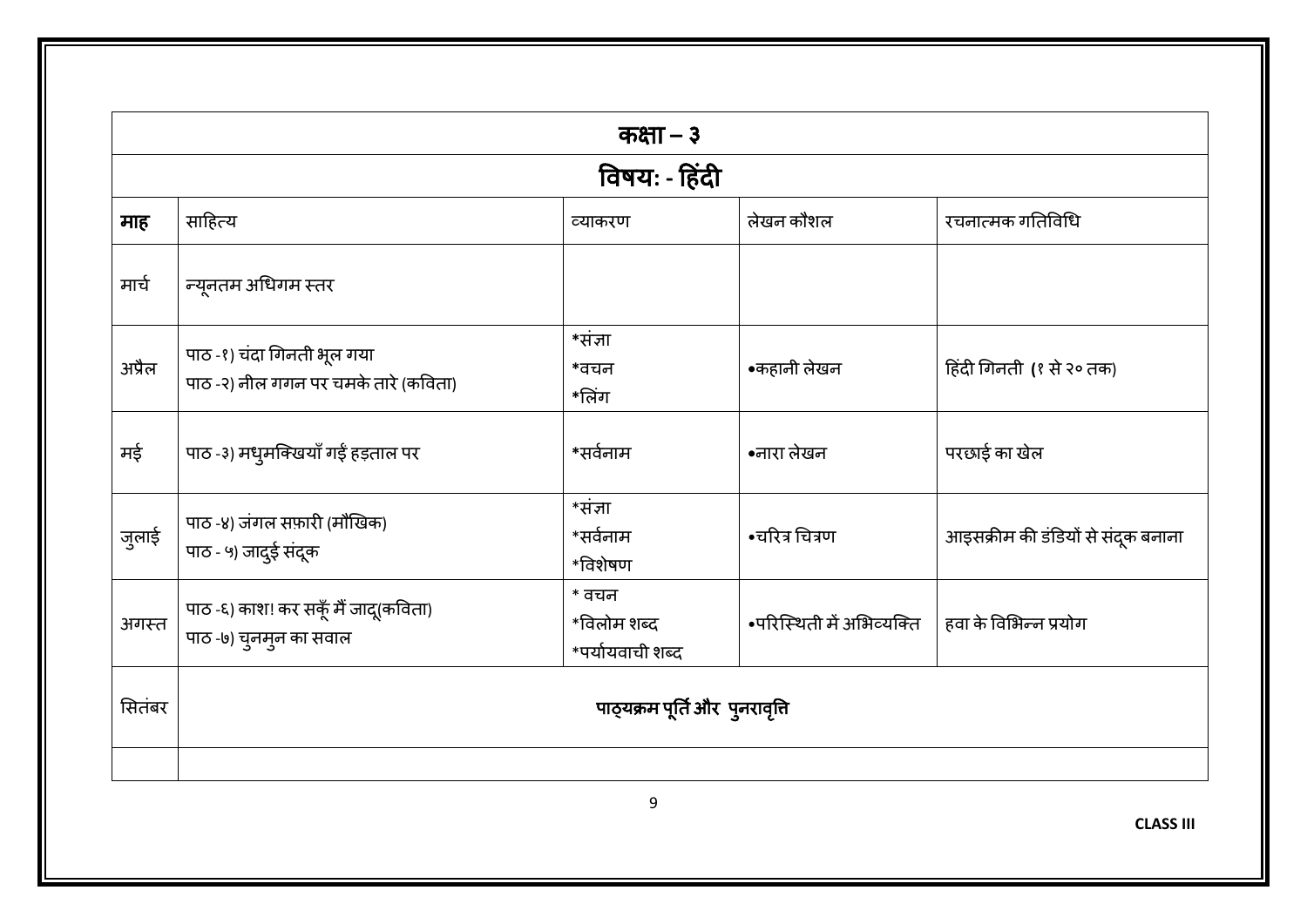|             |                                                                         |                                   | टर्म-1            |                              |
|-------------|-------------------------------------------------------------------------|-----------------------------------|-------------------|------------------------------|
| अक्टूब<br>र | पाठ -८) जाने क्यूँ ऐसा होता है? (कविता)<br>पाठ - ९) किसान और भालू       | *क्रिया<br>*मुहावरे               | •पत्र लेखन        | चित्रकथा                     |
| नवंबर       | पाठ -१०) राजा का चेहरा                                                  | *मुहावरे                          | •अनुच्छेद<br>लेखन | बूझो तो जानें                |
| दिसंबर      | पाठ -११) चीकू चला दिल्ली की सैर (मौखिक)<br>पाठ -१२) भारत की सैर (कविता) | *विशेषण                           | •विज्ञापन<br>लेखन | पशु-पक्षियों के मुखौटे बनाना |
| जनवरी       | पाठ -१३) उत्तर-पूर्व की झलक<br>पाठ -१४) अकबर-बीरबल                      | *वाक्य निर्माण<br>*क्रिया<br>*वचन | •यात्रा-<br>अनुभव | स्क्रैप बुक कार्य            |
| फरवरी       | पाठ्यक्रम पूर्ति और पुनरावृत्ति                                         |                                   |                   |                              |
|             |                                                                         |                                   | टर्म-2            |                              |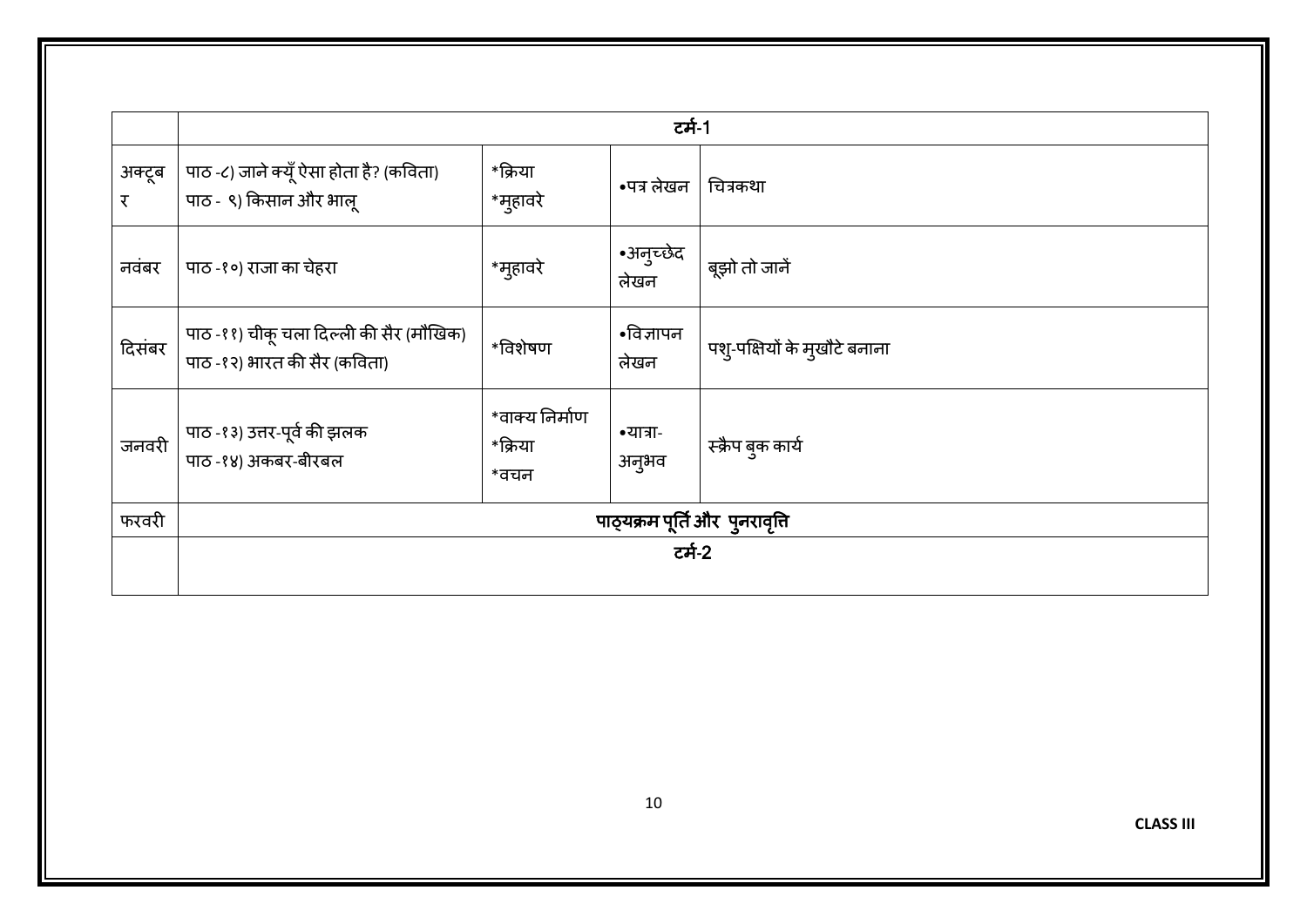# <u>मूल्याकन प्रणालीः</u>

1. श्रुतलेख

2. पाठ के समाप्त होने पर कक्षा परीक्षा ली जाएगी।

3. शुद्ध हिंदी भाषा में बातचीत करने पर बल दिया जाएगा।

4. नवीन विषयों पर सृजनात्मक कार्य।

5. कविता कंठस्थ करना।

# <u>मूल्याकन का प्रारूप :-</u>

# मूल्याकन - I

पाठ 1 : चंदा गिनती भूल गया पाठ 2 : नील गगन पर चमके तारे(कविता) पाठ 3 : मधुमनिखयाँ गईं हड़ताल पर मूल्याकिं न **– II** पाठ 4 : जिंगल सफ़ारी पाठ 5 : जादुई सदूक पाठ-6 : काश !कर सकूं मैं जादू (कविता)

पाठ 7 : चुनमुन का सवाल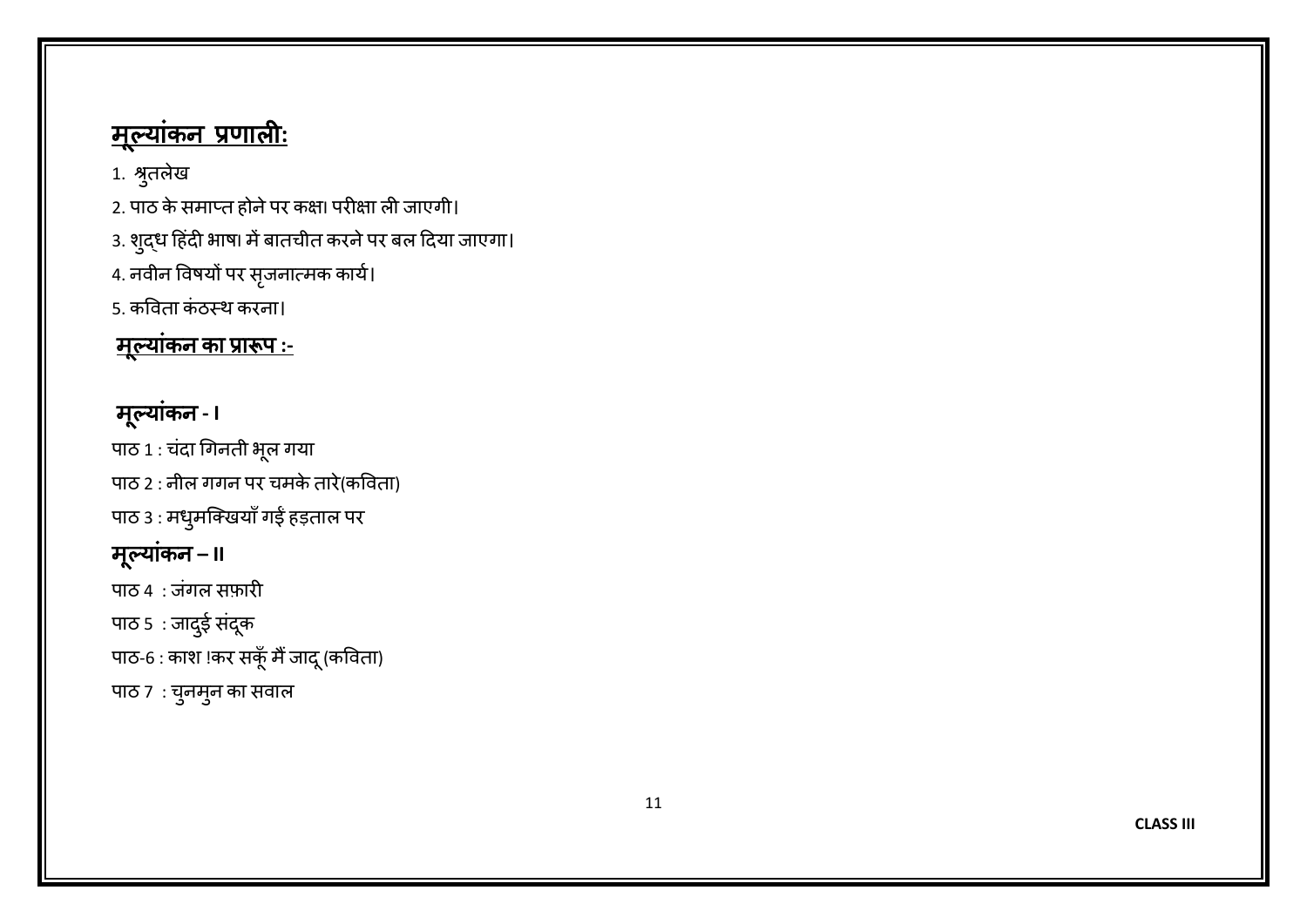म ूल्याकिं न **– III**

पाठ 8 : जाने क्यूँ ऐसा होता है? (कविता)

पाठ 9 : किसान और भालू

पाठ 10 : राजा का चेहरा

# म ूल्याकिं न **– IV**

पाठ 11 : चीकूचला हदल्ली की सैर पाठ 12 : भारत की सैर (कविता) पाठ 13 : उत्तर- पूर्व की झलक पाठ 14 : अकबर – बीरबल

# <u>अभिभावकों के लिये सुझाव :</u>

1. सुलेख पर विशेष ध्यान दिया जाए। 2 .बच्चों को मात्राओं का सत्त अभ्यास कराएँ। 3.पाठ्य - पुस्तक के अतिरिक्त समाचार पत्र एवं अन्य पत्र - पत्रिकाएँ पढ़ने के लिए प्रेरित करना। 4.कक्षा में पढ़ाई गई विषय - वस्तु का नियमित अभ्यास कराएँ।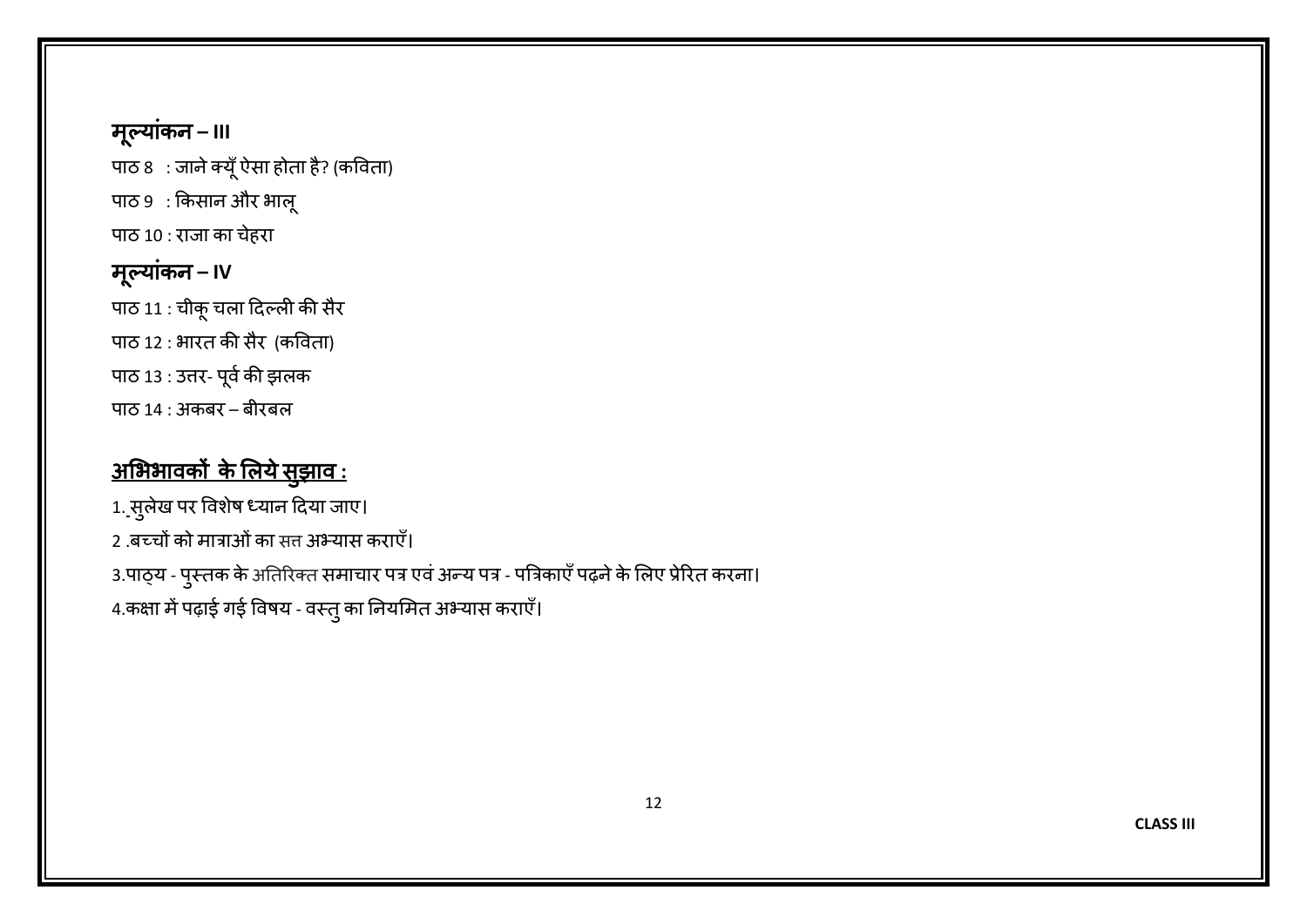# **MATHEMATICS**

### **Objectives of teaching Mathematics**

- 1. To acquire understanding of numbers and numeration.
- 2. To develop the mathematical thinking and problem-solving skills among students.
- 3. Help students to develop creativity and the ability to think, communicate and solve problems.
- 4. Help students to understand and acquire basic mathematical concepts and computational skills.

5. To develop positive attitude by experiencing mathematics in a real-life context through practical and experimental activities.

# **Name of the Textbooks**

- 1. Wonder Math 3 Book A
- 2. Wonder Math 3 Book B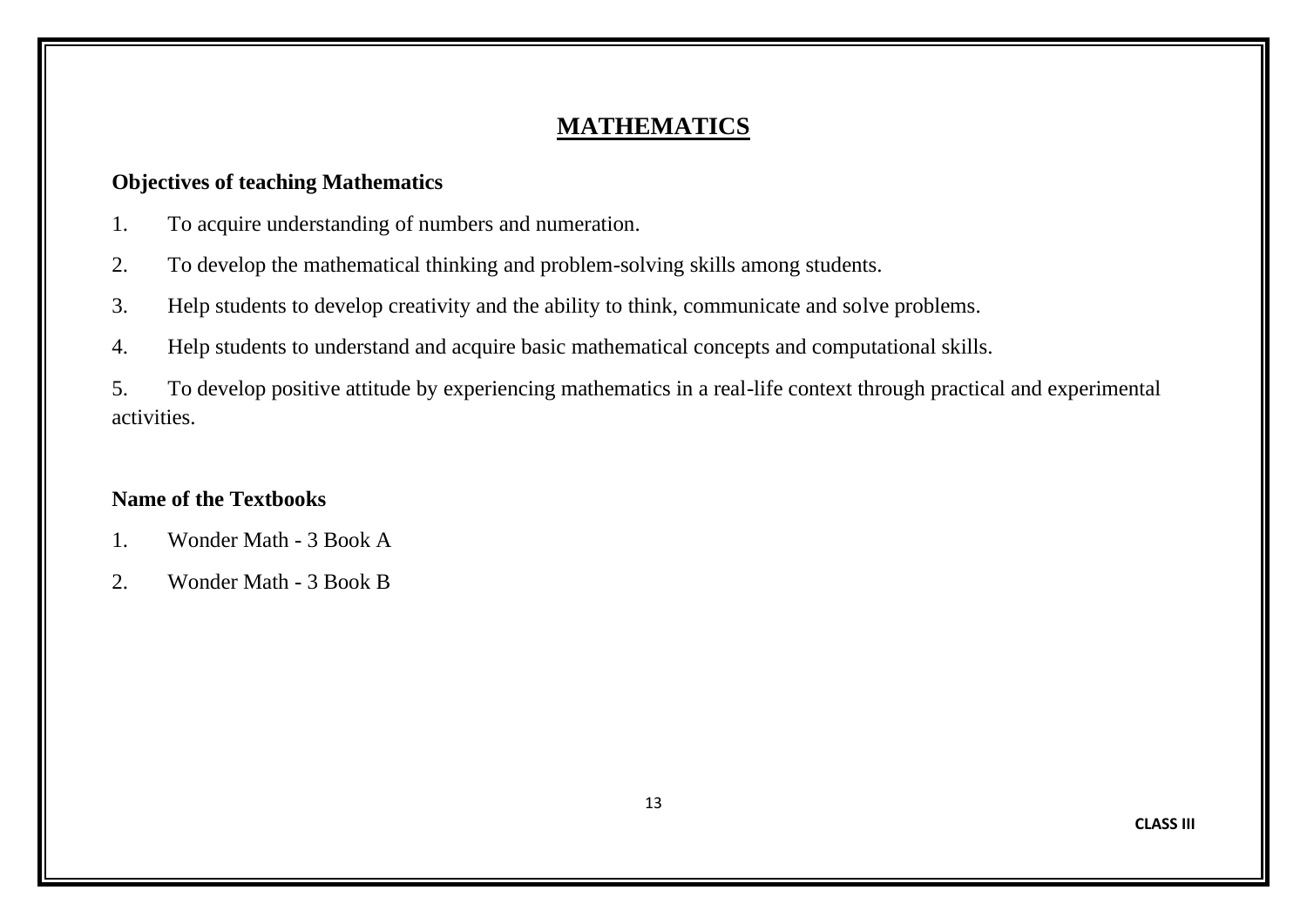| <b>Month</b> | <b>TOPIC</b>         | <b>Sub Topic</b>                                                                                                                                                                                                          | <b>Activities</b>                                        | <b>Mental Maths</b><br><b>Concepts</b>                                                                |
|--------------|----------------------|---------------------------------------------------------------------------------------------------------------------------------------------------------------------------------------------------------------------------|----------------------------------------------------------|-------------------------------------------------------------------------------------------------------|
|              | Unit - 1 SHAPES      | Sides, Edges, Vertices<br>$\bullet$<br>Open and closed figures<br>$\bullet$<br>• Tangrams                                                                                                                                 | • Paper Folding :<br>Paper Bag                           | Classify shapes in<br>$\bullet$<br>their surrounding                                                  |
| <b>April</b> | Unit - 2 NUMBERS     | • Numbers beyond 999<br>Place value and face value<br>$\bullet$<br>of a digit in a number<br>Comparing and ordering<br>$\bullet$<br>Forming digits<br>$\bullet$<br>Rounding off numbers to the nearest<br>$\bullet$<br>10 | Flash cards of numbers to show<br>comparing and ordering | $\bullet$ Comparing and<br>ordering of numbers<br>Round off numbers<br>$\bullet$                      |
| <b>May</b>   | Unit - 3 ADDITION    | • Addition of 3-digit<br>numbers with regrouping<br>Addition of 4-digit numbers<br>$\bullet$<br>without regrouping<br>• Estimating the sum of<br><b>Numbers</b>                                                           | • Fun with student's<br>admission numbers                | Estimating the sum<br>of numbers<br>Addition of 3-4<br>$\bullet$<br>digit numbers                     |
| July         | Unit - 4 SUBTRACTION | Subtraction of 3 and 4- digit<br>$\bullet$<br>numbers with regrouping<br>• Subtraction of 4-digit numbers<br>without regrouping<br><b>Addition and Subtraction</b><br>$\bullet$                                           | • Story sums                                             | $\bullet$ Estimating the<br>difference of<br>numbers<br>$\bullet$ Subtraction of 3-4<br>digit numbers |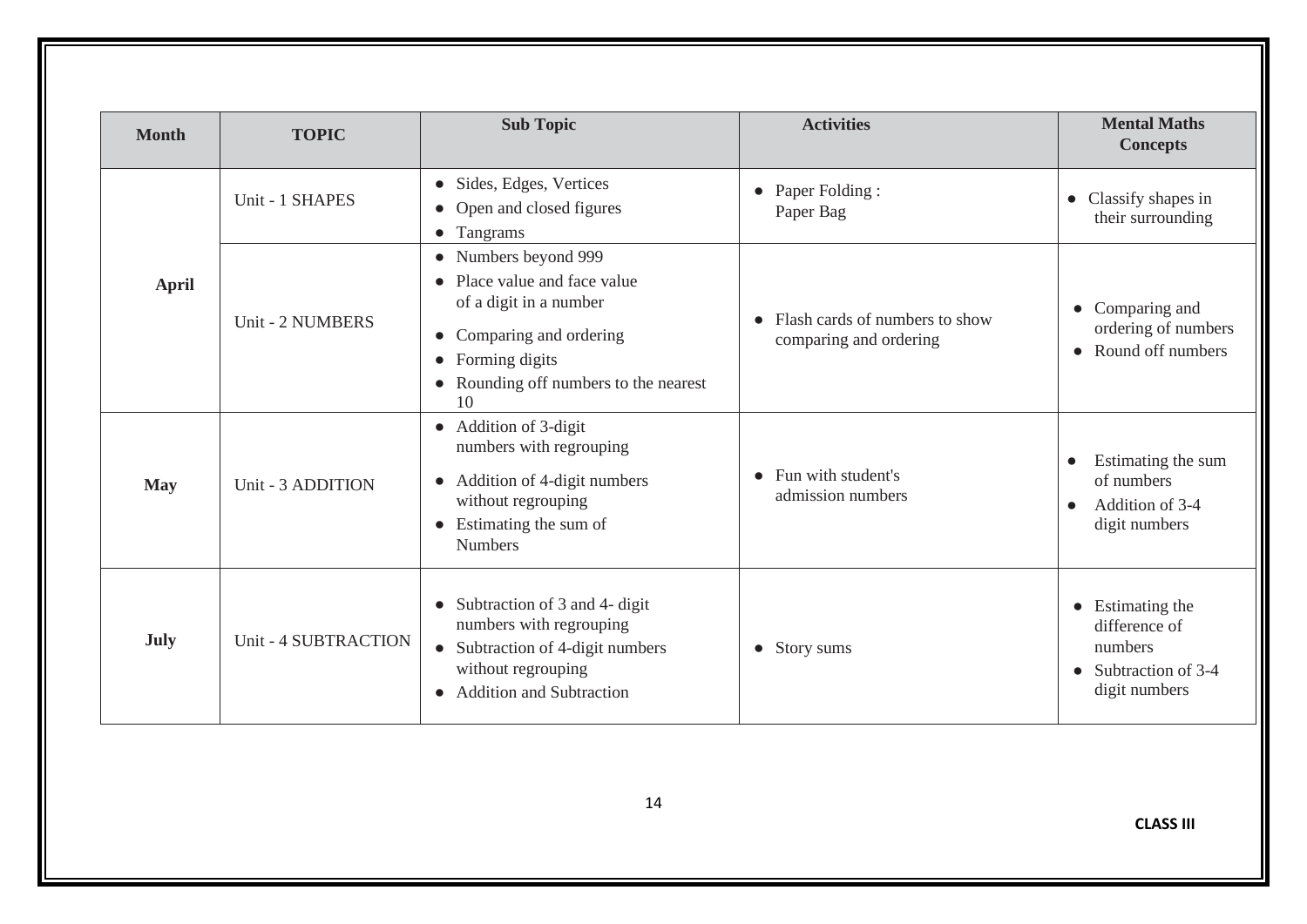|                 | Unit - $5$<br><b>MULTIPLICATION</b>       | • Multiplication facts<br>• Tables from 11 to 15<br>Multiplication of 2-digit number by 1-<br>$\bullet$<br>digit number<br>• Multiplication using the box<br>method | • Demonstration of multiplication facts<br>using various examples      | • Solving sums using<br>tables                                                                                                                |  |
|-----------------|-------------------------------------------|---------------------------------------------------------------------------------------------------------------------------------------------------------------------|------------------------------------------------------------------------|-----------------------------------------------------------------------------------------------------------------------------------------------|--|
| <b>August</b>   | Unit - 6 TIME                             | • Reading time<br>• Hour, minute, second<br>$\bullet$ a.m. and p.m.<br>• Write date, days between<br>dates<br>• Timeline                                            | • Clock Making using waste materials.                                  | • Arrange events on a<br>timeline<br>$\bullet$ Calculate the<br>number of days<br>using a calendar<br>$\bullet$ Tell time in a.m.<br>and p.m. |  |
|                 | SYLLABUS COMPLETION AND REVISION          |                                                                                                                                                                     |                                                                        |                                                                                                                                               |  |
| September       | <b>TERM-I</b>                             |                                                                                                                                                                     |                                                                        |                                                                                                                                               |  |
| <b>October</b>  | Unit - 7 MORE ON<br><b>MULTIPLICATION</b> | • Multiplication of 3-digit number<br>by 1-digit number<br>• Multiplication of 2-digit number<br>by 2-digit number<br>• Multiplication using box<br>Method          | • Deriving times tables using different<br>tricks                      | • Observe and apply<br>multiplication facts                                                                                                   |  |
| <b>November</b> | Unit - $8$<br><b>DIVISION</b>             | • Divide a 2-digit number and 3-<br>digit number by 1-digit number<br>• Division as repeated<br>subtraction<br>$\bullet$ Check the division result                  | Beads, toffees, etc will be used for<br>$\bullet$<br>division concept. | Vriting division<br>Sentence                                                                                                                  |  |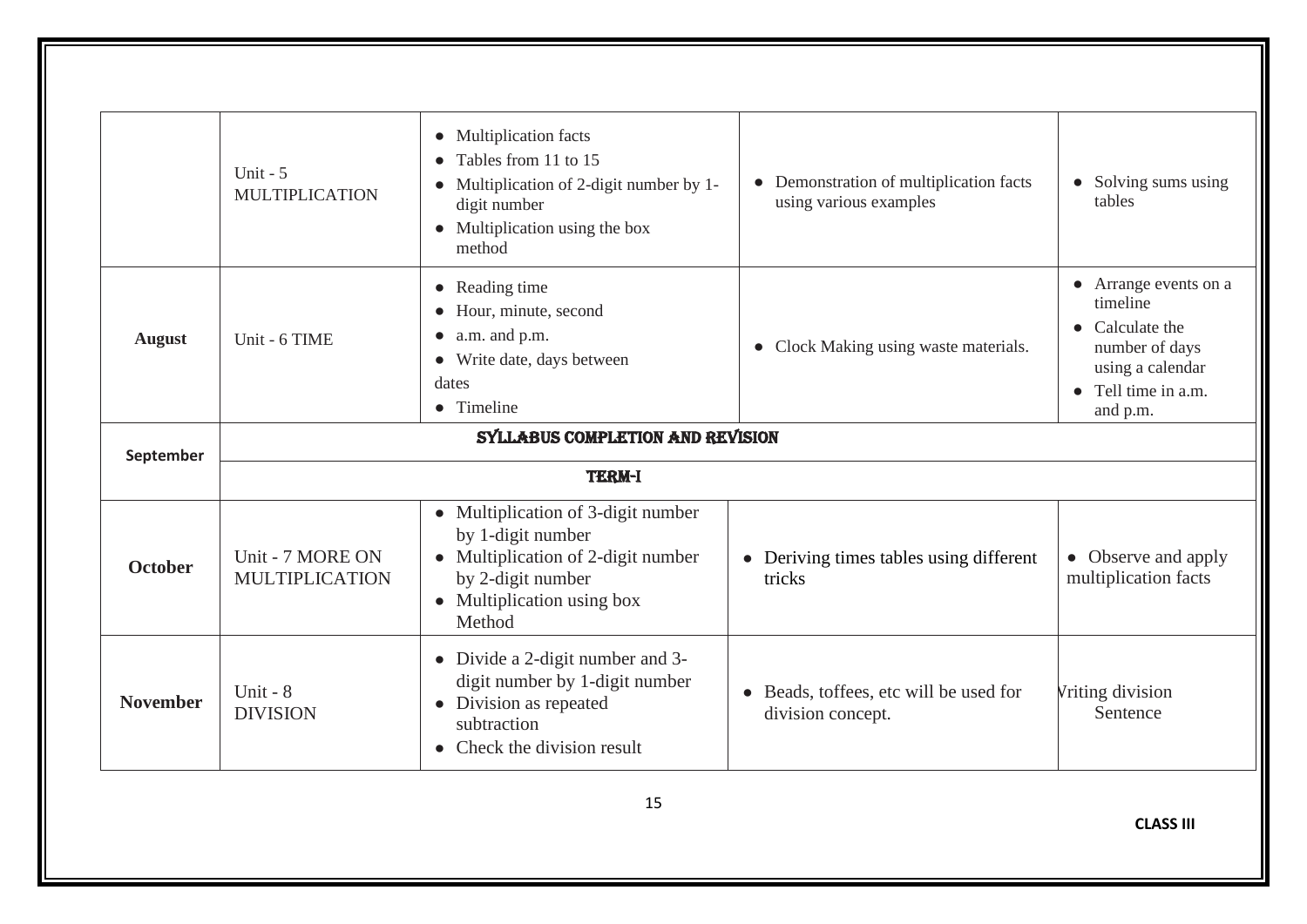|                 |                                           | Operations with money<br>$\bullet$                                                              | • Prepare shopping bills                                                                     | $\bullet$ Identifying                                                                                                   |
|-----------------|-------------------------------------------|-------------------------------------------------------------------------------------------------|----------------------------------------------------------------------------------------------|-------------------------------------------------------------------------------------------------------------------------|
|                 | Unit - $9$<br><b>MONEY</b>                | Shopping bills<br>$\bullet$                                                                     |                                                                                              | different<br>denominations of<br>Indian currency                                                                        |
| <b>December</b> | Unit - 10 METRIC<br><b>MEASURES</b>       | • Measure of length, weight and<br>capacity<br>• Use of ruler                                   | • Measuring length of different<br>objects using ruler                                       | $\bullet$ Identifying<br>different units<br>of measurement                                                              |
|                 | Unit $-11$<br><b>FRACTIONS</b>            | • Halves<br>• One-Fourth                                                                        | • Fractional art                                                                             | $\bullet$ Finding<br>fractional part of<br>a whole                                                                      |
| January         | Unit - 12 PATTERNS<br><b>AND SYMMETRY</b> | • Patterns in shapes and<br>numbers<br>Secret message<br>$\bullet$ Tiling<br>• Symmetry         | • Find examples of symmetry in<br>nature and monuments<br>• Create patterns of various types | • Identifying<br>symmetrical and<br>$non-$<br>symmetrical<br>shapes<br>• Identifying and<br>drawing line of<br>symmetry |
|                 | Unit - 13 DATA<br><b>HANDLING</b>         | Representing data using Tally<br>$\bullet$<br>marks<br>Pictograph<br>$\bullet$<br>$\bullet$ Key | • Worksheet                                                                                  | Counting data<br>$\bullet$<br>using tally marks                                                                         |
|                 |                                           | <b>Syllabus completion and revision</b>                                                         |                                                                                              |                                                                                                                         |
| <b>February</b> |                                           | <b>TERM-II</b>                                                                                  |                                                                                              |                                                                                                                         |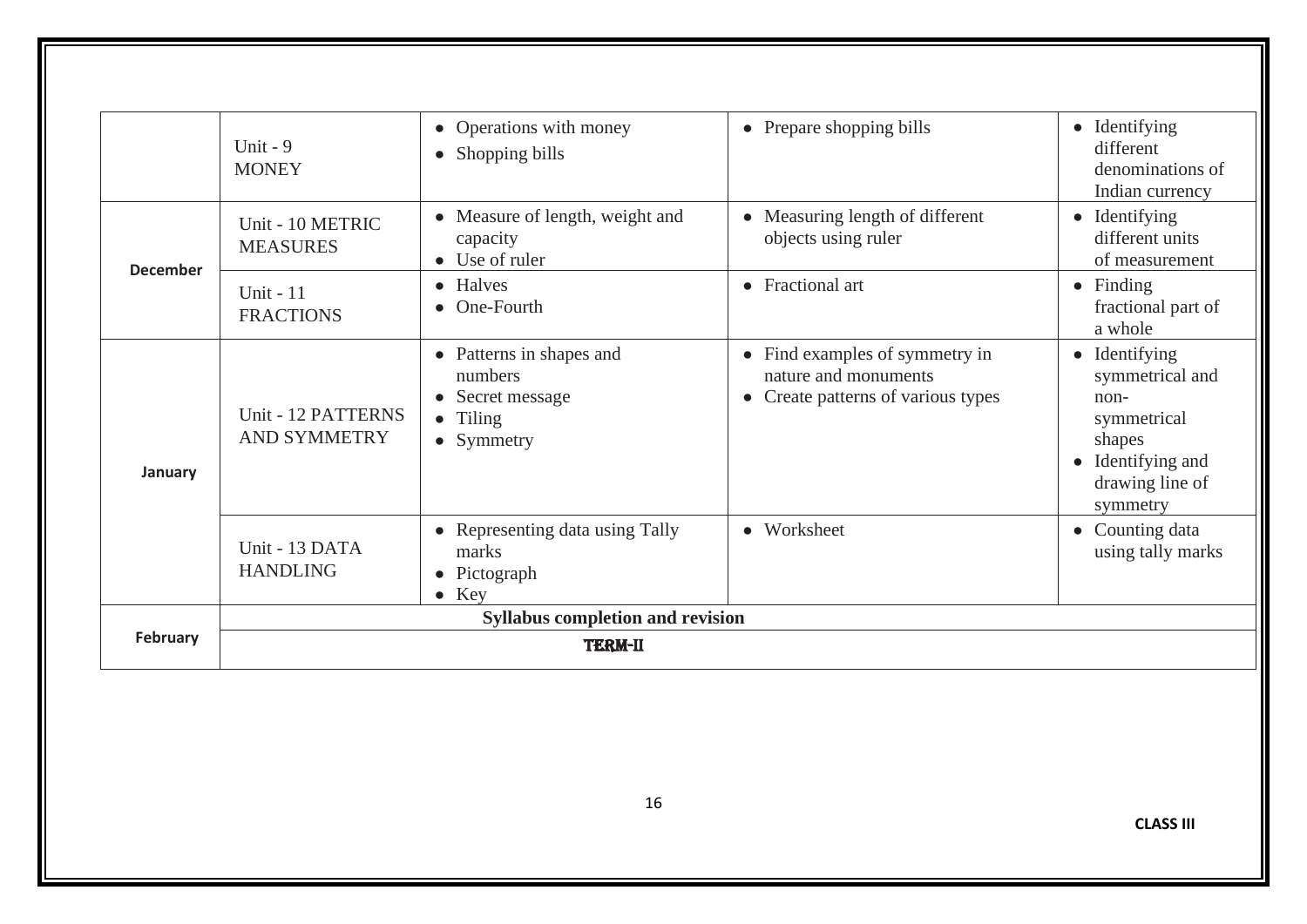#### **EVALUATION SYSTEM**

- 1. Continuous evaluation will be done with regular tests.<br>2. Students classwork and homework will be evaluated of
- 2. Students classwork and homework will be evaluated on regular basis.<br>3. Regularity and maintenance of written work will be graded on regular
- Regularity and maintenance of written work will be graded on regular basis.
- 4. Participation of students in class activities and discussions.

#### **EVALUATION PATTERN**

#### **ASSESSMENT - I**

Unit 1 : Shapes(Activity) Unit 2 : Numbers Unit 3 : Addition Tables : 2 to 5

#### **ASSESSMENT - II**

Unit 4 : Subtraction Unit 5 : Multiplication Unit 6 : Time(Activity) Tables  $\cdot$  6 to 10

#### **ASSESSMENT - III**

Unit 7 : More on Multiplication Unit 8 : Division Unit 9 : Money(Activity) Tables : 11 to 13

#### **ASSESSMENT - IV**

Unit 10 : Metric Measures Unit 11 : Fractions Unit 12 : Patterns and Symmetry(Activity) Unit 13 : Data Handling Tables  $\cdot$  14 & 15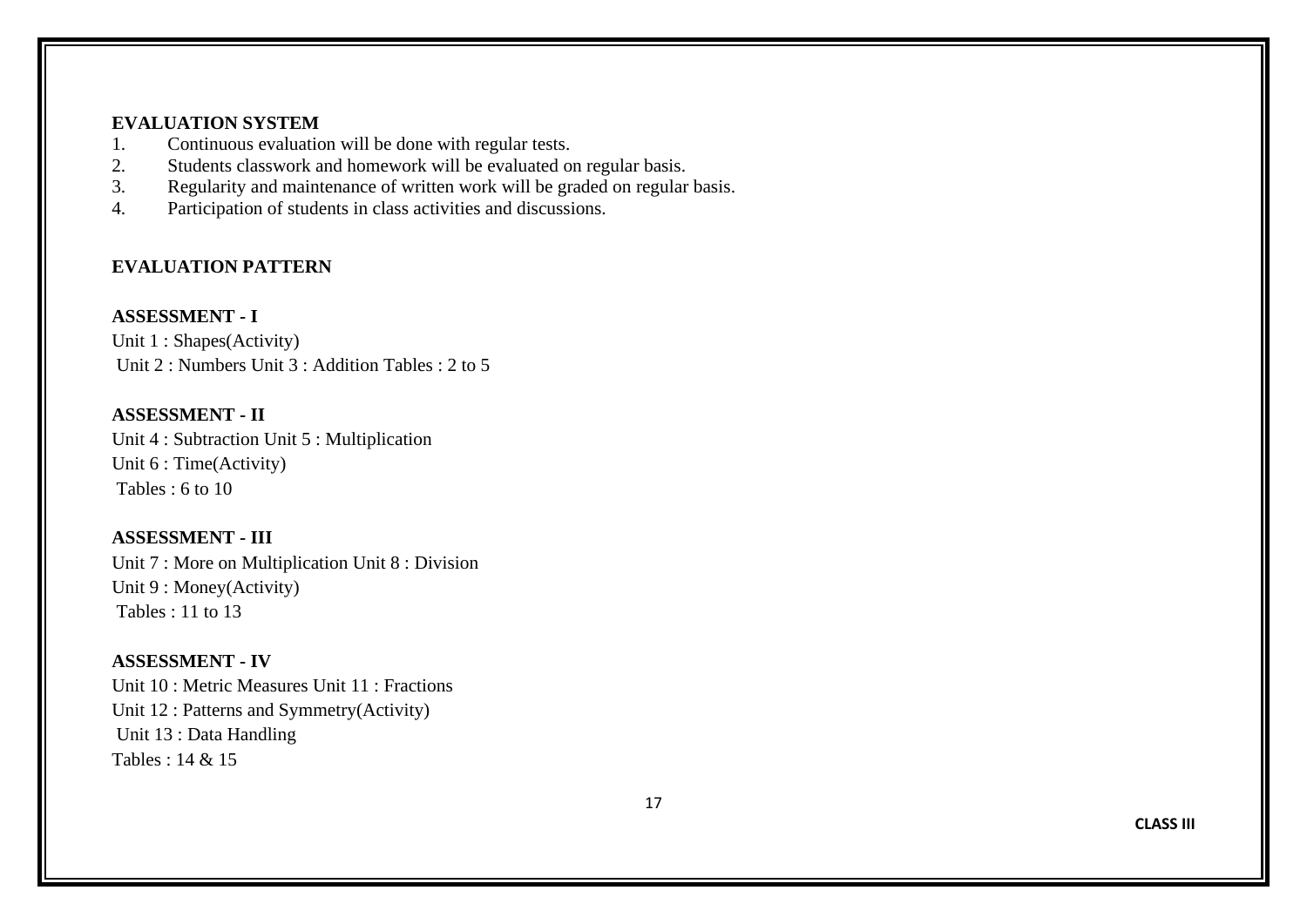#### **Suggestions to Parents**

- 1. Encourage your ward to solve puzzles and mental math questions.
- 2. Encourage your child to experiment with different approaches of mathematics.
- 3. Go over new concepts and practice word problem.
- 4. To engage them in creative activities.
- 5. Connect mathematics to everyday life and help your child to understand how mathematics influences them.
- 6. To acquire understanding of numbers and numeration.
- 7. To develop the mathematical thinking and problem solving skills among students.
- 8. Help students to develop creativity and the ability to think, communicate and solve problems.
- 9. Help students to understand and acquire basic mathematical concepts and computational skills.
- 10. To develop positive attitude by experiencing mathematics in a real life context through practical and experimental activities.

#### **Name of the Textbooks**

- 3. Wonder Math 3 Book A
- 4. Wonder Math 3 Book B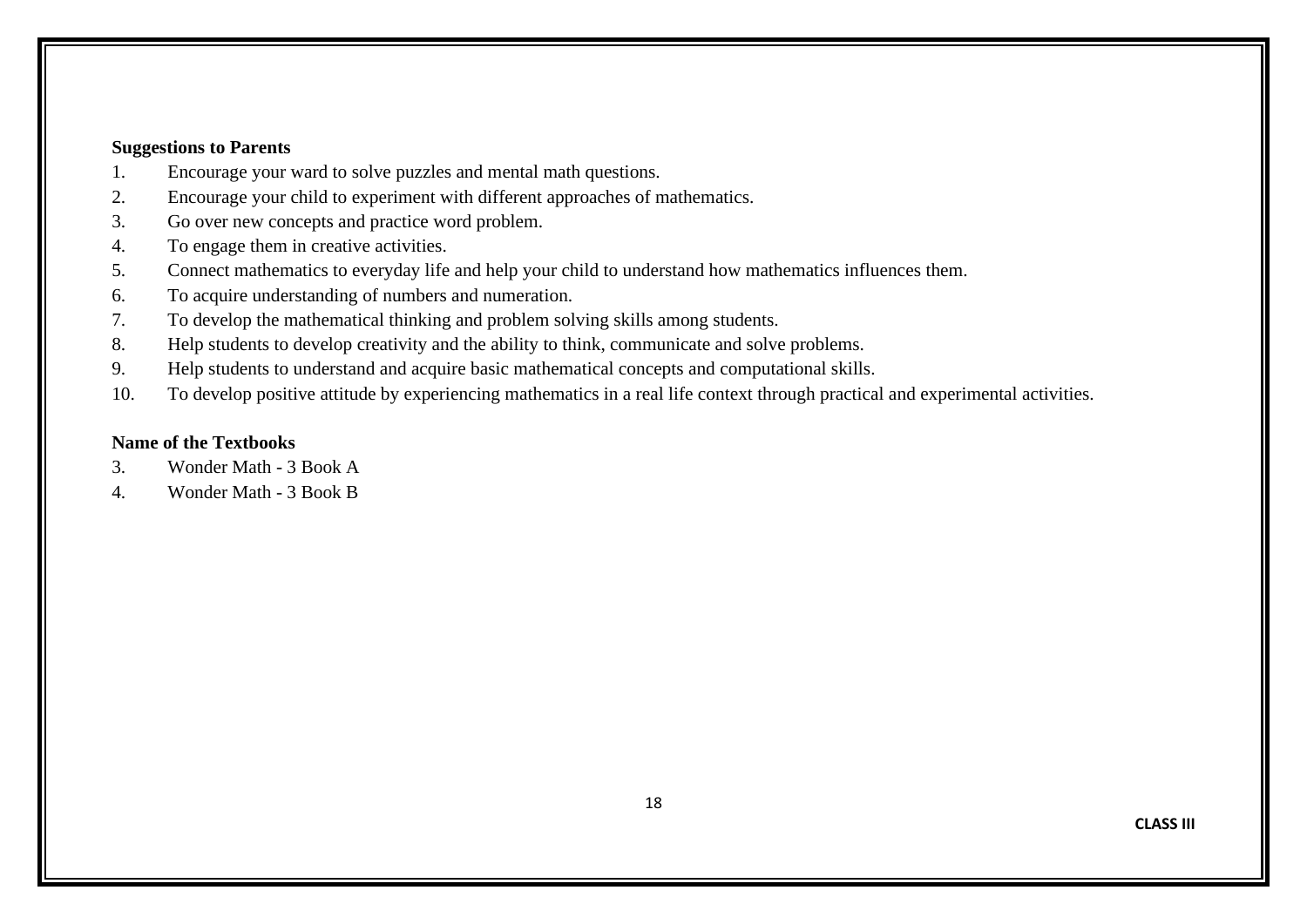- 6. Encourage your ward to solve puzzles and mental math questions.
- 7. Encourage your child to experiment with different approaches of mathematics.
- 8. Go over new concepts and practice word problem.
- 9. To engage them in creative activities.
- 10. Connect mathematics to everyday life and help your child to understand how mathematics influences them.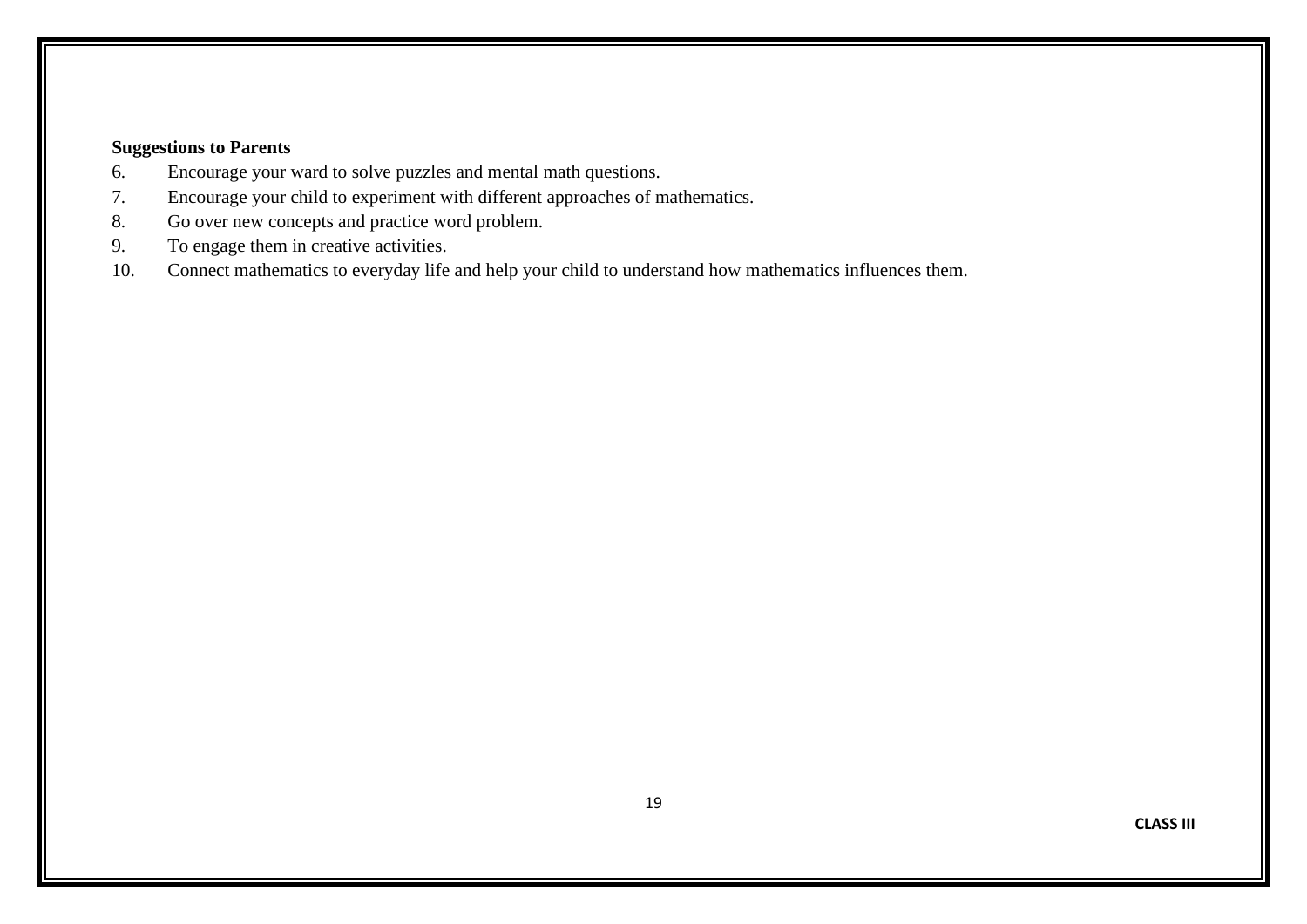# **EVS**

#### **Objectives of teaching EVS**

- 1. To create awareness of their immediate environment.
- 2. To enable them to understand the different phenomenon occurring in nature.
- 3. To encourage them to participate in group discussions.
- 4. To motivate them to draw neat and labelled diagram.
- 5. To inculcate activity based learning.

#### **Name of the Textbooks**

- 1. Next.  $EVS 3$  Book A
- 2. Next.  $EVS 3$  Book B

**CLASS III**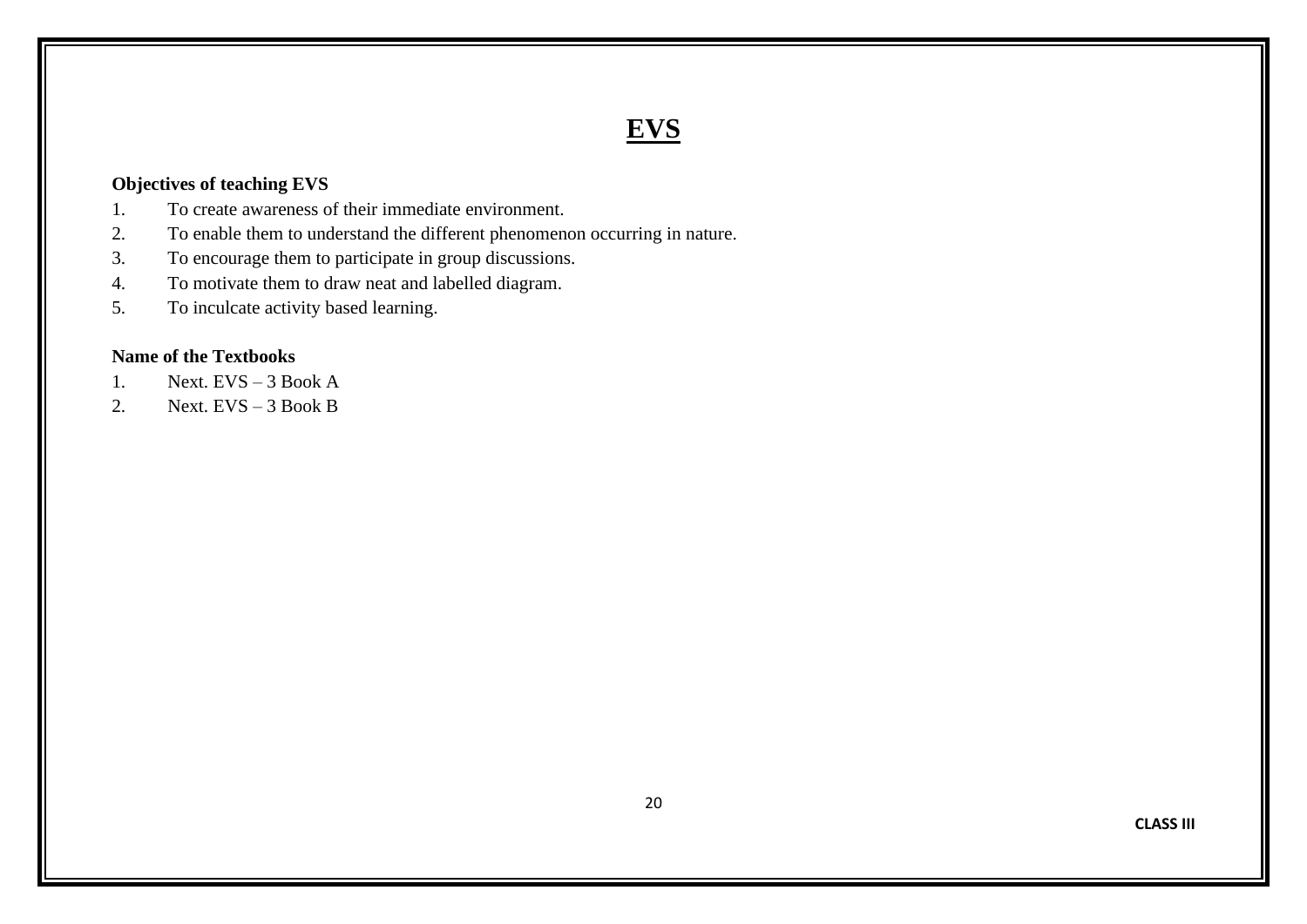| <b>Month</b>     | <b>Chapter</b>                                                                                    | <b>Sub</b><br><b>Topics</b>                                                                                                                                                                             | <b>Activity</b>                                |
|------------------|---------------------------------------------------------------------------------------------------|---------------------------------------------------------------------------------------------------------------------------------------------------------------------------------------------------------|------------------------------------------------|
| <b>April</b>     | Chapter - 1 Knowing My Body<br>Chapter $-2$ My Family and I<br><b>Chapter - 3 Building Houses</b> | • Internal organs<br>• External organs<br>• Family Tree<br>Amazing twins<br>Changing times, changing families<br>• Types of houses<br>• Building materials and builders<br>• Decoration and maintenance | Interview<br>• Chart / Model on My House       |
| <b>May</b>       | Chapter - 4 Clothes We Wear                                                                       | • Fibre<br>• Patterns<br>$\bullet$ Dyes                                                                                                                                                                 | $\bullet$ Block printing<br>• Tie and Dye      |
| <b>July</b>      | Chapter - 5 Our Food<br>Chapter $-6$ Our Environment                                              | • Methods of cooking<br>• Cooking appliances and fuel<br>Components of environment<br>• Types of pollution<br>$\bullet$ The 3R's of conservation                                                        | • Poster Making                                |
| <b>August</b>    | Chapter $-7$ Air Around Us<br>Chapter – 8 Water Around Us                                         | • Composition of air<br>Importance of air<br>Keeping air clean<br>• Sources of water<br>Where do we get water from?<br>$\bullet$<br>Water conservation                                                  | • Kite Making<br>• Diagram of Journey of Water |
| <b>September</b> |                                                                                                   | <b>Syllabus completion and revision</b>                                                                                                                                                                 |                                                |
|                  |                                                                                                   | <b>TERM-I</b>                                                                                                                                                                                           |                                                |
| October          | Chapter - 9 Plants Around Us                                                                      | • Parts of plant<br>• Germination                                                                                                                                                                       | • Grow a Sapling                               |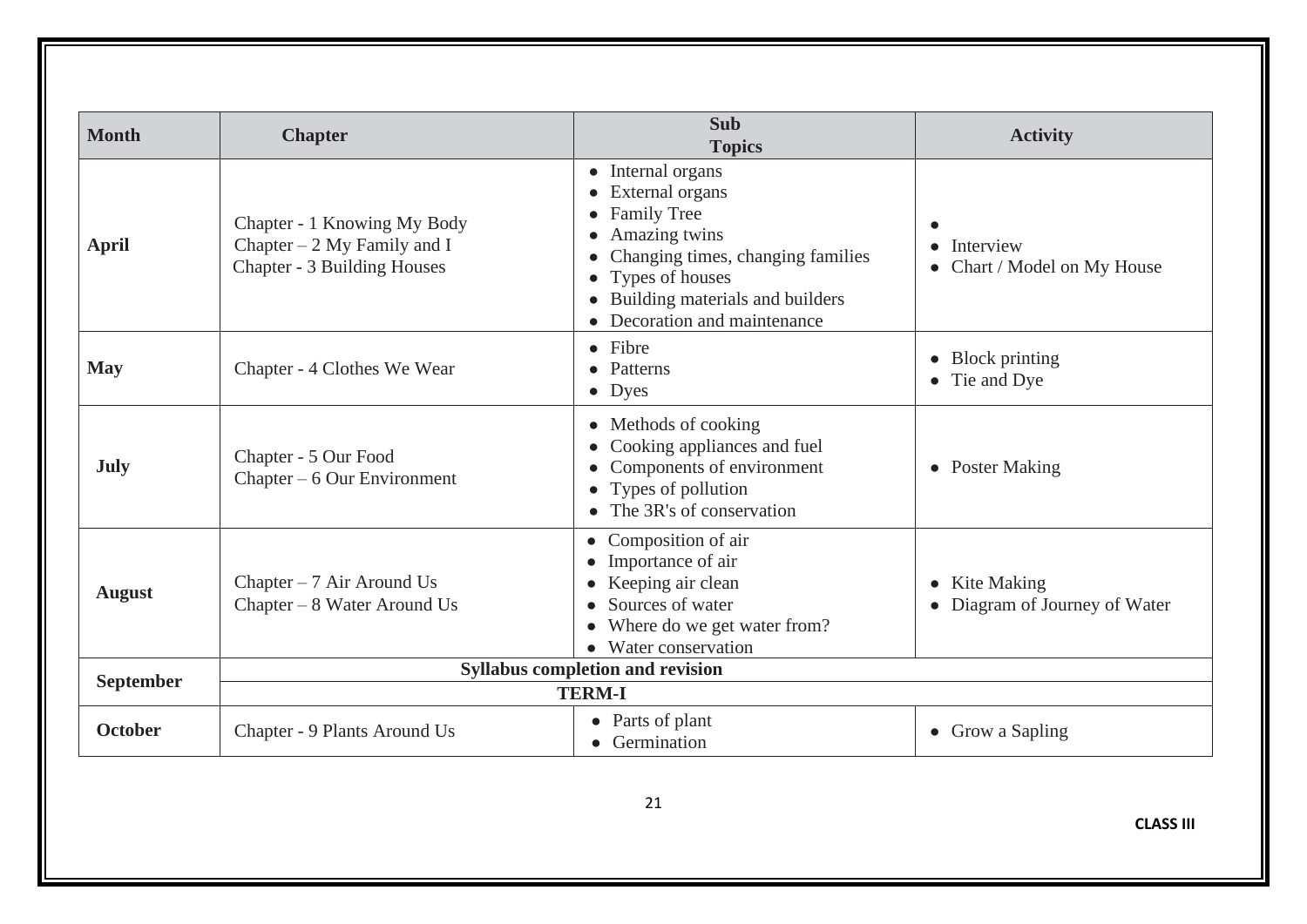| <b>November</b> | Chapter - 10 Animals, Our Friends<br>Chapter $-11$ Insects and Birds          | • Animals, our friends<br>• Types of animals<br>• Eating habits of animals<br>• Caring for animals<br>• Animals products<br>• Insects around us<br>• Helpful insects<br>• Birds and their homes | • Collage (Where do I live?)                                                            |
|-----------------|-------------------------------------------------------------------------------|-------------------------------------------------------------------------------------------------------------------------------------------------------------------------------------------------|-----------------------------------------------------------------------------------------|
| <b>December</b> | Chapter - 12 Solids, Liquids and Gases<br>Chapter - 13 Means of Communication | $\bullet$ Matter<br>• States of matter<br>$\bullet$ Float and sink<br>• Early means of communication<br>• Journey of a letter<br>• Modern means of communication                                | • Experiment on Float and<br>Sink<br>• Flash Cards on Various<br>means of communication |
| <b>January</b>  | Chapter $-14$ A Visit to Space<br>Chapter - 15 Light and Sound                | $\bullet$ Milky way<br><b>Observers and travellers</b><br>• Light and shadow<br>• Sound                                                                                                         | • Information on Astronauts<br>• Mini Guitar                                            |
| February        |                                                                               | <b>Syllabus completion and revision</b>                                                                                                                                                         |                                                                                         |
|                 |                                                                               | <b>TERM-II</b>                                                                                                                                                                                  |                                                                                         |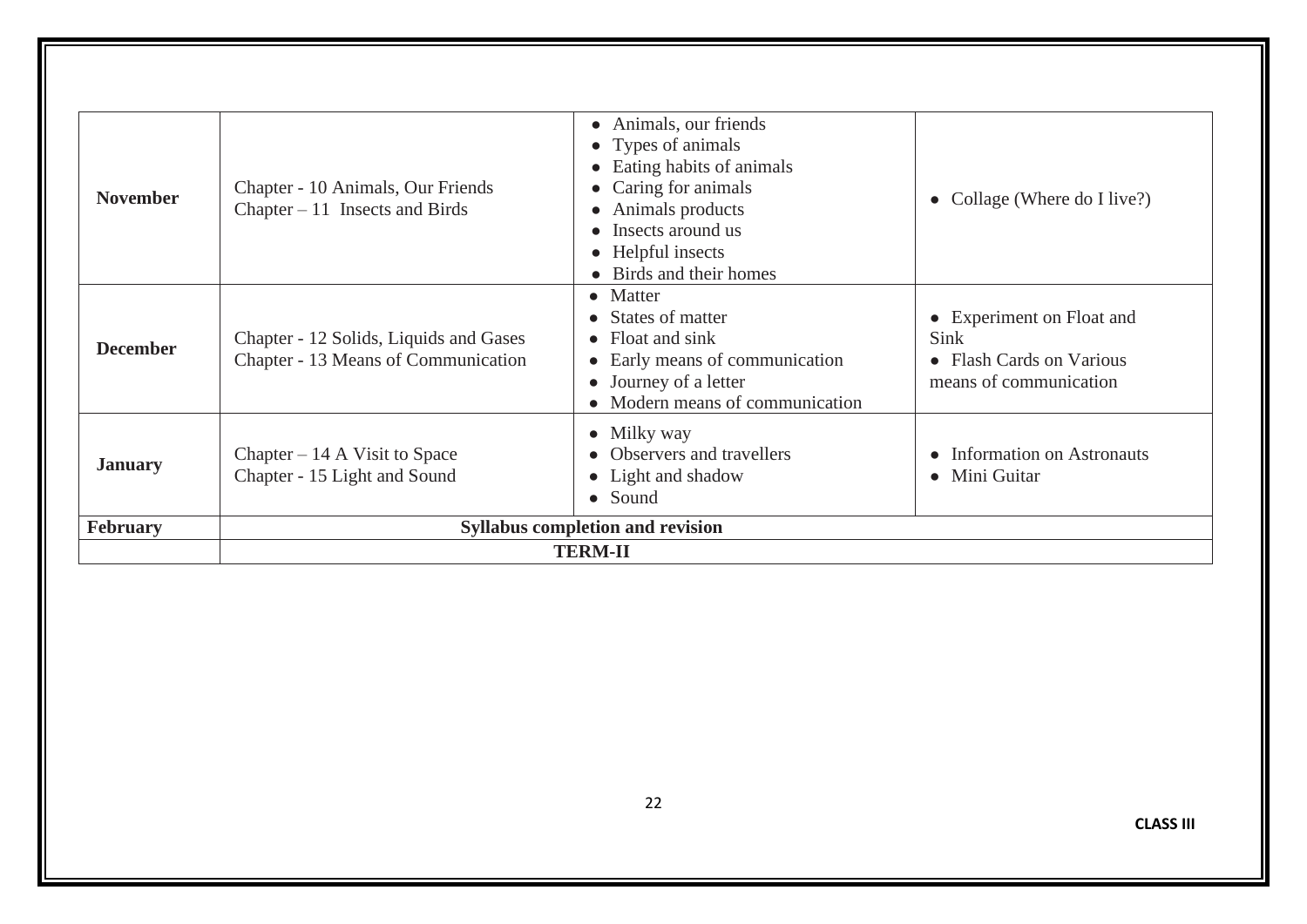#### **EVALUATION SYSTEM**

- 1. Participation in class activities.
- 2. Group discussion.
- 3. Class test.
- 4. Maintenance of books and notebooks.

#### **EVALUATION PATTERN**

#### **ASSESSMENT - I**

Chapter - 1 Knowing My Body Chapter - 2 My Family And I Chapter - 3 Building Houses Chapter - 4 Clothes We Wear

#### **ASSESSMENT -II**

Chapter - 5 Our Food Chapter - 6 Our Environment Chapter - 7 Air Around Us Chapter - 8 Water Around Us

#### **EVALUATION PATTERN**

#### **ASSESSMENT -III**

Chapter - 9 Plants Around Us Chapter - 10 Animals, Our Friends Chapter - 11 Insects and Birds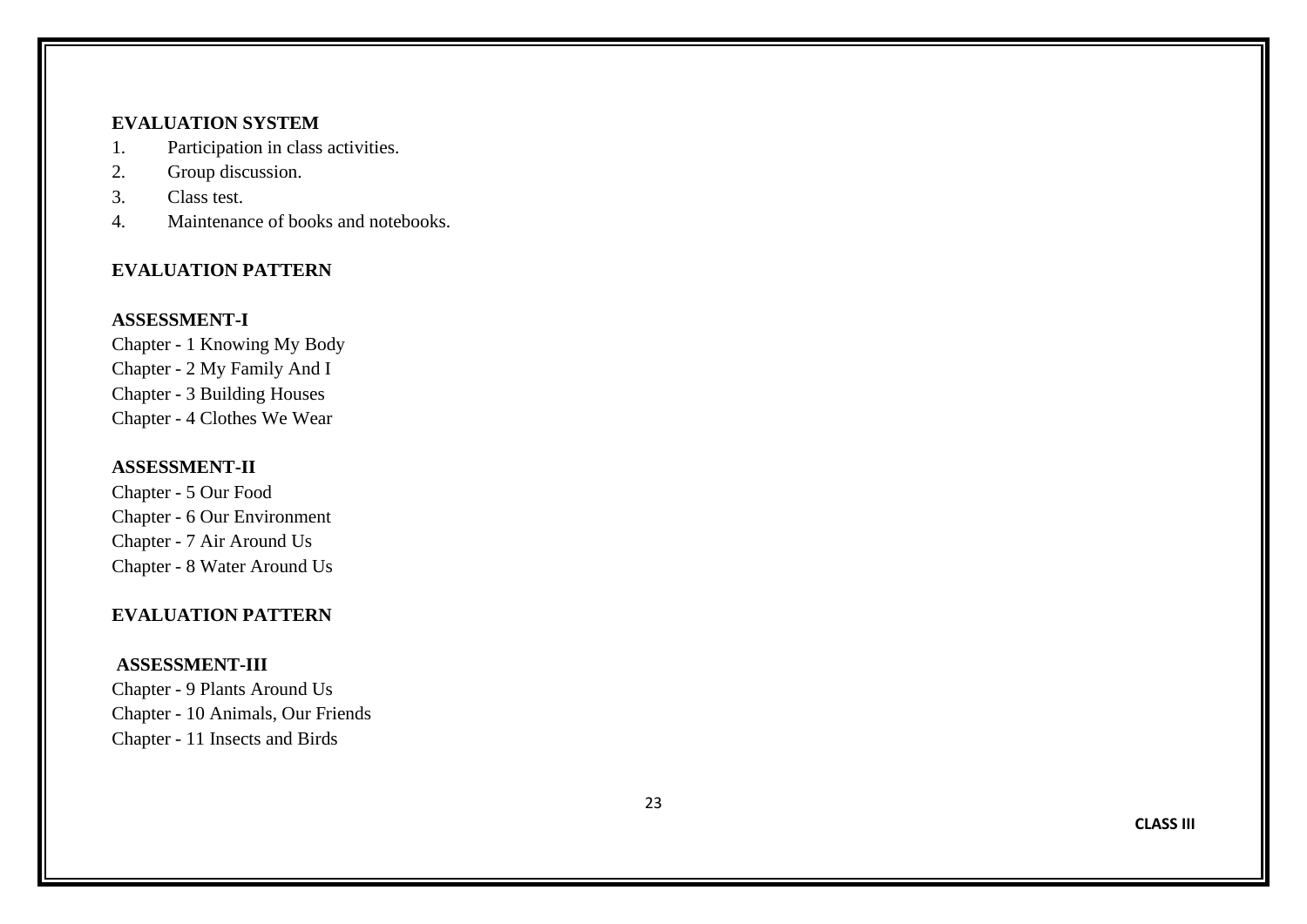#### **ASSESSMENT -IV**

Chapter - 12 Solids, Liquids and Gases Chapter – 13Means of Communication Chapter – 14 A Visit to Space Chapter - 15 Light and Sound

- 1. Encourage your ward to do experiments at home.
- 2. Help your ward to collect information, data and materials, etc for the scrap book activities.
- 3. Try to build your child's interest in various environmental programme.
- 4. Encourage your ward to follow social values being instructed in the class(i.e. save water, save electricity, etc).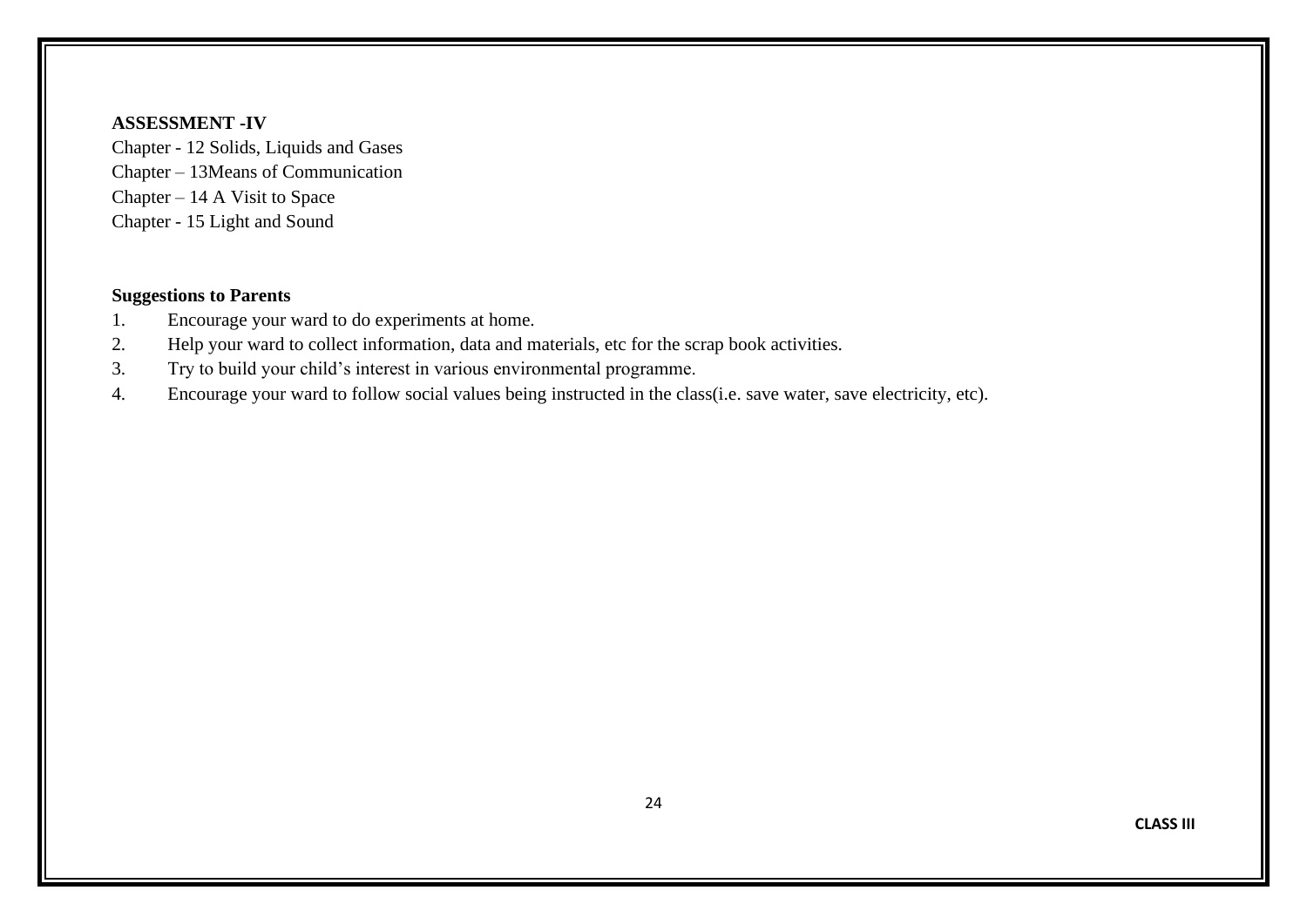# **COMPUTER**

## **Objectives of teaching Computer**

- 1. To learn about the computer system.
- 2. Different types of Input and output devices.
- 3. State and explain the hardware components of a computer system.
- 4. To learn about the Scratch!
- 5. To learn about the Ms-Word program.
- 6. To learn about the Internet and its uses.

#### **Name of the Textbook**

TouchPad Plus Ver.2.1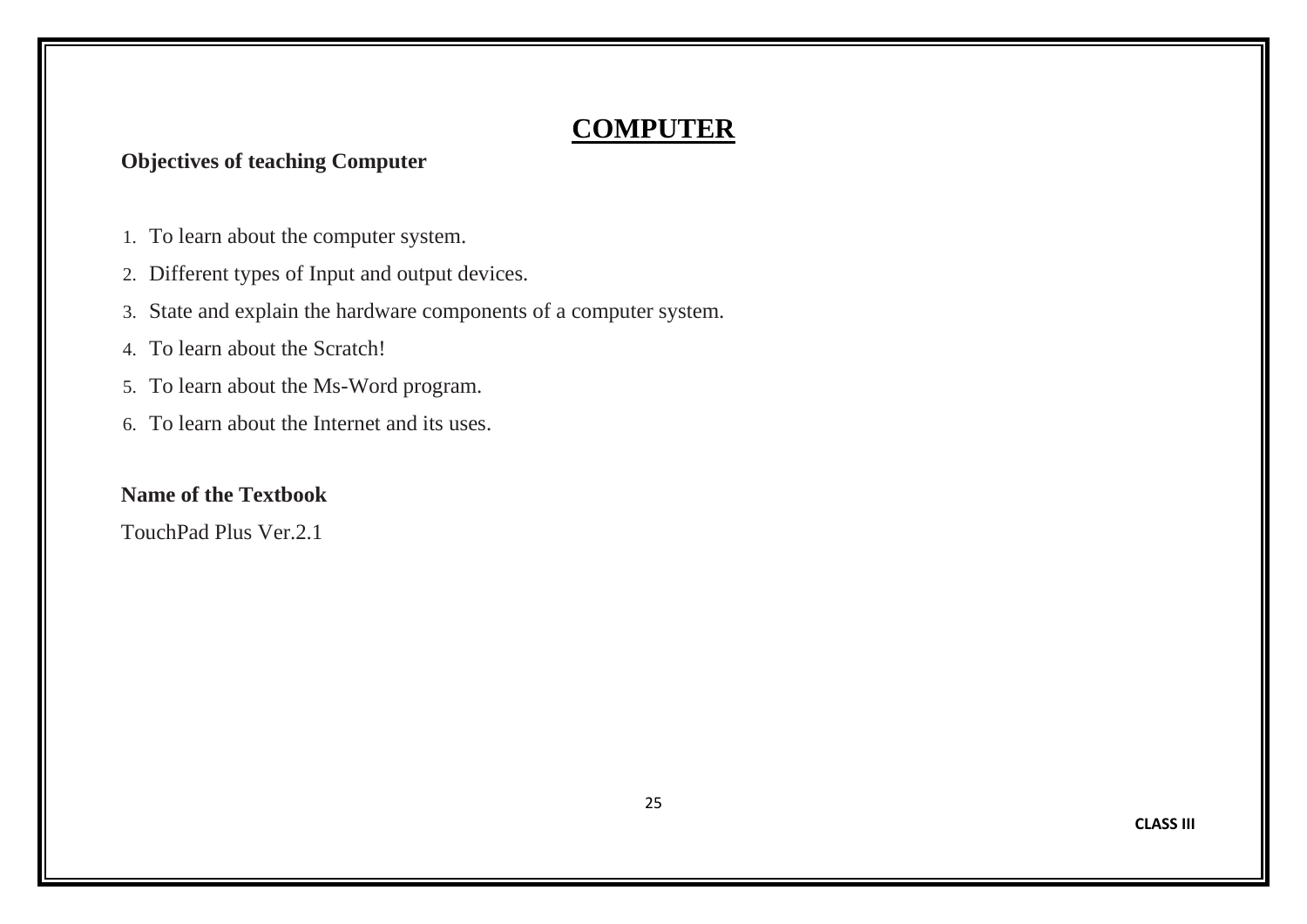| <b>Month</b>   | <b>Chapter</b>                               | <b>Sub Topics</b>                                                                                                                                                                                                                          | <b>Activity</b>                                                                        |
|----------------|----------------------------------------------|--------------------------------------------------------------------------------------------------------------------------------------------------------------------------------------------------------------------------------------------|----------------------------------------------------------------------------------------|
| <b>April</b>   | Chapter - 1<br><b>Computer System</b>        | <b>Computer System</b><br>$\bullet$<br>Computer Hardware<br>• IPO Cycle<br>• Computer Software                                                                                                                                             | Create Chart on IPO Cycle                                                              |
| <b>May</b>     | <b>Chapter 2</b><br><b>Windows 10</b>        | Features of Windows 10<br>Windows 10 Desktop<br>• Task View & Control Buttons                                                                                                                                                              | Make a list of the icons present on the desktop of your<br>computer.                   |
| <b>July</b>    | Chapter - 3<br>Let's Learn Paint 3D          | • Paint 3D and Starting Paint 3D<br>Paint 3D Window<br>$\bullet$<br>Creating 2D and 3D Shapes<br>Selecting and Changing color in a shape<br><b>Adding Text</b><br>Saving and opening a saved drawing<br>Closing Paint 3D                   | Write I'm Proud to be INDIAN in 2D and 3D Text using<br>different colors and font size |
| <b>August</b>  | Chapter - 4<br><b>Using Word 2016</b>        | Uses of Word 2016<br>$\bullet$<br>Starting Word 2015<br>Components of Word 2016 Window<br>Creating a New Document in Word 2016<br>• Entering the text and Saving the<br>document<br>Opening saved document and exiting<br><b>Word 2016</b> | Make flash card on the names of other<br>word processing software                      |
| September      |                                              | <b>Syllabus completion and revision</b>                                                                                                                                                                                                    |                                                                                        |
|                |                                              | <b>TERM-I</b>                                                                                                                                                                                                                              | Create Document and Write few sentences on the national                                |
| <b>October</b> | Chapter - 5<br><b>Editing and Formatting</b> | • Selecting the Text<br>Editing The text                                                                                                                                                                                                   | animal of India                                                                        |
|                | in Word 2016                                 | $\bullet$<br>• Formatting the Text                                                                                                                                                                                                         |                                                                                        |
|                |                                              | 26                                                                                                                                                                                                                                         | <b>CLASS III</b>                                                                       |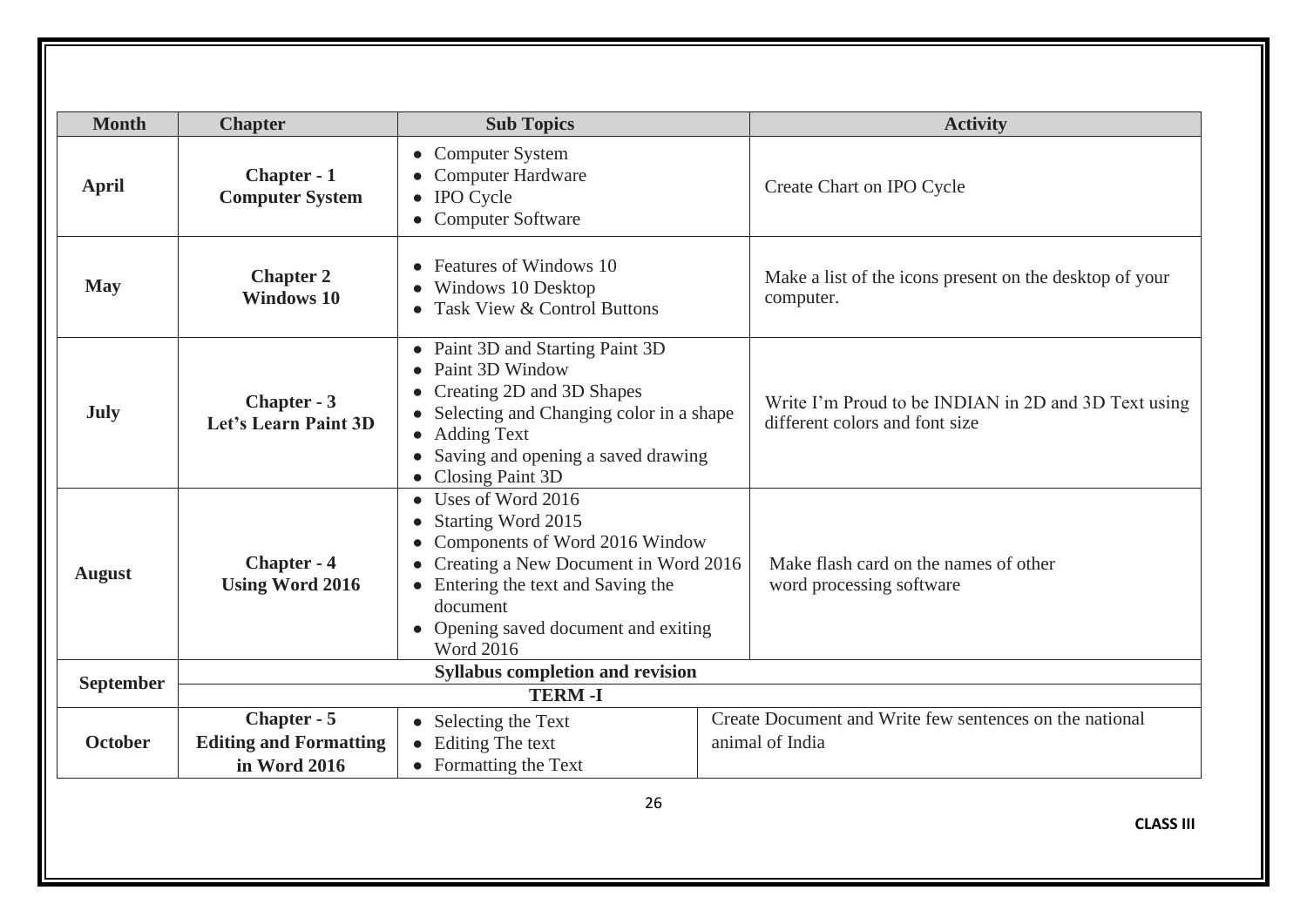|                 | $Chapter - 6$<br><b>Internet</b>               | $\bullet$ Internet<br>Uses of Internet<br>Requirement of an Internet<br>connection<br>Internet terms<br>Disadvantages of Internet                                                                                                                                                                         | Open your school website and identify the URL, Homepage and<br>Webpage.                                      |  |
|-----------------|------------------------------------------------|-----------------------------------------------------------------------------------------------------------------------------------------------------------------------------------------------------------------------------------------------------------------------------------------------------------|--------------------------------------------------------------------------------------------------------------|--|
| <b>November</b> | <b>Chapter - 7</b><br><b>Stepwise Thinking</b> | • Stepwise thinking<br>$\bullet$ Loop                                                                                                                                                                                                                                                                     | Write the steps to operate a television at<br>home to play your favourite cartoon on A4<br><b>Size Sheet</b> |  |
| <b>December</b> | $Chapter - 8$<br>Let's Learn Scratch           | <b>Scratch and Starting Scratch</b><br>$\bullet$<br><b>Components of Scratch Desktop</b><br>Blocks & Adding a Sprite<br>$\bullet$<br>Changing the background and<br>creating a new project<br>Changing Appearance of the<br>sprite<br>Saving and opening a project<br><b>Exiting Scratch</b><br>$\bullet$ | Create a project of 2 boys playing football by inserting 2 sprites<br>of boys and 1 sprite of football       |  |
| <b>January</b>  | $Chapter - 9$<br><b>AI-Enabled Devices</b>     | Smart phones<br>$\bullet$<br>Smart watch<br>Chat box<br>Smart TV<br>Driverless cars<br><b>Smart Doorbell</b><br><b>Smart Speakers</b>                                                                                                                                                                     | Make flashcard of smart devices.                                                                             |  |
| <b>February</b> |                                                | <b>Syllabus completion and revision</b>                                                                                                                                                                                                                                                                   |                                                                                                              |  |
|                 | <b>TERM-II</b>                                 |                                                                                                                                                                                                                                                                                                           |                                                                                                              |  |

# **Evaluation System**

1. Participation in class activities.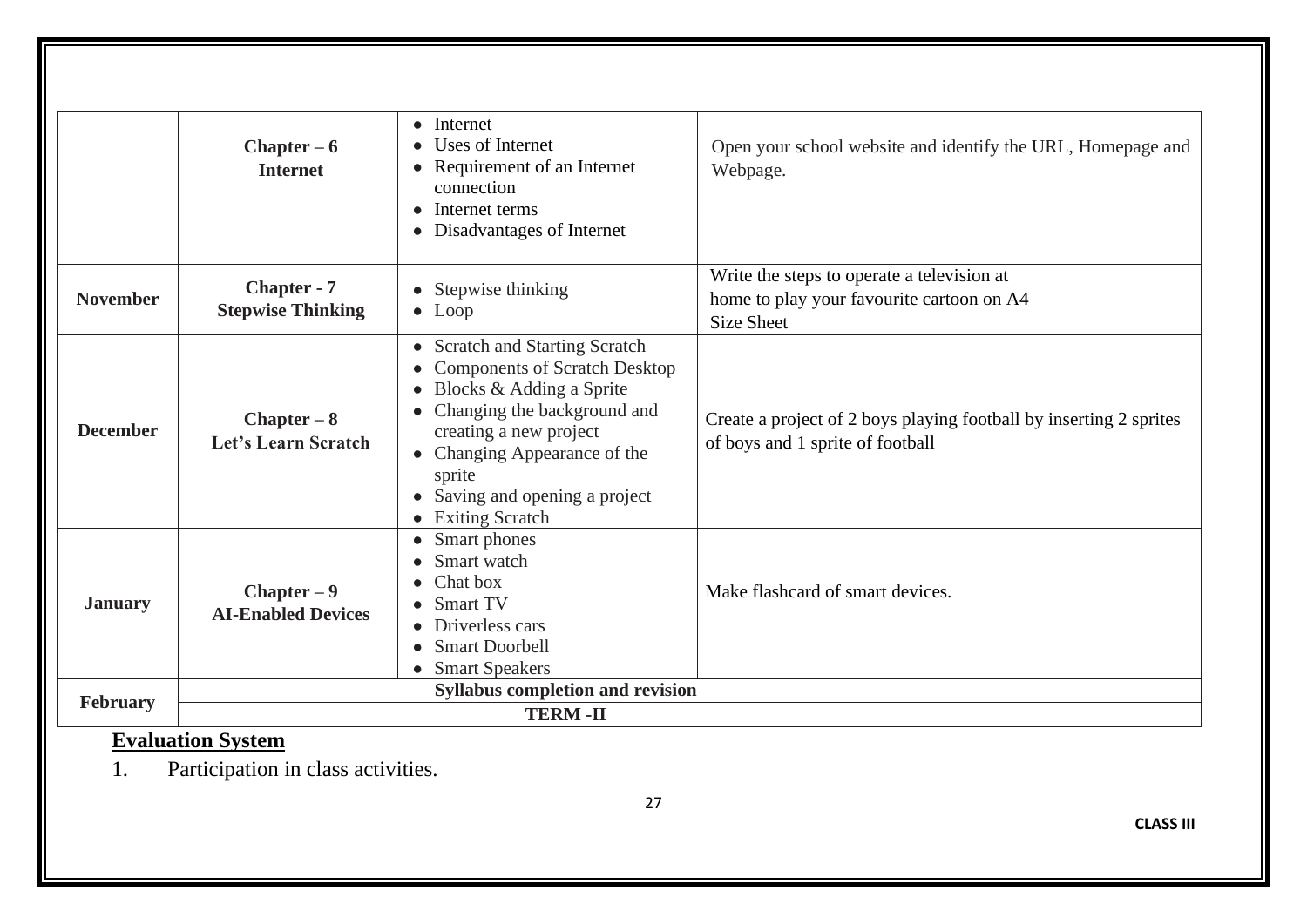- 2. Group Discussion.
- 3. Class Test
- 4. Maintenance of book

#### **Evaluation Pattern Term 1**

- 1. Computer System
- 2. Windows 10
- 3. Let's Learn Paint 3D
- 4. Using Word 2016

# **Term 2**

- 1. Editing and Formatting in Word 2016
- 2. Internet
- 3. Stepwise Thinking
- 4. Let's Learn Scratch
- 5. AI-Enabled Devices

- 1. To grasp and understand the topic.
- 2. Have discussion on general topics.
- 3. Facilitate in depth understanding of the concept.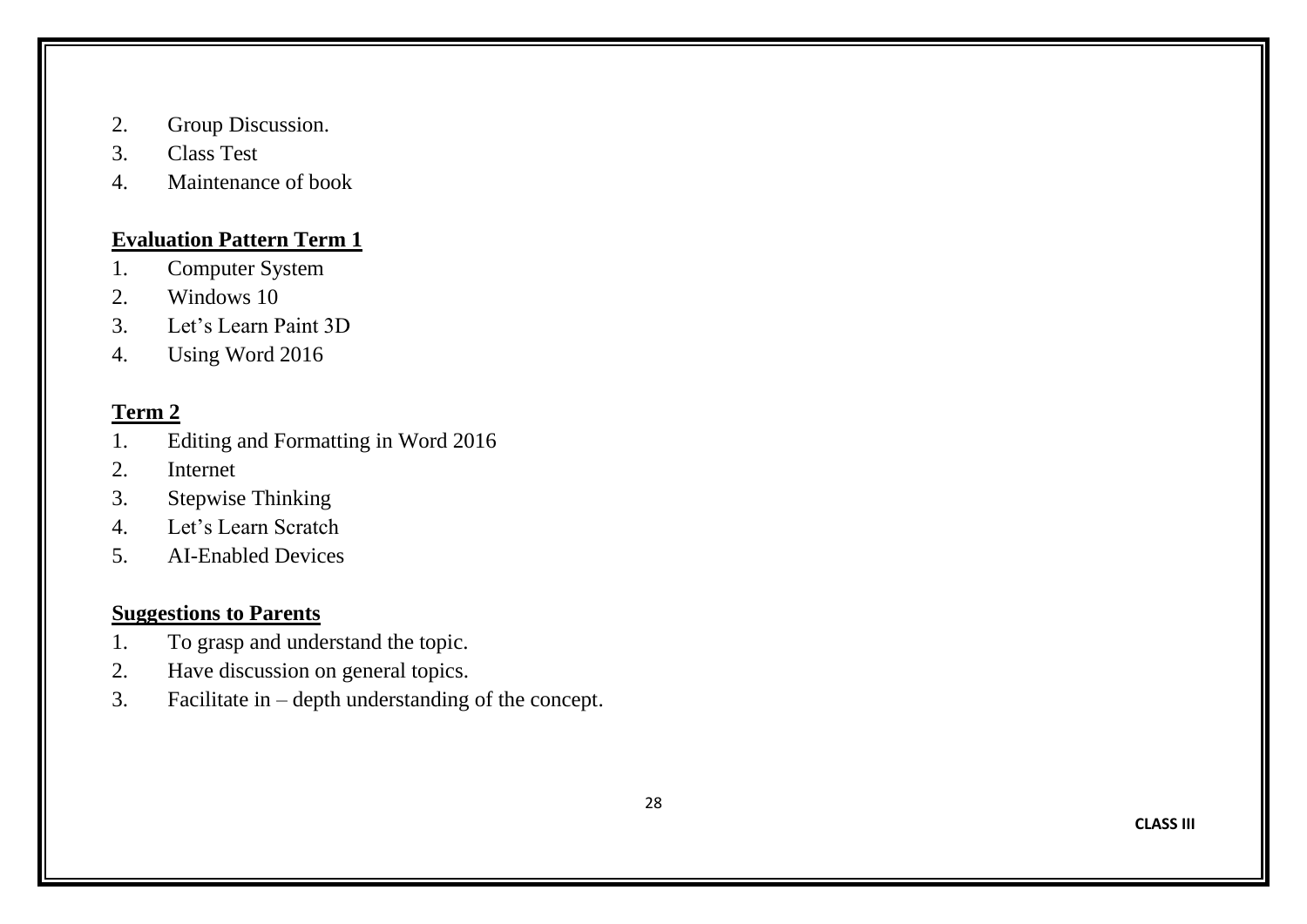#### **GENERAL KNOWLEDGE**

## **Objectives of teaching General Knowledge**

- 1. To develop healthy attitude and moral values.
- 2. To help in enhancing child's holistic development.
- 3. To build a strong foundation of the child.
- 4. To develop their thinking ability, perception and communication.
- 5. To enhance the awareness of students about the country and the world.
- 6. To boost self confidence of children and enhance their personality.

#### **Name of the Textbook**

ROOTS AND FRUITS of knowledge

**CLASS III**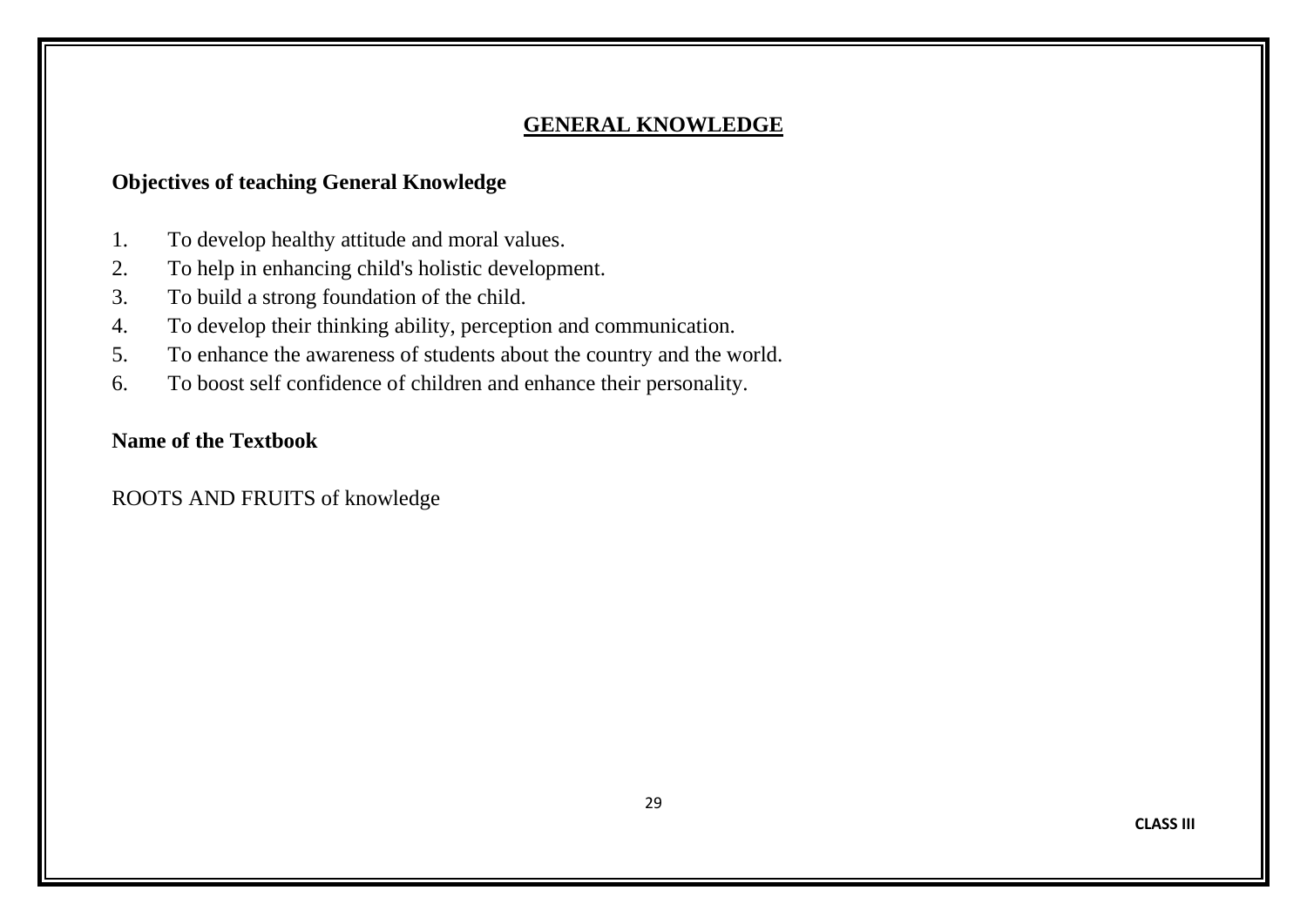| <b>Month</b>                         | <b>Lesson</b>                               | <b>Subtopics</b>                                                                                                                                           | <b>Activity</b>                                                                 |
|--------------------------------------|---------------------------------------------|------------------------------------------------------------------------------------------------------------------------------------------------------------|---------------------------------------------------------------------------------|
| <b>April</b><br>Unit-1               | The World of Animals                        | . 1. Insect World<br>2. Guess the Insect<br>3. Creatures with a Terrible Odour<br>4. Knowledge Bank                                                        | $I.Q.Test-1$                                                                    |
| <b>May</b><br>Unit-2                 | The World of Plants                         | • How do plants make food?<br>• Types of plants<br>• Knowledge Bank                                                                                        | I.Q.Test-2                                                                      |
| <b>July</b><br>Unit-3                | Spectacular India                           | • Splendour of India<br><b>Different Folk Dances</b><br>• Knowledge Bank                                                                                   | Crack the Quiz related to the topic<br>Project Work                             |
| <b>August</b><br>Unit $-4$<br>Unit-5 | The World around us<br>The World of Science | Currencies of the World<br>• Knowledge Bank<br>• Medical Mentors<br>Human Skeletal System<br><b>Fascinating Inventions</b><br>• Knowledge Bank (Computers) | Showing different currencies<br>through smart board.<br>Ocean Yoga<br>$\bullet$ |
| September                            |                                             | <b>TERM-I</b>                                                                                                                                              |                                                                                 |
| <b>October</b><br>Unit-6             | <b>Figuratively Speaking</b>                | • Similes<br>• Proverbs<br><b>Valuable Expressions</b><br>$\bullet$<br>• Look for the Book<br>The Peasant and the Apple Tree<br>• Knowledge Bank           | • Pledge to develop reading<br>habit before bedtime.<br>• Crack the Quiz        |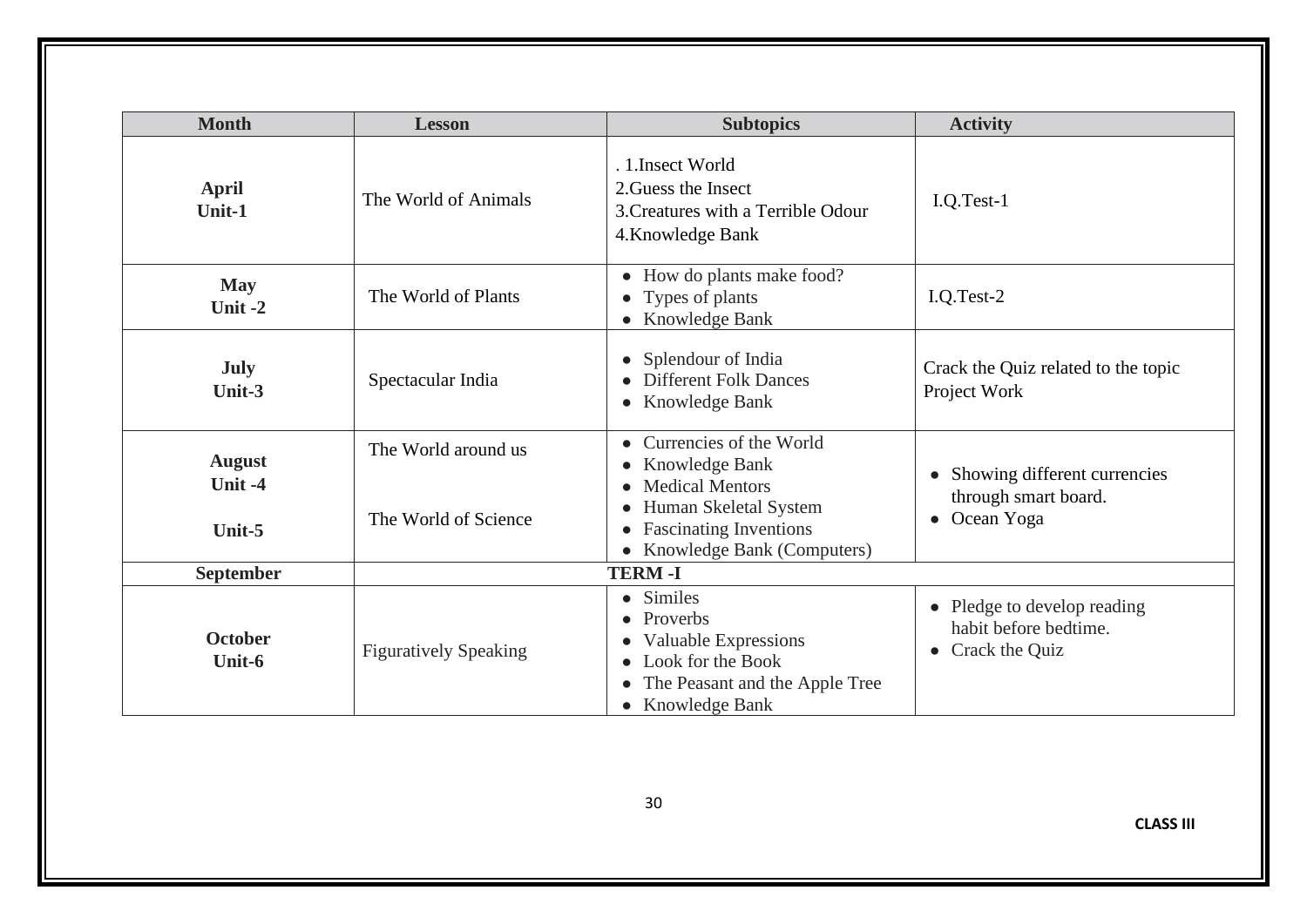| <b>November</b><br>Unit-7<br>Unit-8 | Recreation and Play<br>To be Aware | • Adventure Sports<br>• The Famous Firsts<br>$\bullet$ Shake a leg<br>• Toon Talk                       | • Crack the Quiz<br>• Cycle Test-1                                                 |  |  |
|-------------------------------------|------------------------------------|---------------------------------------------------------------------------------------------------------|------------------------------------------------------------------------------------|--|--|
| <b>December</b><br>Unit-9           | Nature and Cosmos                  | • Mommy, Tells about 'First Aid'<br>• Environmental Hazards                                             | Cycle Test-2                                                                       |  |  |
| <b>January</b><br>Unit- $10$        | Miscellaneous                      | • Metals used in Daily Life<br>• World Records<br>$\bullet$ For Inspiration                             | • Respect every profession.<br>$\bullet$ Cycle Test-3<br>• Olympiad Practice Paper |  |  |
| February<br>Unit- $11$              | <b>Mind Teasers</b>                | Fun with Shapes<br>$\bullet$<br><b>Brain Strainers</b><br>$\bullet$<br><b>Number Games</b><br>$\bullet$ |                                                                                    |  |  |
|                                     | <b>TERM-II</b>                     |                                                                                                         |                                                                                    |  |  |

# **EVALUATION SYSTEM**

- 1) Clarity of concept through group discussions.
- 2) Regularity and maintenance of written work to keep track of their performance.
- 3) Assessment of student's knowledge through quiz.
- 4) Participation in class activities.
- 5) Encourage the child to watch educational programmes on television.

# **EVALUATION PATTERN TERM -1**

The World of Animals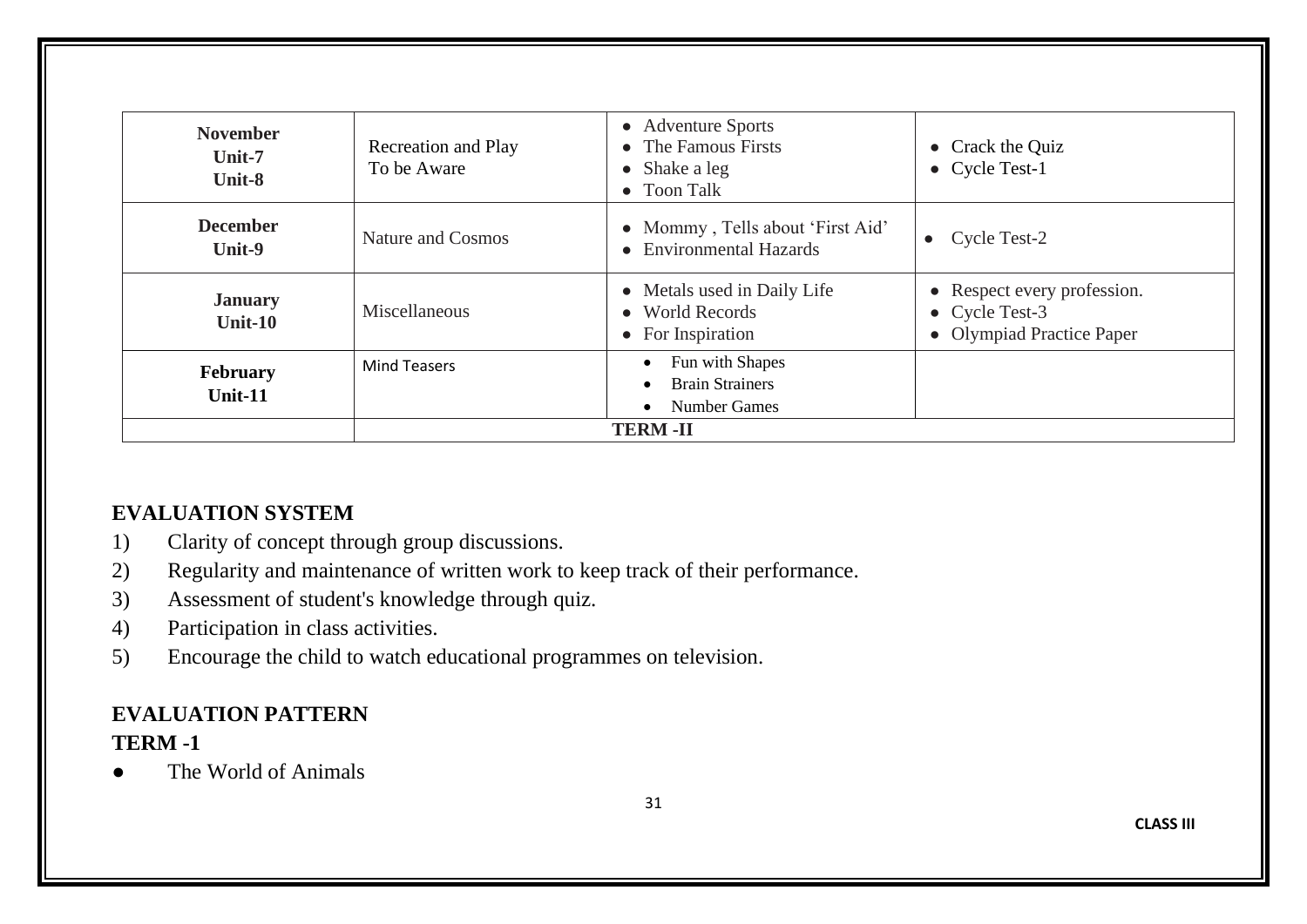- The World of Plants
- Spectacular India
- The World around us
- The World of Science

# **TERM -2**

- Figuratively Speaking
- **Recreation and Play**
- To be Aware
- Nature and Cosmos
- Miscellaneous
- **Mind Teasers**

- 1. Develop habit of reading newspapers for better learning.
- 2. Discuss about current affairs with your child.
- 3. Accompany your child to nearby markets, shopping malls and your surroundings to enhance their functioning skills.
- 4. Provide friendly environment to boost their confidence.
- 5. Spend quality time with your child.
- 6. Encourage your child to read books and encyclopedia.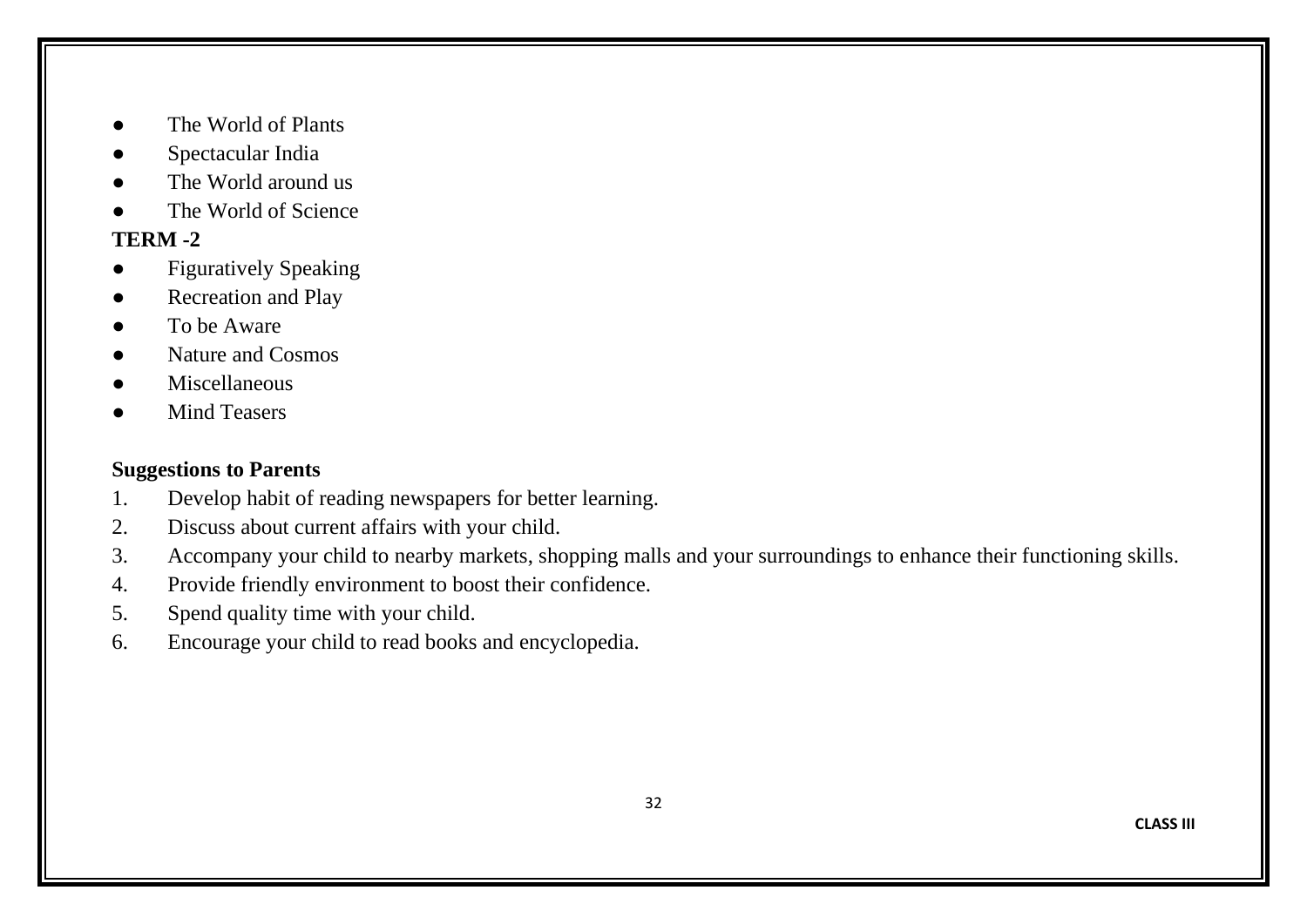#### VALUE EDUCATION

## **Objectives of teaching Value Education**

- 1. Develop strong character.
- 2. To encourage them to participate in group discussions.
- 3. Enable the child to distinguish between right and wrong.
- 4. Enable the child to make his own decisions.

#### **Name of the Textbook**

Next Books Value Education-3

| <b>Month</b>     | <b>Lesson</b>                                              | <b>Activity</b>                                                    |  |  |  |
|------------------|------------------------------------------------------------|--------------------------------------------------------------------|--|--|--|
| April            | Lesson $-1$ Caring for Nature<br>Lesson $-2$ Never Give Up | Chanting of Gayatri Mantra<br>∗<br>Video related to the topic<br>∗ |  |  |  |
| <b>May</b>       | Lesson $-3$ Caring for the Needy                           | * Discussion on how to care needy                                  |  |  |  |
| <b>July</b>      | $Lesson - 4 Think Positive$<br>$Lesson - 5 Being Honest$   | * Group Discussion                                                 |  |  |  |
| <b>August</b>    | <b>Lesson -6 Respecting Diversity</b><br>(Project-I)       | * Poster Making                                                    |  |  |  |
|                  | <b>Syllabus completion and revision</b>                    |                                                                    |  |  |  |
| <b>September</b> | <b>TERM-I</b>                                              |                                                                    |  |  |  |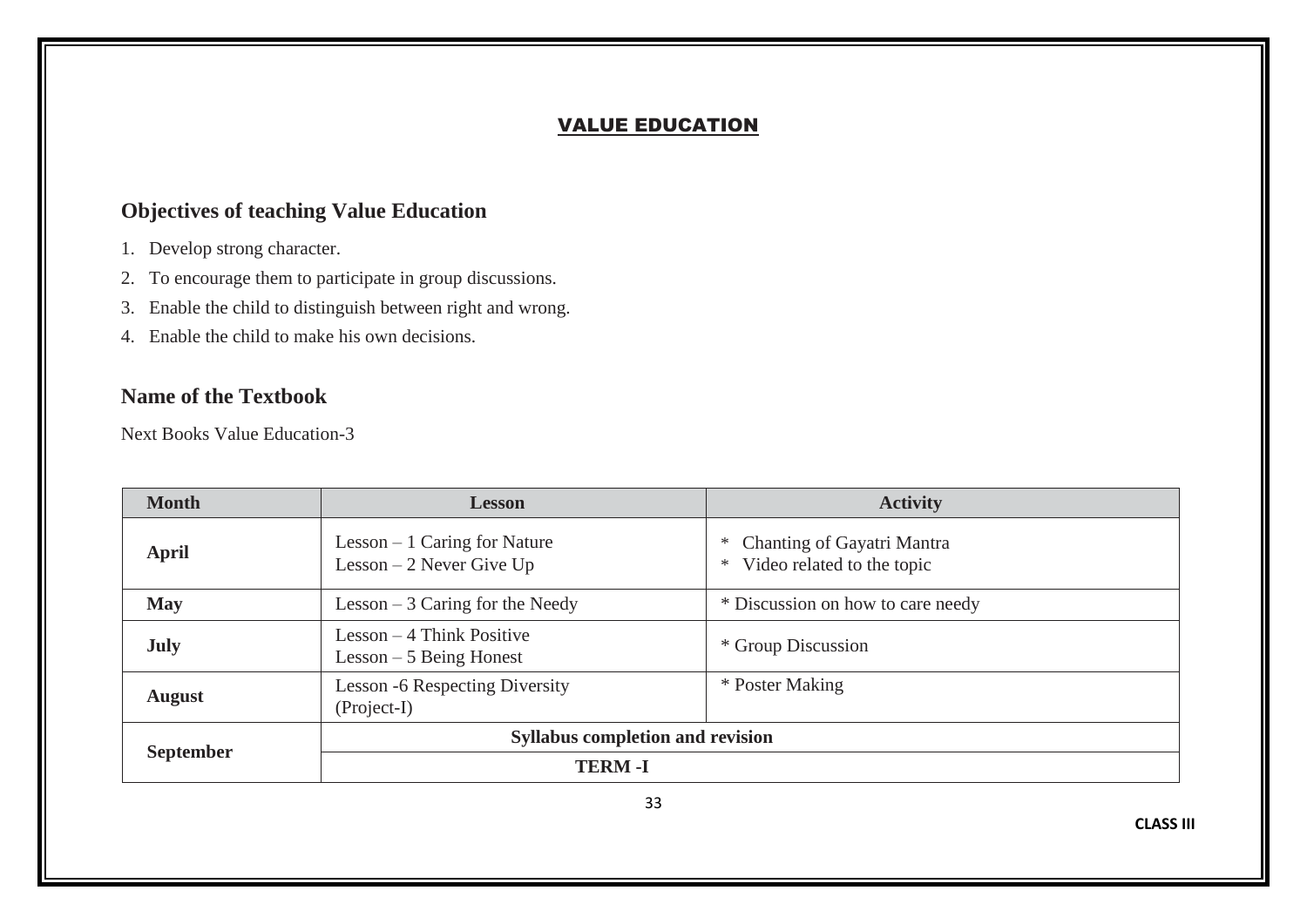| <b>October</b>  | Lesson -7 Being Courageous                                                          | * Discussion on the topic     |  |  |  |
|-----------------|-------------------------------------------------------------------------------------|-------------------------------|--|--|--|
| <b>November</b> | $Lesson - 8$ Making Good Choices                                                    | * Video on making good choice |  |  |  |
| <b>December</b> | Lesson $-9$ Books Our Friends                                                       | * Story Telling               |  |  |  |
| <b>January</b>  | Lesson $-10$ Learn to be organized<br>Lesson-11 I Love My Country<br>$(Project-II)$ | * Group Discussion            |  |  |  |
| <b>February</b> | <b>Syllabus completion and revision</b>                                             |                               |  |  |  |
|                 | <b>TERM-II</b>                                                                      |                               |  |  |  |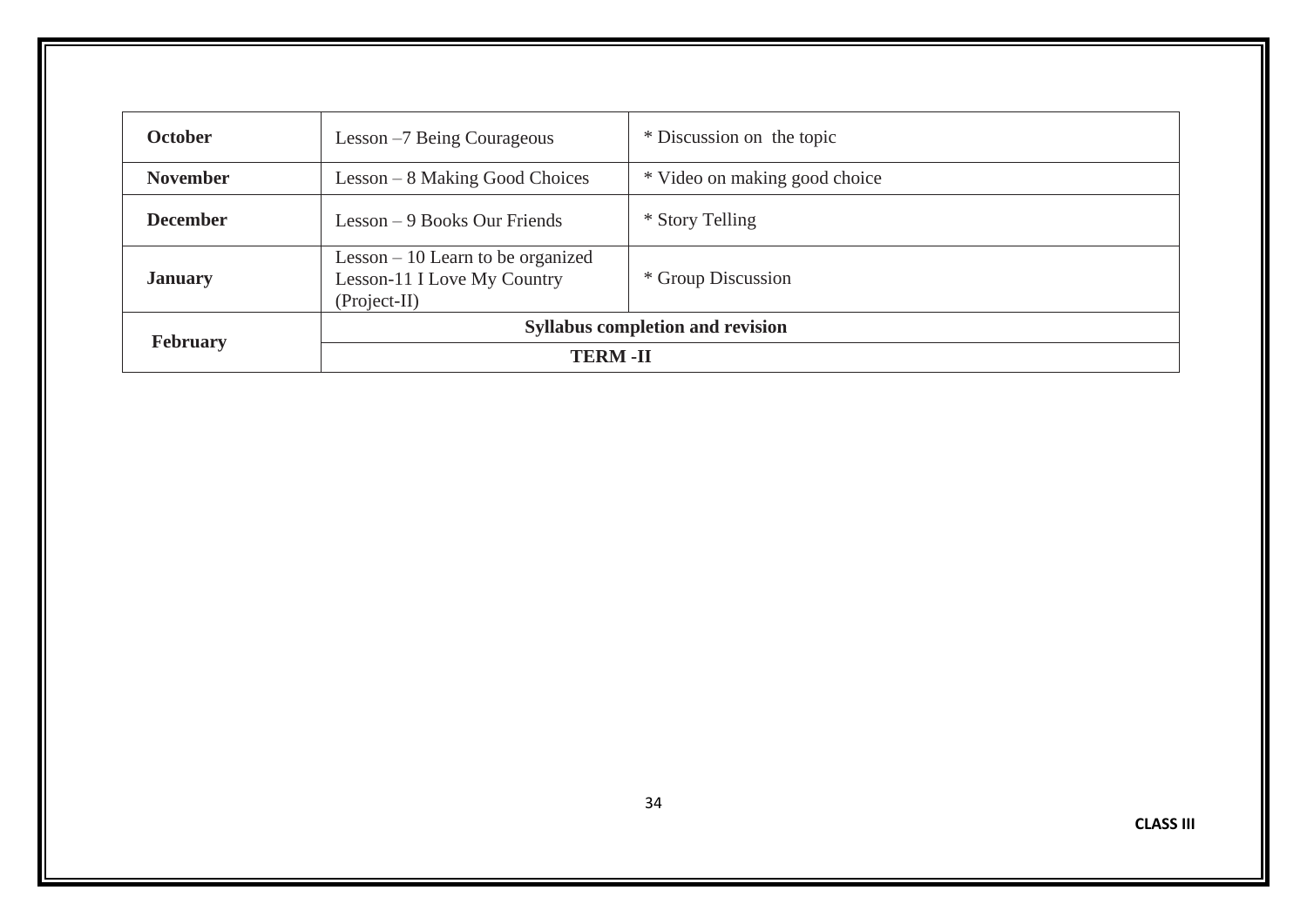#### **EVALUATION PATTERN**

## **TERM - I**

- Lesson 1 Caring for Nature
- Lesson 2 Never Give Up
- Lesson 3 Caring for Needy
- Lesson 4 Think Positive
- Lesson 5 Being Honest
- Lesson 6 Respecting Diversity
- (Project -I)

# **TERM – II**

- Lesson -7 Being Courageous
- Lesson -8 Making Good Choices
- Lesson 9 Books Our Friends
- Lesson 10 Learn to be Organised
- Lesson -11 I Love My Country
- ( Project -II)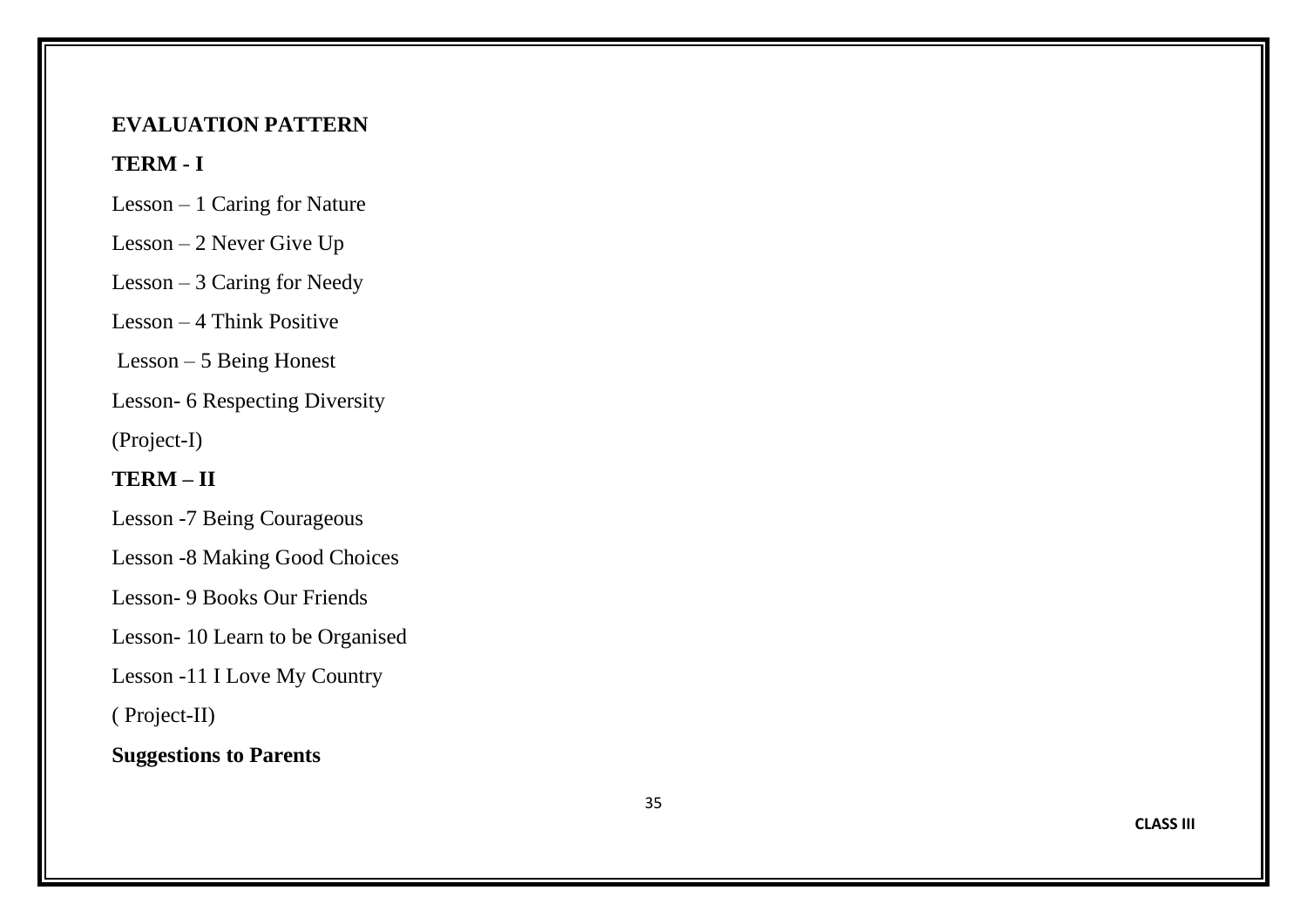- 1. Provide friendly environment to boost their confidence.
- 2. Spend quality time with your child.
- 3. Encourage your child to read books and encyclopedia
- 4. Parents should encourage value building.
- 5. Parents as role models are essential.
- 6. Parents should guide the child to take right decision.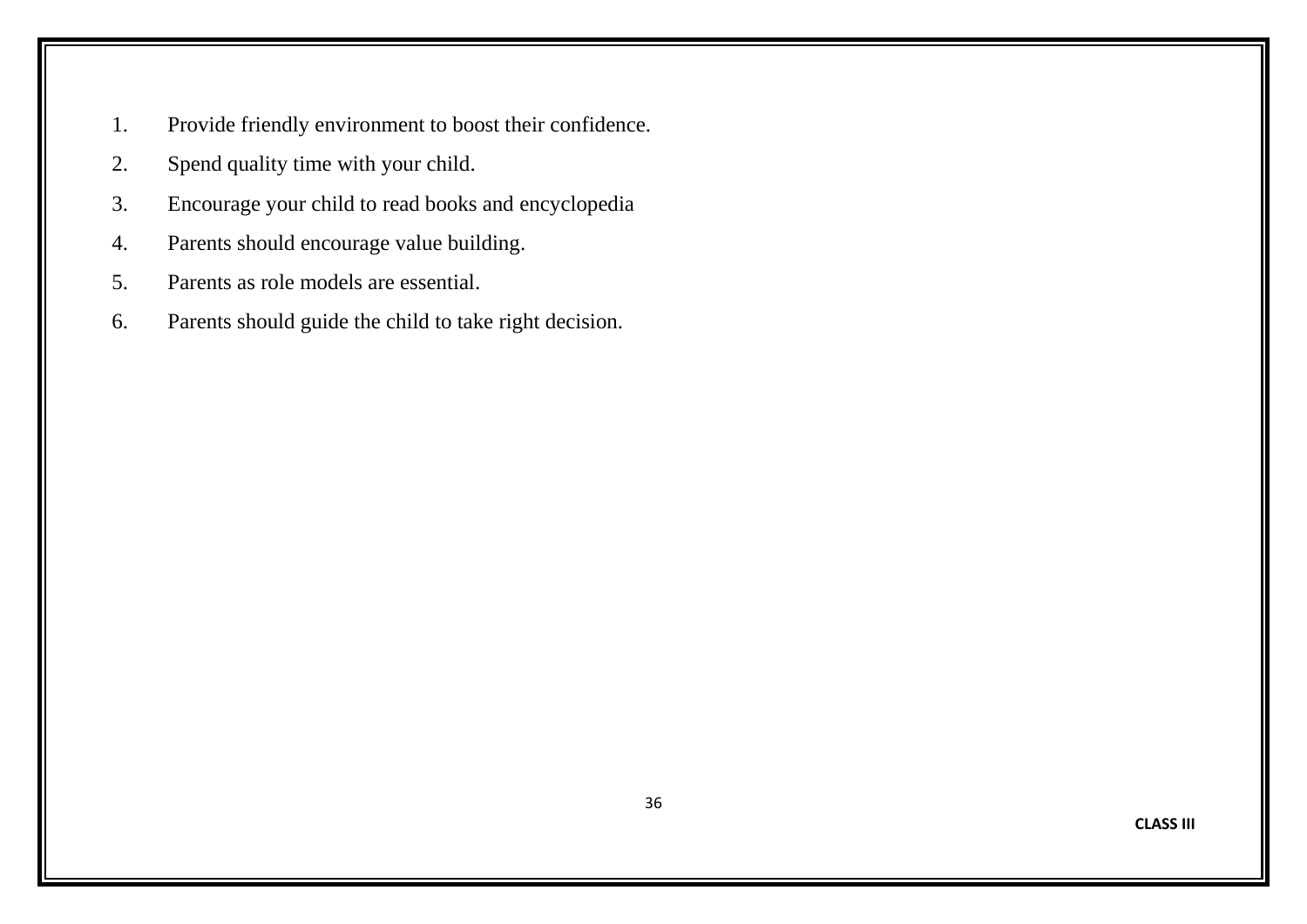#### INTEGRATED ART

#### Objectives of teaching Integrated Art

- The goal of arts integration is to increase knowledge of a general subject area while concurrently fostering a greater understanding and appreciation of the fine and performing arts.
- To engage students in a creative process which connects an art form and another subject and meets evolving objectives in both.
- To develop imagination, creativity and aesthetic awareness.

| <b>Month</b> | <b>Topic</b>                                      | <b>Skills</b>                           |
|--------------|---------------------------------------------------|-----------------------------------------|
| April        | • Stick Drawings                                  | * Fine Motor, Observation               |
|              | <b>Water Fall Scenery</b>                         | * Fine Motor, Hand-Eye Coordination     |
|              | • Jungle Scene                                    | * Fine Motor, Observation               |
|              | • Butterfly                                       | * Fine Motor, Observation               |
|              | • Flower vase(sketch pen strokes)                 | * Fine Motor, Hand-Eye Coordination     |
|              | • Kimono Dolls(patterns)                          | * Understanding, Fine Motor             |
|              | • Turtle                                          | * Understanding, Fine Motor             |
|              | • Flowers (pencil colours)                        | Observation, Fine Motor                 |
|              | • The Wise Owl                                    | <b>Observation</b> , Fine Motor         |
| May          | • Pineapple                                       | Hand-Eye Coordination, Fine Motor       |
|              | Tree                                              | Hand-Eye Coordination, Fine Motor       |
|              | Elephant (mosaic activity)                        | Fine Motor, Observation                 |
|              | • Desert Scene (stipping and toothbrush activity) | Gross Motor, Hand-Eye Coordination      |
|              | • Whale (cotton impressions)                      | Observation, Hand-Eye Coordination<br>∗ |
|              | • Landscape                                       | Gross Motor, Hand-Eye Coordination      |
| July         | Kettle (air blow activity)                        | Gross Motor, Hand-Eye Coordination      |
|              | $\bullet$ Lotus                                   | Observation, Fine Motor, Hand-Eye       |
|              | • Finger Puppets                                  | Coordination                            |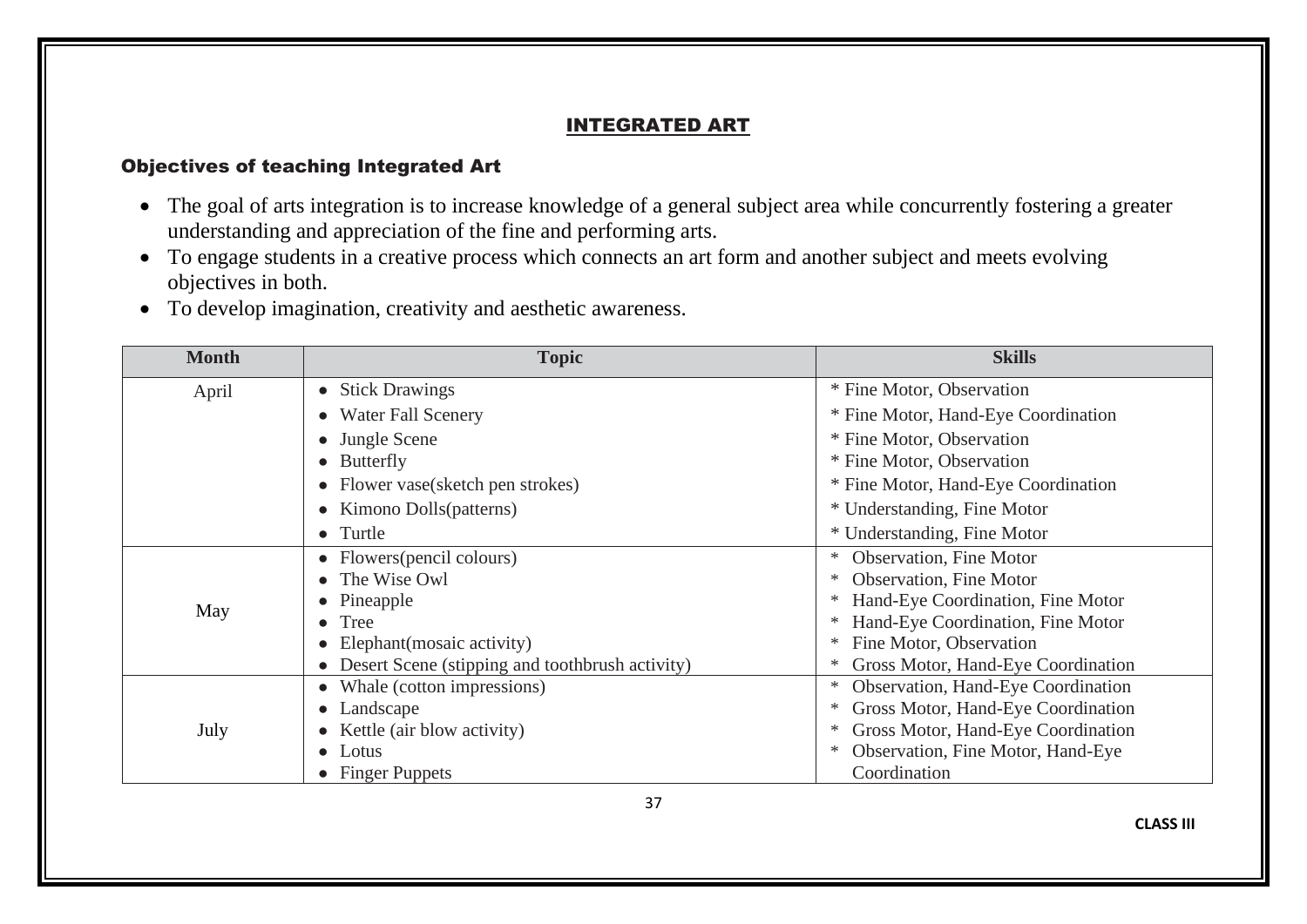|                                                                                                  |                                                                                                                        | Visual Understanding, Gross Fine Motor                                                                                                                                                                                   |  |
|--------------------------------------------------------------------------------------------------|------------------------------------------------------------------------------------------------------------------------|--------------------------------------------------------------------------------------------------------------------------------------------------------------------------------------------------------------------------|--|
| <b>August</b>                                                                                    | • Rangoli Design<br>• Eagle<br><b>Pencil Shading Techniques</b><br><b>Pencil Shading Effects</b><br>Still Life Objects | Visual Understanding, Gross Fine Motor<br>∗<br>Gross Motor, Creative Expression<br>$\ast$<br>Dexterity , Fine Motor, Observation<br>Dexterity , Fine Motor, Observation<br>∗<br>Dexterity , Fine Motor, Observation<br>∗ |  |
| <b>September</b>                                                                                 | <b>TERM-I</b>                                                                                                          |                                                                                                                                                                                                                          |  |
| <b>October</b>                                                                                   | • Apple<br>• Kingfisher<br>Warli Art<br>• Silhouette Painting                                                          | Observation, Fine Motor<br><b>Observation</b> , Fine Motor<br>∗<br>Fine Motor, Creative Expression<br>Fine Motor, Observation<br>∗                                                                                       |  |
| <b>November</b>                                                                                  | • City Scene<br><b>Cows Grazing</b><br>Landscape (sandpaper activity)<br>$\bullet$ Tree                                | Fine Motor, Creative Expression<br>∗<br>Gross Motor, Hand-Eye Coordination<br>∗<br>Fine Motor, Creative Expression<br>∗<br>Fine Motor, Hand-Eye Coordination<br>∗                                                        |  |
| • Teddy Bear (wood activity)<br>Parakeet<br><b>December</b><br>Deepawali Greeting<br>• Jet Plane |                                                                                                                        | Gross Motor, Hand-Eye Coordination<br>∗<br>Dexterity, Fine Motor, Observation<br>Gross Motor, Application<br>∗<br>Observation, Hand-Eye Coordination<br>∗                                                                |  |
| Octopus (foil and jute activity)<br>Seascape<br>Farm<br><b>January</b><br>• Bear                 |                                                                                                                        | Gross Motor, Observation, Application<br>∗<br>Gross Motor, Hand-Eye Coordination<br>∗<br>Gross Motor, Hand-Eye Coordination<br>∗<br>Fine Motor, Gross Motor, Application<br>∗                                            |  |
| February                                                                                         | <b>TERM-II</b>                                                                                                         |                                                                                                                                                                                                                          |  |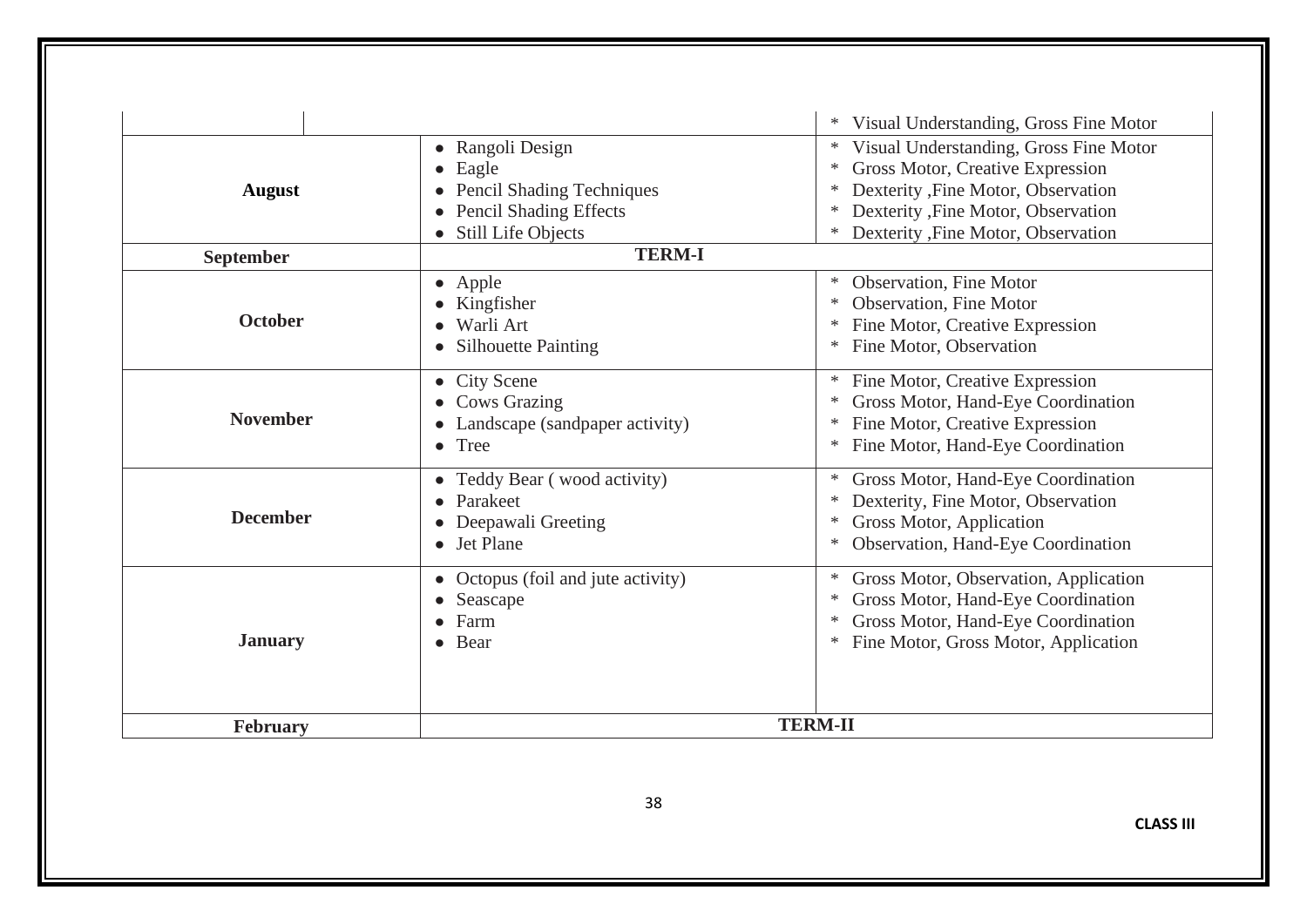#### EVALUATION SYSTEM

- 1. Regularity and maintenance of art work to keep track of their performance.
- 2. Participation of class activities.

#### EVALUATION PATTERN TERM – I

| <b>Colouring</b>                                           | <b>Draw and Colour</b>                           |
|------------------------------------------------------------|--------------------------------------------------|
| • Jungle Scene<br>Landscape<br>$\bullet$<br>• Desert Scene | • Stick Drawings<br>• Butterfly<br>• Flower vase |
| • Water Fall Scenery                                       | Rangoli Design                                   |

#### TERM –II

| <b>Colouring</b>                                            | Draw and<br>Colour                                                                              |
|-------------------------------------------------------------|-------------------------------------------------------------------------------------------------|
| • Landscape<br>$\bullet$ Farm<br>• Seascape<br>• City Scene | Octopus<br>$\bullet$<br>• Jet Plane<br>• Teddy Bear<br>• Cows Grazing<br>Warli Art<br>$\bullet$ |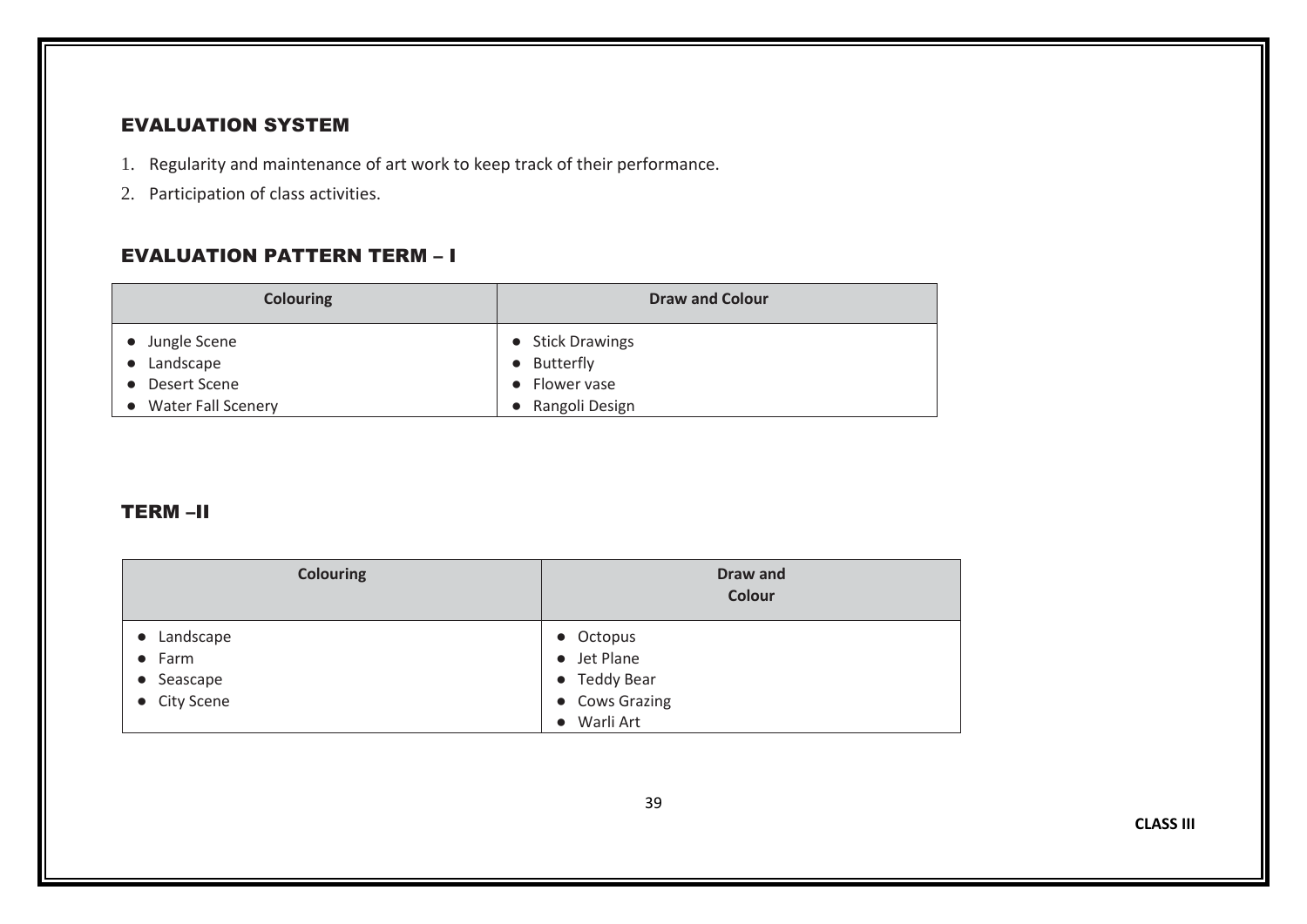- 1. Encourage your child to observe the colour, shapes and surroundings around them.
- 2. Make them believe that they can draw. Boost their confidence by encouraging them.
- 3. Draw and colour with your child and make them enjoy the drawing.
- 4. Praise their work and show confidence in them.
- 5. Discuss their artwork and projects done in school.
- 6. Introduce new materials and techniques to them.
- 7. Let them explore the world of art and colours by themselves.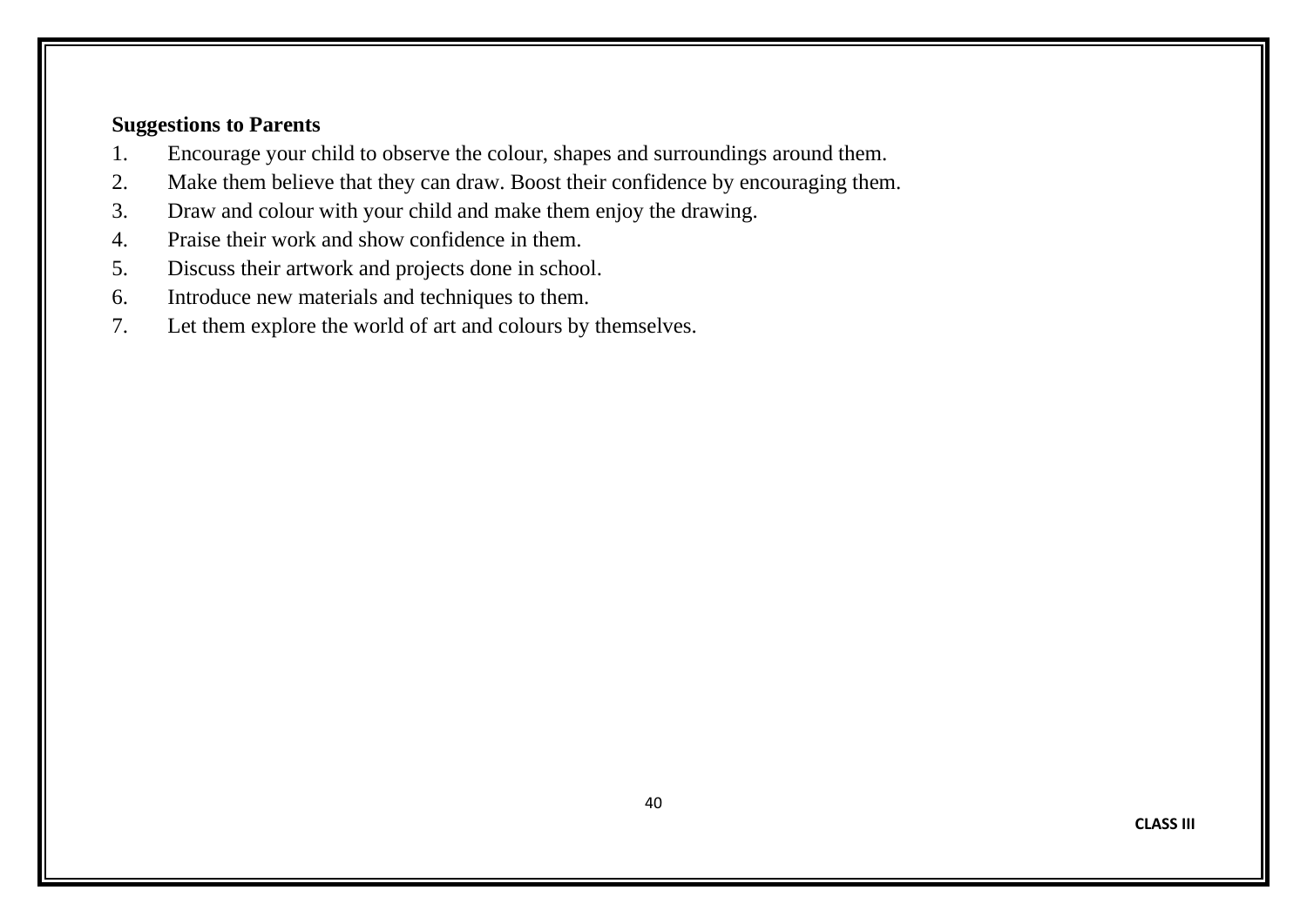# **PHYSICAL EDUCATION**

| <b>Month</b> | <b>Topic</b>                      | Sub topic                  | <b>OBJECTIVES</b>                                                                                                                                                        | <b>Activity</b>                                                                                                                                                                                                                                                                                                                                         |
|--------------|-----------------------------------|----------------------------|--------------------------------------------------------------------------------------------------------------------------------------------------------------------------|---------------------------------------------------------------------------------------------------------------------------------------------------------------------------------------------------------------------------------------------------------------------------------------------------------------------------------------------------------|
| <b>April</b> | Agility, Balance,<br>Coordination | Domes and<br><b>Dishes</b> | * Warm up for<br>other activities<br>* Improve speed and<br>endurance<br>* Move and turn quickly<br>* Dodge in and out<br>of others                                      | * Divide children into two groups<br>* Each group has an equal number of markers. One group<br>spaces markers as domes (large base to ground) the other<br>place markers as dishes (small top to the ground)<br>* On signal, the "dome" group tries to turn all the dishes to<br>domes, while the "dishes" group tries to<br>change the domes to dishes |
|              | Agility, Balance,<br>Coordination | <b>Scoring Goals</b>       | * Move a ball from one<br>end of the playing area<br>to the other<br>* Keep close to a ball<br>when dribbling<br>* Learn where to<br>position oneself to<br>score goals. | * Individually, move a ball from one end of the playing area<br>to the other by dribbling a ball using basketball, bouncing<br>a ball and kicking skills<br>* Dribble a ball<br>* Feet: kick between two markers<br>* A ball, bouncing it downwards;<br>hit a cone placed inside a hoop                                                                 |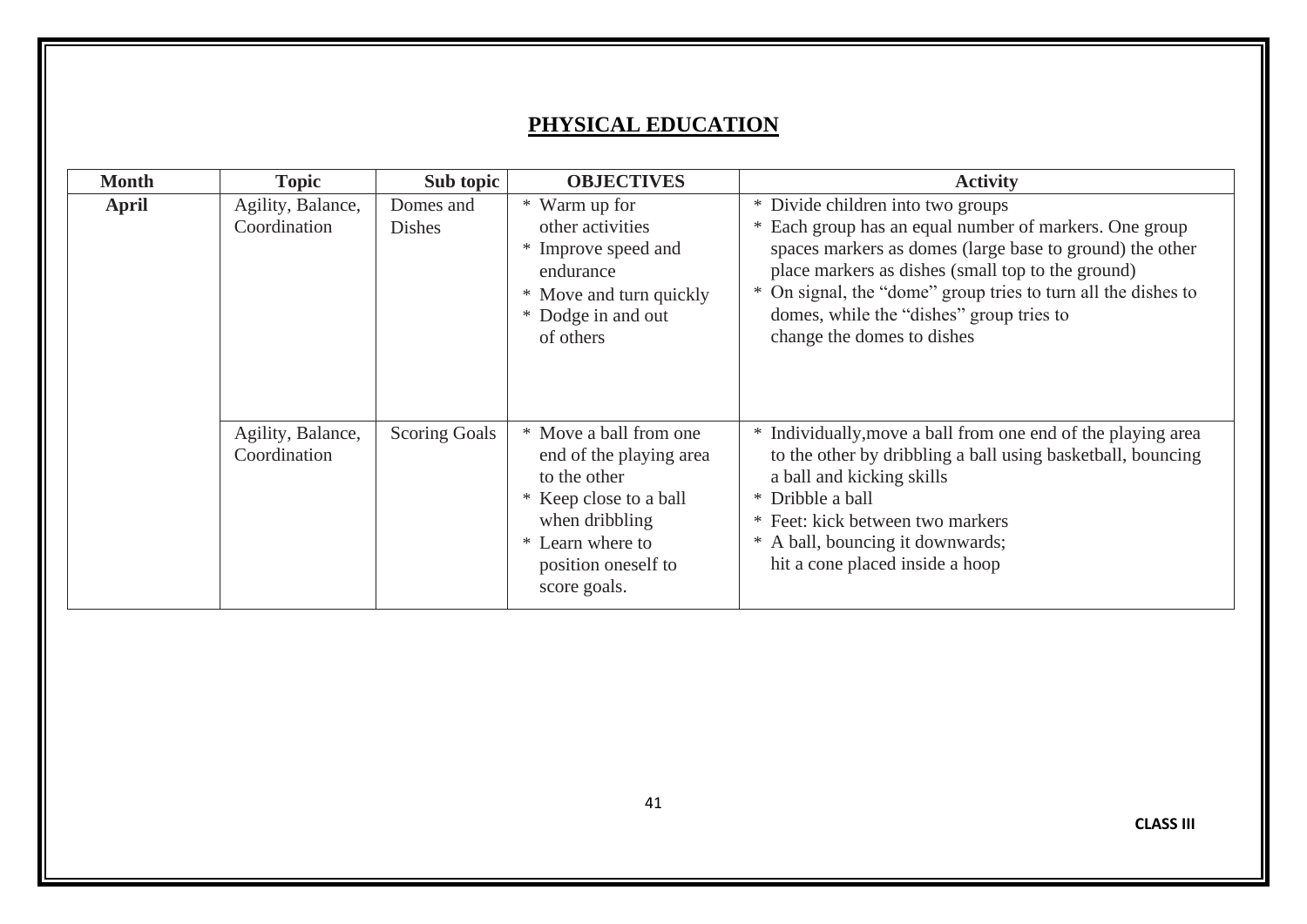| <b>May</b>  | Agility,<br>Balance,<br><b>Coordination</b><br><b>Basic Games</b> | Throwing and<br>Catching<br>Athletics | * Develop eye, hand<br>coordination<br>* Develop strength<br>* Anticipate the speed<br>and path of the thrown<br>object<br>* Chest pass,<br>underarm throw,<br>overhead throw and<br>bounce pass.<br>* Improve speed and power | An equal numbers of players stand on one line ,and an<br>equal number face them on the other line<br>* Chest pass<br>* Underarm throw<br>Bounce pass<br>* Overhead pass<br>* Jumping: Standing Broad Jump                                                                                         |
|-------------|-------------------------------------------------------------------|---------------------------------------|--------------------------------------------------------------------------------------------------------------------------------------------------------------------------------------------------------------------------------|---------------------------------------------------------------------------------------------------------------------------------------------------------------------------------------------------------------------------------------------------------------------------------------------------|
|             | <b>Skills</b>                                                     |                                       | * Take part in simple race<br>* Improve running,<br>jumping,<br>throwing<br>techniques                                                                                                                                         | * Slalom run : Run in and out of<br>all the cones<br>* Hurdle : run and jump over the<br>four low hurdles                                                                                                                                                                                         |
| <b>July</b> | Agility,<br>Balance,<br><b>Coordination</b>                       | Dog and the<br>Bone                   | * Use agility,<br>coordination and<br>balancing skills in<br>games activities<br>* Run, swerve, dodge<br>* Learn to avoid being<br>caught                                                                                      | * Children stand in two lines facing each other. Place a<br>hoop and bean bag in the middle of the lines.<br>Teacher called out a number, says 5. The 2 players<br>numbered 5 run and try to pick up the bean bag. The<br>player who is successful runs back to their place<br>with the bean bag. |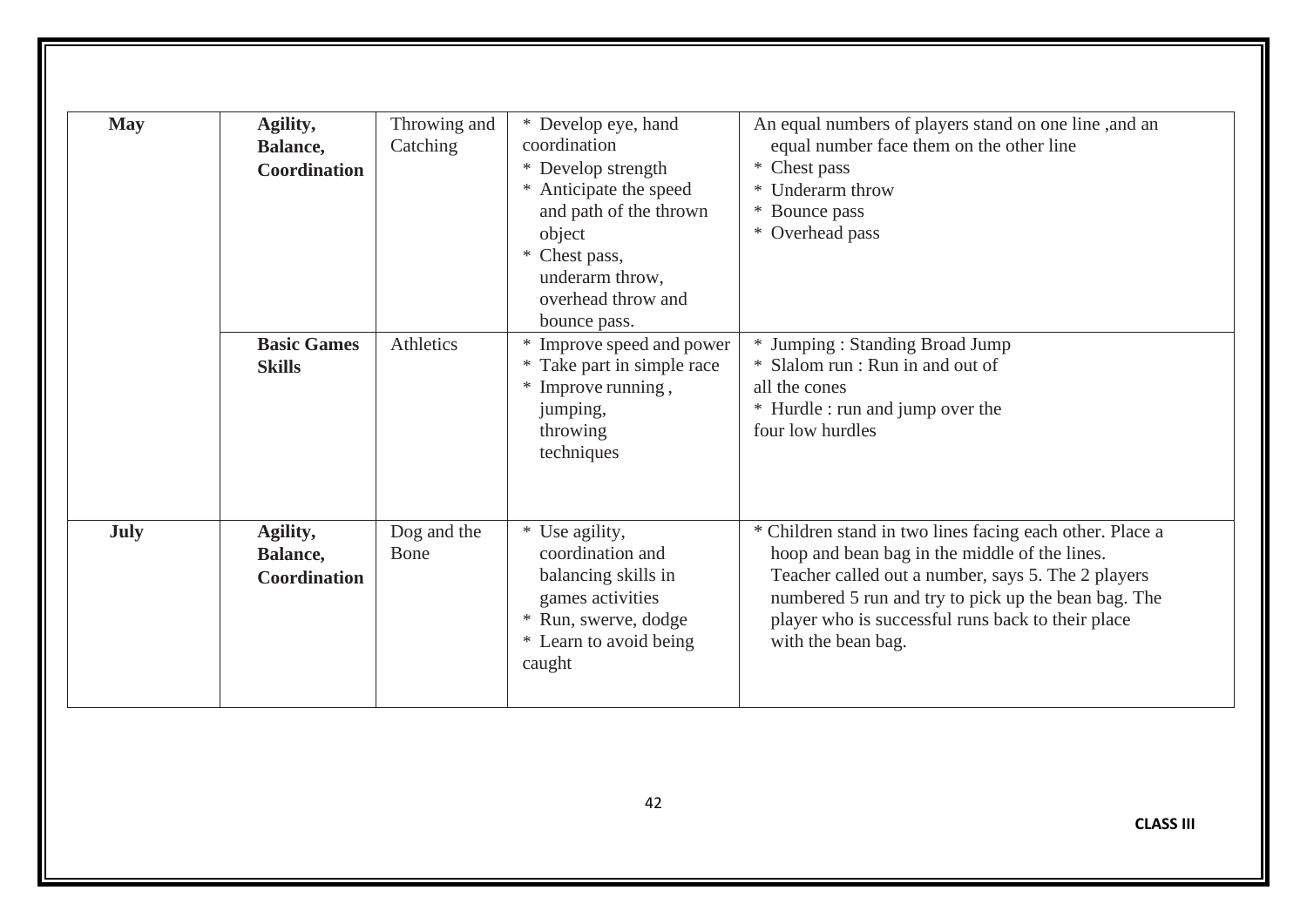|               | Agility,<br>Balance,<br><b>Coordination</b> | Throwing and<br>Catching to<br>others    | * Develop eye, hand<br>coordination<br>* Develop strength<br>* Anticipate the speed<br>and path of the thrown<br>object                                                                                                         | * An equal number of players stand on one line, and an equal<br>number face them on the other line<br>* Throw and catch large balls<br>* Throw a large ball upwards and let it bounce. Partner<br>catches it off the bounce<br>* Throw a large ball using an overhead throw |
|---------------|---------------------------------------------|------------------------------------------|---------------------------------------------------------------------------------------------------------------------------------------------------------------------------------------------------------------------------------|-----------------------------------------------------------------------------------------------------------------------------------------------------------------------------------------------------------------------------------------------------------------------------|
| <b>August</b> | Agility,<br>Balance,<br><b>Coordination</b> | Symmetric<br>and<br>asymmetric<br>shapes | * Hold position of static<br>balance<br>* Show different<br>symmetric and<br>asymmetric balances<br>Understand the<br>difference between<br>symmetric and<br>asymmetric shapes                                                  | * Hold static balances in Symmetry on different body<br>parts<br>* Hold static balances in Asymmetry on different body<br>parts                                                                                                                                             |
|               | Agility,<br>Balance,<br><b>Coordination</b> | Running,<br>jumping<br>and throwing      | * Improve<br>'explosive'<br>running over<br>short distances<br>* Improve the techniques<br>of jumping and<br>throwing<br>* Learn a basic<br>hurdling technique<br>* Use the end of one jump<br>as the beginning of the<br>next. | * Throw for distance using balls<br>* Run fast over 50 metres<br>* Run fast over low hurdles.                                                                                                                                                                               |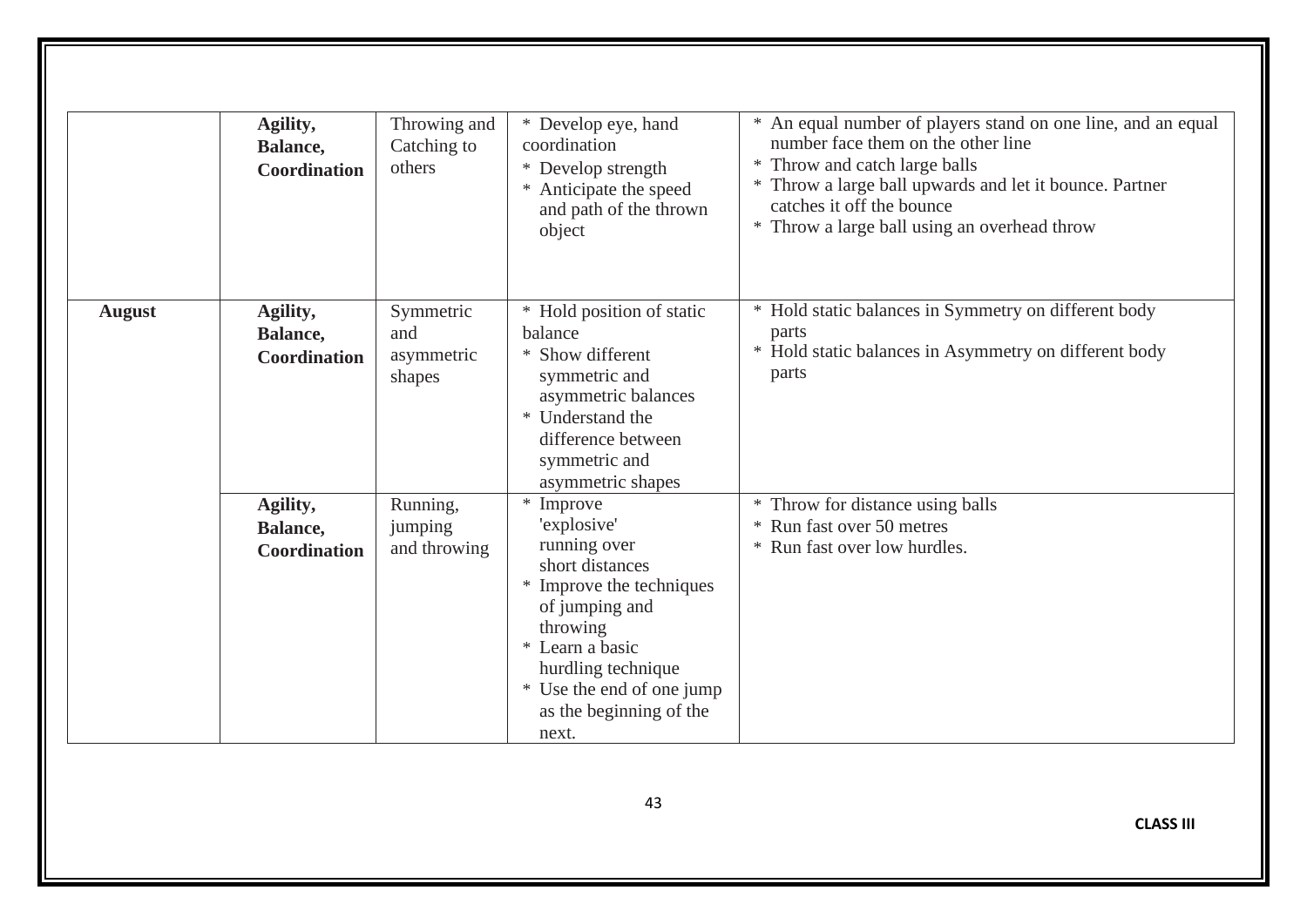| * Divide the class into groups, each comprising 10-15   |
|---------------------------------------------------------|
|                                                         |
| B stand inside the circle made by Team A. Using one     |
| soft ball the players in Team A try to hit the players  |
| in the middle of the circle below the knee. Play the    |
| game for a specified time (2 minutes). Count the        |
| number of times the players in the middle are hit.      |
| After the specified time the teams change places.       |
| The winning team is the team that scored the least      |
|                                                         |
| * Score a goal by throwing a ball to hit the target.    |
|                                                         |
|                                                         |
|                                                         |
|                                                         |
|                                                         |
|                                                         |
|                                                         |
|                                                         |
| * An equal number of players stand on one line, and an  |
|                                                         |
|                                                         |
| * Throw a large ball upwards and let it bounce. Partner |
|                                                         |
|                                                         |
|                                                         |
|                                                         |
|                                                         |
|                                                         |
|                                                         |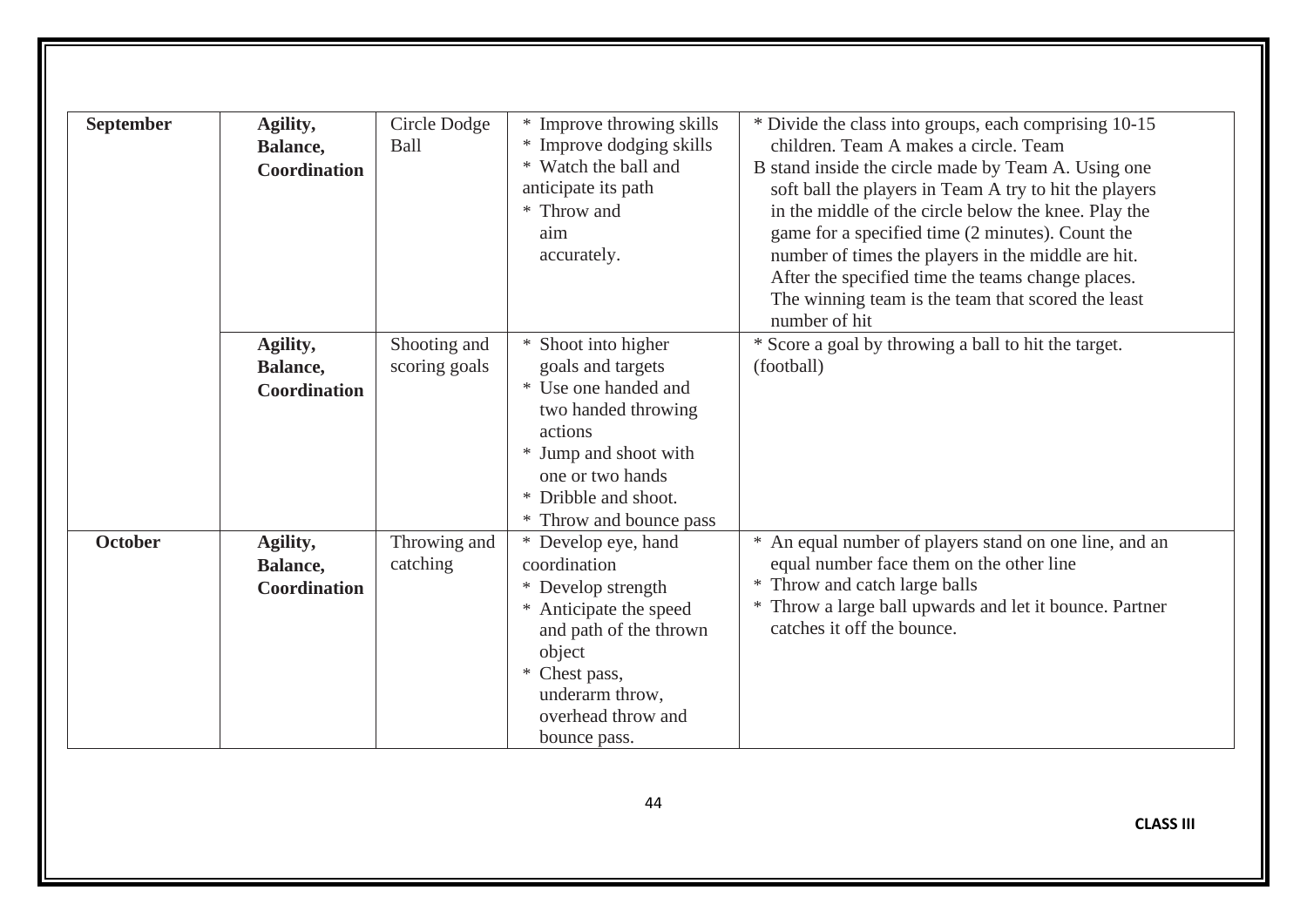|                 | Agility,<br>Balance,<br><b>Coordination</b> | Dribble and<br>shoot    | * Move a ball from one<br>end of the playing area<br>to the other keep close<br>to a ball when dribbling<br>* Learn where to position<br>oneself to score goals<br>* Keep an object under<br>control while moving in<br>a zigzag pathway. | * Dribble the ball in and out of the markers to score a<br>goal. bouncing a ball downwards (as in basketball)<br>kicking skills                                                                                    |
|-----------------|---------------------------------------------|-------------------------|-------------------------------------------------------------------------------------------------------------------------------------------------------------------------------------------------------------------------------------------|--------------------------------------------------------------------------------------------------------------------------------------------------------------------------------------------------------------------|
| <b>November</b> | Agility,<br>Balance,<br><b>Coordination</b> | Catch up                | * Develop eye, hand<br>coordination<br>Anticipate the speed<br>$*$<br>and path of the thrown<br>object be ready to<br>catch the ball, chest<br>pass, underarm throw,<br>overhead                                                          | * Players stand in a circle. Use two balls. Throw and<br>catch the balls around the circle. Try to pass the ball<br>quickly so that the second ball catches the first.                                             |
|                 | Agility,<br>Balance,<br><b>Coordination</b> | Passing and<br>shooting | * Move into a space<br>to receive a pass.<br>Work together to get<br>∗<br>from one end of the<br>playing area to the<br>other.<br>Pass the ball in front<br>∗<br>of the player receiving<br>ball.<br>Pass<br>the<br>accurately.           | * With a partner get a ball from one end of the playing area<br>to the other by:<br>* Throwing and catching (try not to move when holding the<br>ball).<br>* Bouncing and passing (two bounces and pass the ball). |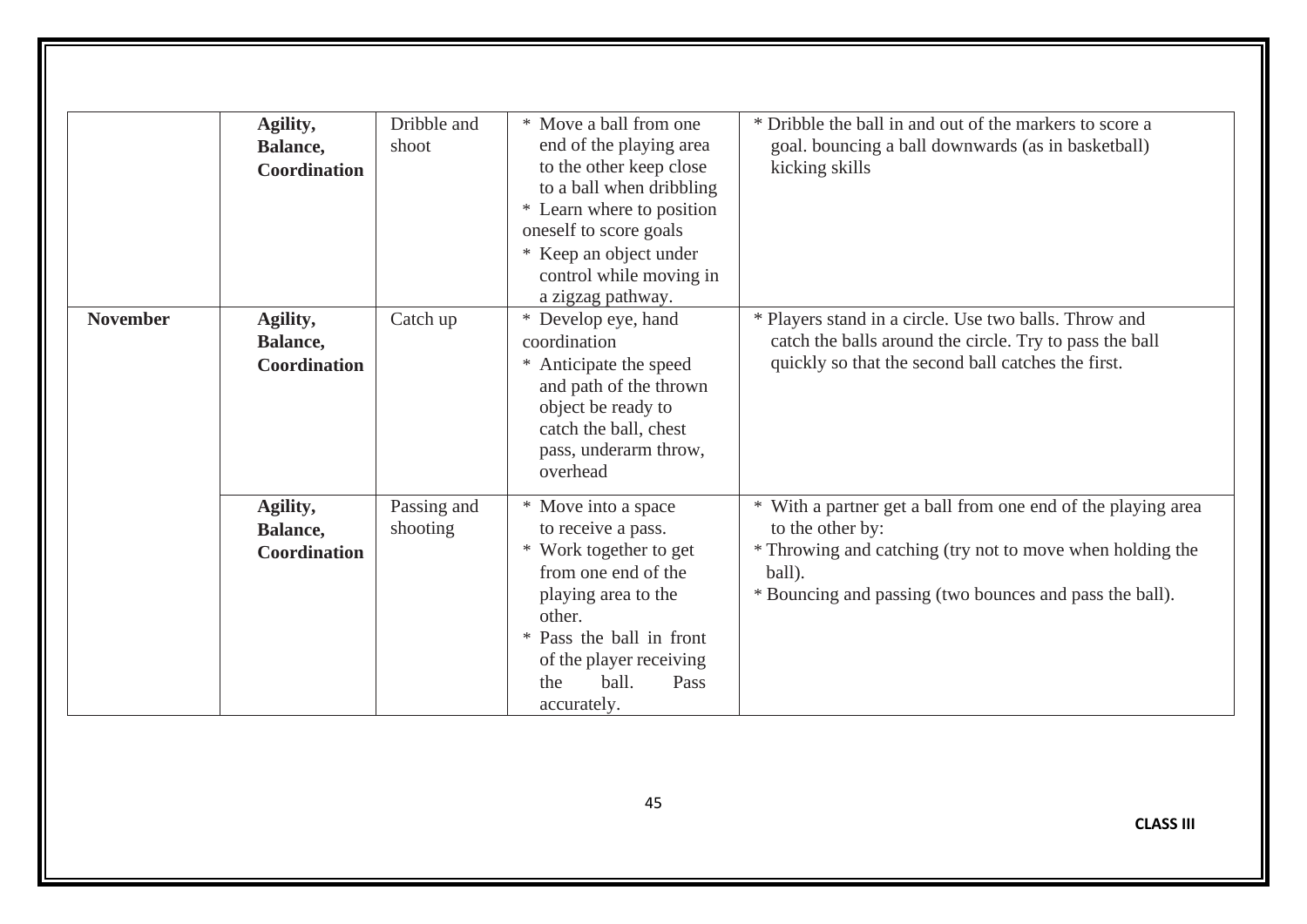| <b>December</b> | Agility,<br>Balance,<br>Coordination         | Making<br>shapes                         | * Improve the skills<br>of running, jumping<br>and hopping<br>* Work with others<br>* Have fun | * Divide the class into teams of about twelve players.<br>Give each team a 'home' corner or base. To begin the<br>game all players stand in the middle of the playing<br>area an equal distance from their home bases. The<br>teacher shows the group a picture of a shape. The |
|-----------------|----------------------------------------------|------------------------------------------|------------------------------------------------------------------------------------------------|---------------------------------------------------------------------------------------------------------------------------------------------------------------------------------------------------------------------------------------------------------------------------------|
|                 |                                              |                                          | * Identify and<br>make different<br>shapes                                                     | team must run back to their home corner and make<br>the shape by joining hands or in some other way.<br>The winning team is the team that completes the<br>shape first.                                                                                                         |
|                 | <b>BASIC</b><br><b>GAME</b><br><b>SKILLS</b> | Athletics                                | * Physical fitness and skills<br>* Mental alertness<br>Ethical qualities<br>$*$                | * 50M DASH<br>* Races                                                                                                                                                                                                                                                           |
| <b>January</b>  | Agility,<br>Balance,<br><b>Coordination</b>  | Symmetric<br>and<br>asymmetric<br>shapes | * Hold position of static<br>balance<br>* Combing balancing<br>and moving                      | * Hold static in Symmetry on different body parts<br>* Hold static in Asymmetric on different body parts                                                                                                                                                                        |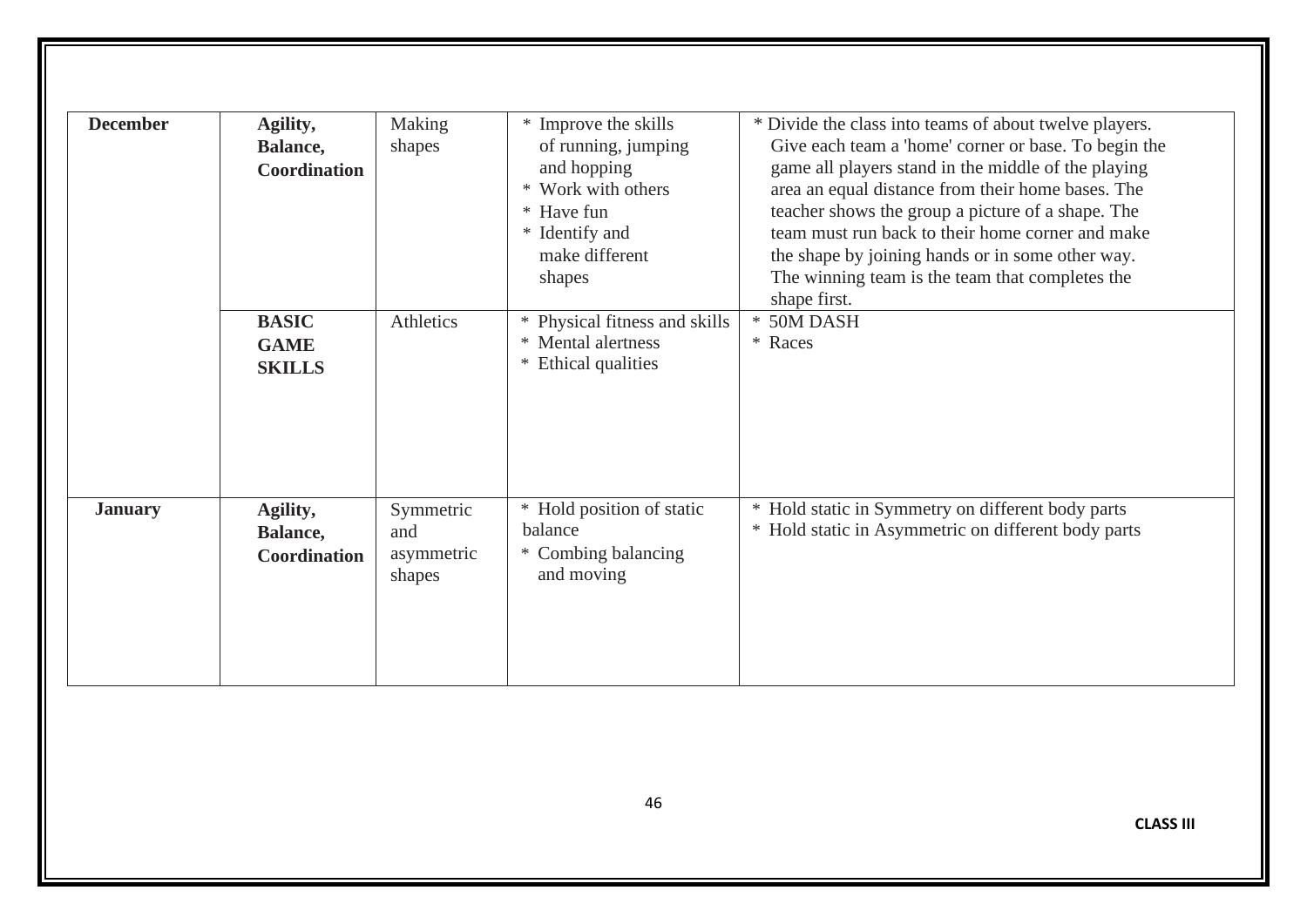|          | Agility,<br>Balance,<br>Coordination        | Throwing and<br>Catching   | * Develop eye, hand<br>coordination<br>* Anticipate the speed<br>and path of the thrown                                                 | * An equal numbers of players stand on one line, and an<br>equal number face them on the other line<br>* Chest pass<br>* Underarm throw                                                                                                                                                                                                                                                                                                                                                                    |
|----------|---------------------------------------------|----------------------------|-----------------------------------------------------------------------------------------------------------------------------------------|------------------------------------------------------------------------------------------------------------------------------------------------------------------------------------------------------------------------------------------------------------------------------------------------------------------------------------------------------------------------------------------------------------------------------------------------------------------------------------------------------------|
|          |                                             |                            | object<br>* Chest pass, underarm<br>throw, overhead throw<br>and bounce pass.                                                           | * Bounce pass<br>* Overhead pass<br>* Divide children into two groups                                                                                                                                                                                                                                                                                                                                                                                                                                      |
| February | Agility,<br>Balance,<br><b>Coordination</b> | Domes and<br><b>Dishes</b> | * Warm up for other<br>activities improve<br>speed and endurance<br>* Move and turn quickly<br>dodge in and out of others               | Each groups has an equal numbers of markers. One group<br>spaces markers as domes (large base to ground) the other<br>place markers as dishes (small top to the ground)<br>* On signal, the "dome" group tries to turn all the dishes to<br>domes, while the "dishes" group tries to change the domes<br>to dishes                                                                                                                                                                                         |
|          | Agility,<br>Balance,<br>Coordination        | Circle Dodge<br>Ball       | * Improve throwing skills<br>* Improve dodging skills<br>Watch the ball and<br>anticipate its path<br>* Throw and<br>aim<br>accurately. | * Divide the class into groups, each comprising 10-15<br>children. Team A makes a circle. Team<br>B stand inside the circle made by Team A. Using one soft ball<br>the players in Team A try to hit the players in the middle of<br>the circle below the knee. Play the game for a specified time<br>(2 minutes). Count the number of times the players in the<br>middle are hit. After the specified time the teams change<br>places. The winning team is the team that scored the least<br>number of hit |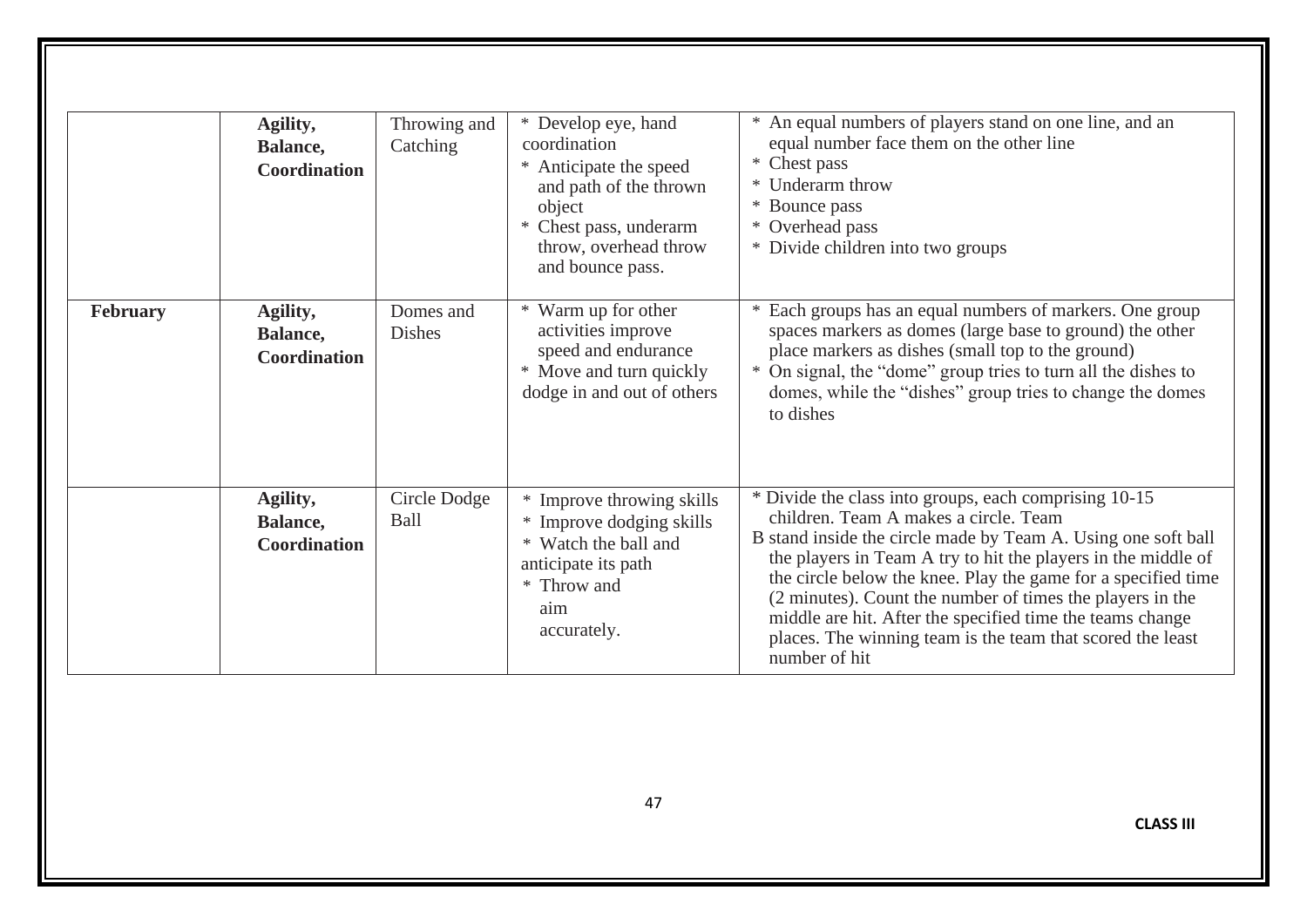# **LEARNING OUTCOMES**

# **ENGLISH**

- 1. Acquire the skill of listening, speaking, reading , writing and thinking in an integrated manner.
- 2. Use of a purposeful vocabulary.<br>3. Develop positive attitude toward
- Develop positive attitude towards learning English language.
- 4. Learn to use the dictionary.
- 5. Use correct grammar in spoken as well as in written.
- 6. Form appropriate sentences or paragraph using hint/clue words.

# **ह िंदी :**

- **1**) नए शब्दोंद्वारा भोंडार मेंवृद्धि।
- =<br>2) नए शब्दों से वाक्य निर्माण द्वारा अभिव्यक्ति में विकास।
- 3) रचनात्मक कार्ाद्वारा लेखन प्रनिभा का नवकास।
- 4) विषय ज्ञान के दौरान एकाग्रता, आत्मसंयम एवं आत्मविश्वास का विकास।
- 5) नियमित पठन प्रक्रिया के कारण शुद्ध उच्चारण।

# **Mathematics:**

- 1) Develop interest and positive attitude towards Mathematics.
- 2) Appreciate the contributions of mathematicians.
- 3) Learn to calculate faster (mentally also)
- 4) Develop analytical approach and problem-solving ability.
- 5) Recall, differentiate, classify, comprehend, discuss and give examples of the various

# **MATHEMATICS**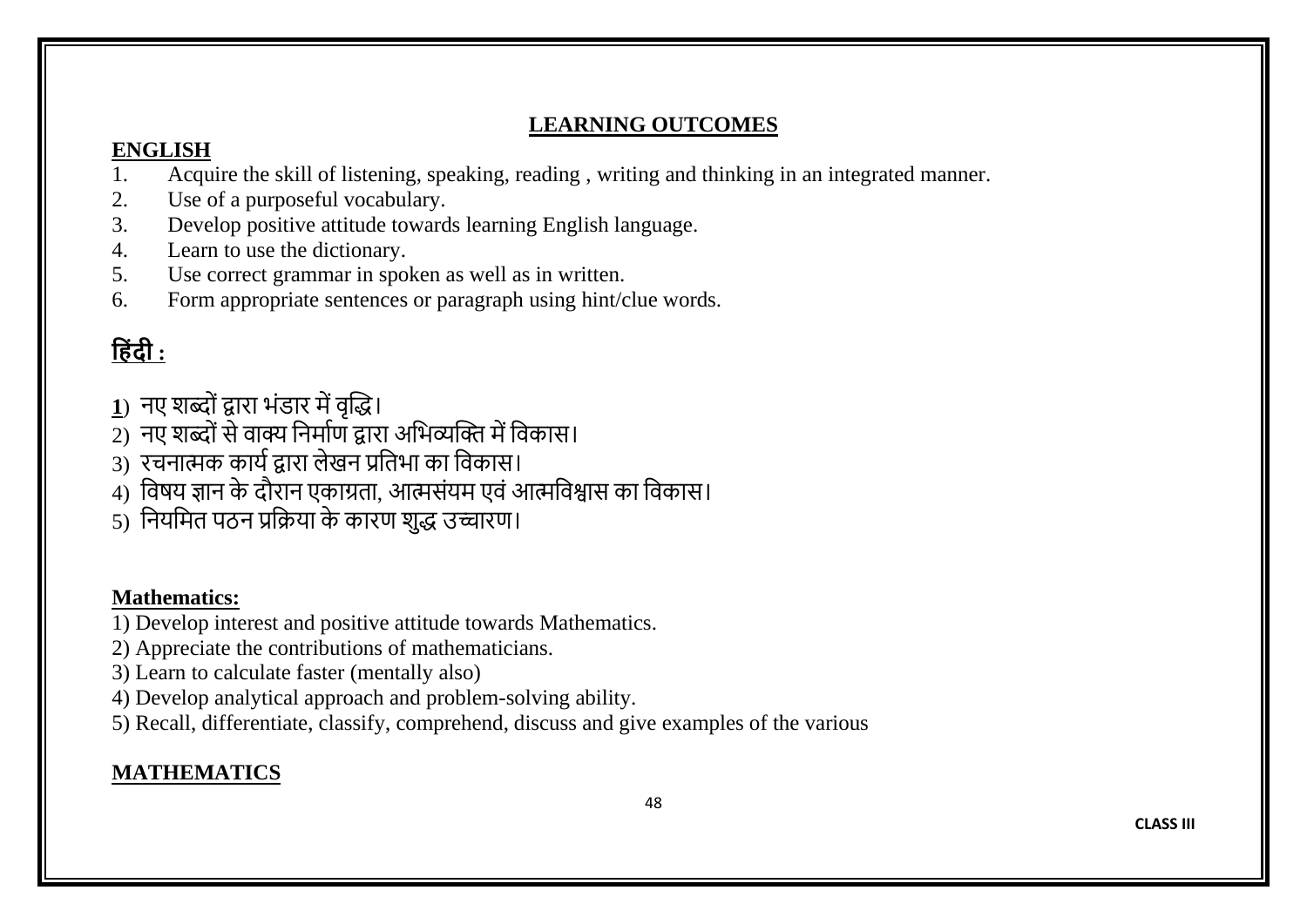- 1. Take notes and organise information meaningfully.
- 2. Practise basic mathematical skills to achieve mastery.
- 3. Use feedback from assessment to improve learning.
- 4. Discuss, articulate and explain ideas to develop reasoning skills.
- 5. Develop a positive attitude toward mathematics and to appreciate its practical applications in life.

# **EVS**

# **The students will be able to –**

- **1**. Enhance their knowledge about different species of plants and animals.
- 2. Become aware / curious of their surroundings.
- 3. Relate concepts to their daily life activities.
- 4. Develop scientific approach and problem solving attitude.
- 5. Know about the human body, its organs and their functions.
- 6. Realise the importance of conservation of natural resources.

# **COMPUTER**

- 1. Learn about the parts of computer system.
- 2. Understand the role of a computer and its uses.
- 3. Learn various input and output devices.
- 4. State and explain the hardware components of a computer system.
- 5. To learn about the KTurtle!
- 6. To learn about the Ms-Word program.
- 7. To learn about the Multimedia, its elements and uses.
- 8. To learn the meaning of storage devices & the use of Touch screen.

# **GENERAL KNOWLEDGE**

**General Knowledge is something that really helps to grow both on personal as well as academic level**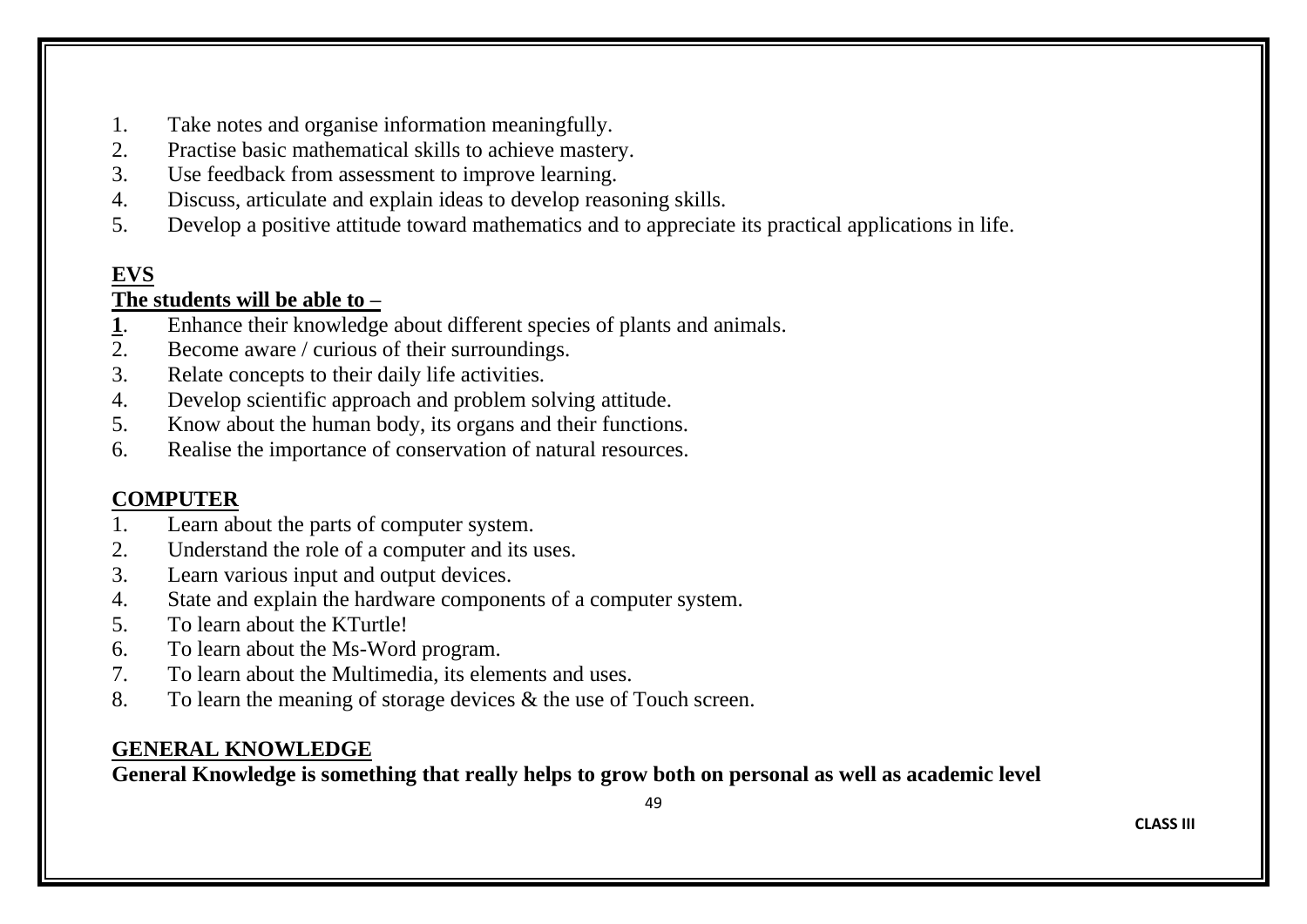- 1. Helps to grow child's confidence level.
- 2. Better Decision making.<br>3 Effective interaction
- Effective interaction
- 4. Enhance child's public speaking skills.
- 5. Increases child's creativity and innovation.
- 6. Aware about the country and the world.

# **VALUE EDUCATION**

- 1. Increase and improve their self confidence in public speaking.
- 2. Inculcated positive attitude by giving value education and Indian values.
- 3. Gain confidence in leading the team and face the challenges.
- 5. Mannerism in talking, dressing and treating themselves elegantly in public.
- 6. Development of adequate personality which inculcates sharing and caring, being humble and helpful to others.
- 7. Various skills like time management and accuracy in work is taught by making them learn the importance of time and giving them time based activities.
- 8. Moral values are taught by reading and showing inspiring true stories and moral stories, biographies, etc.

# **INTEGRATED ART**

- 1. Develop creativity and imagination through a range of various activities.
- 2. Improve ability to control materials, tools and techniques.
- 3. Develop confidence in the use of visual and tactile elements and materials.
- 4. Use artistic and aesthetic sensibility in day-to-day life situation.
- 5. Develop sensitivity to qualities of line, shape, colour and tone, texture and pattern.

# **GENERAL**

The main objective is to equip the children with skills to listen, read, write and speak to express themselves effectively. Activities will help sensitize the children towards their surroundings and inculcate right values in them**.**